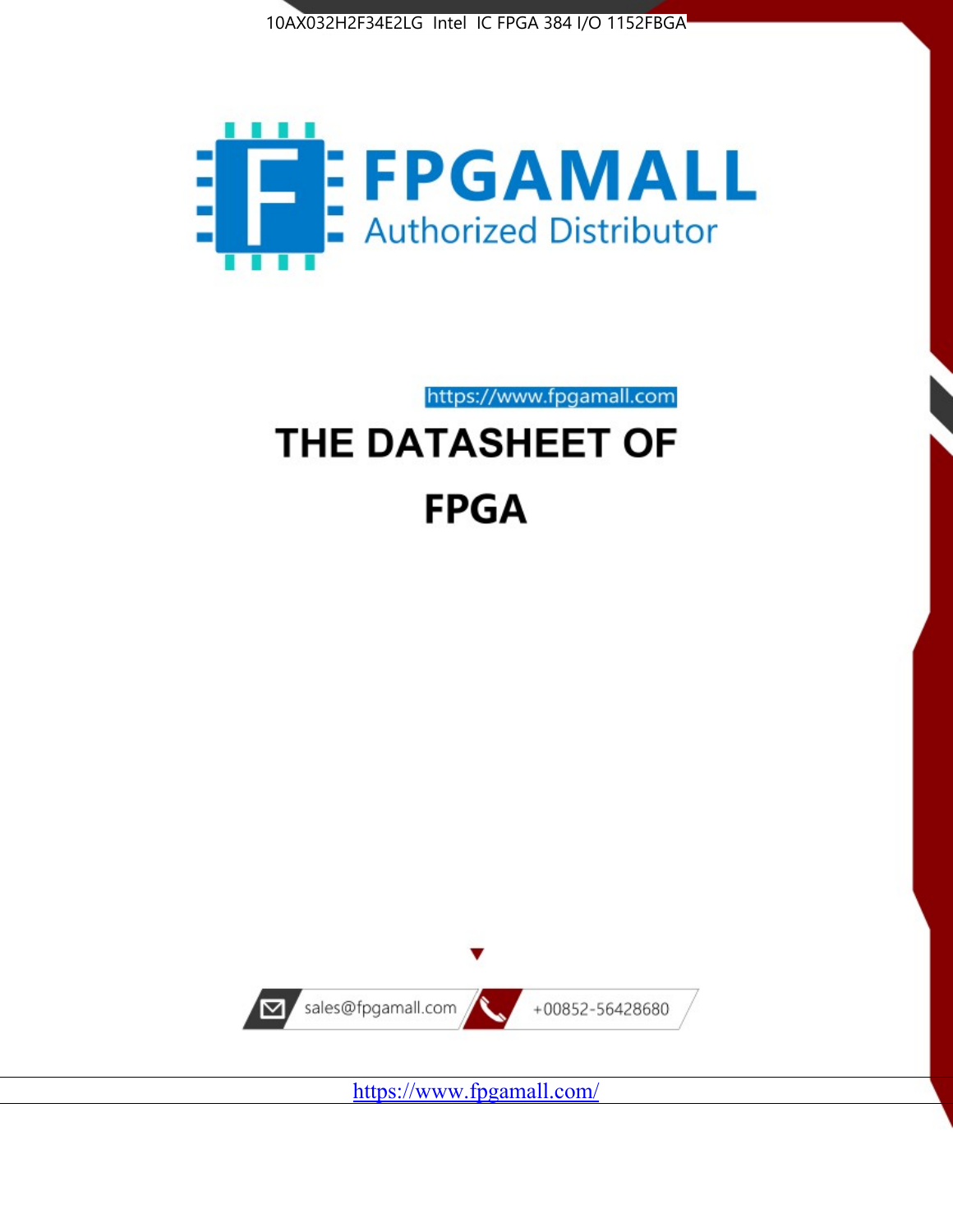10AX032H2F34E2LG Intel IC FPGA 384 I/O 1152FBGA



# **Intel® Arria® 10 Device Overview**



**A10-OVERVIEW | 2018.12.06** Latest document on the web: **[PDF](https://www.intel.com/content/dam/www/programmable/us/en/pdfs/literature/hb/arria-10/a10_overview.pdf)** | **[HTML](https://www.intel.com/content/www/us/en/programmable/documentation/sam1403480274650.html)**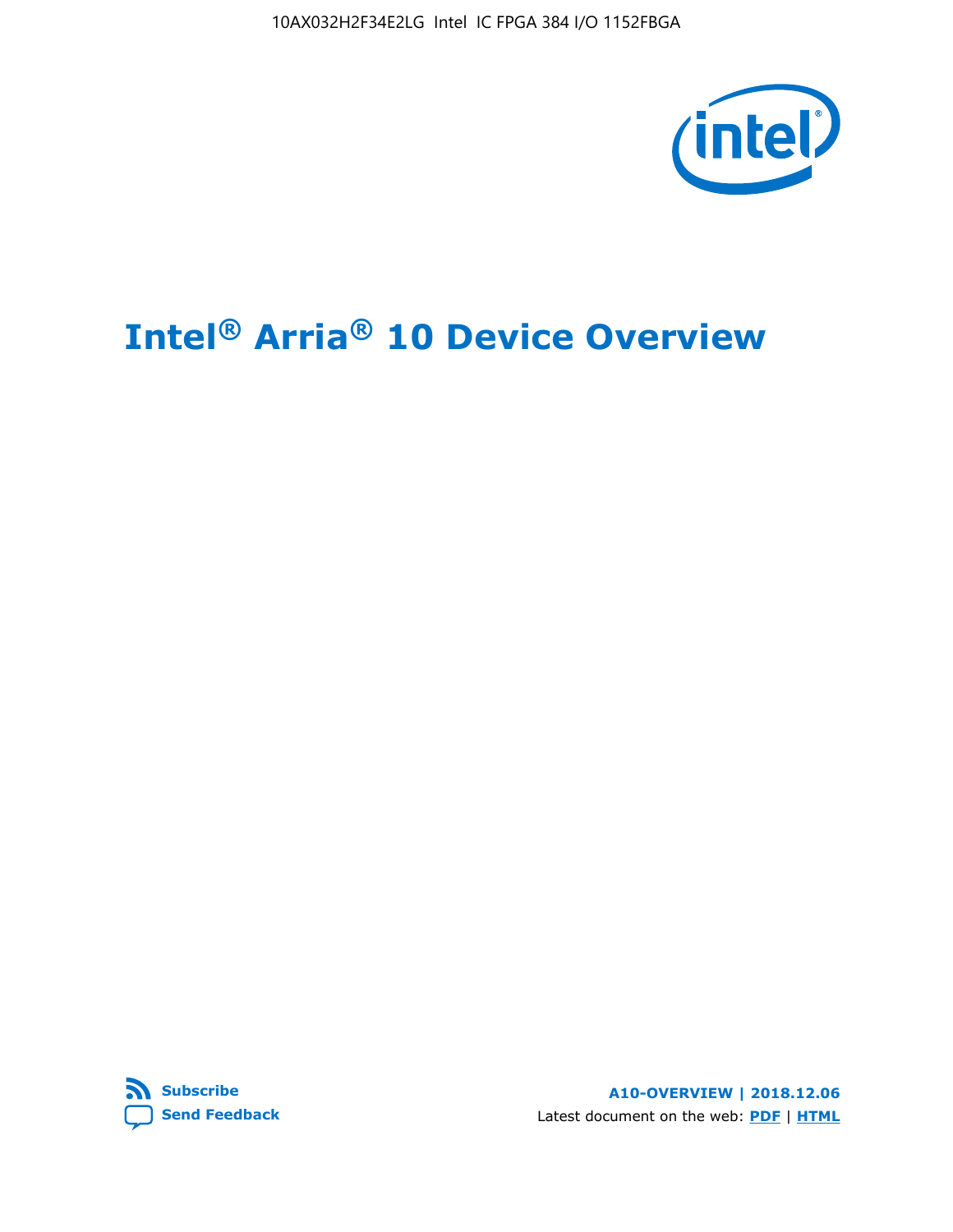

**Contents** 

# **Contents**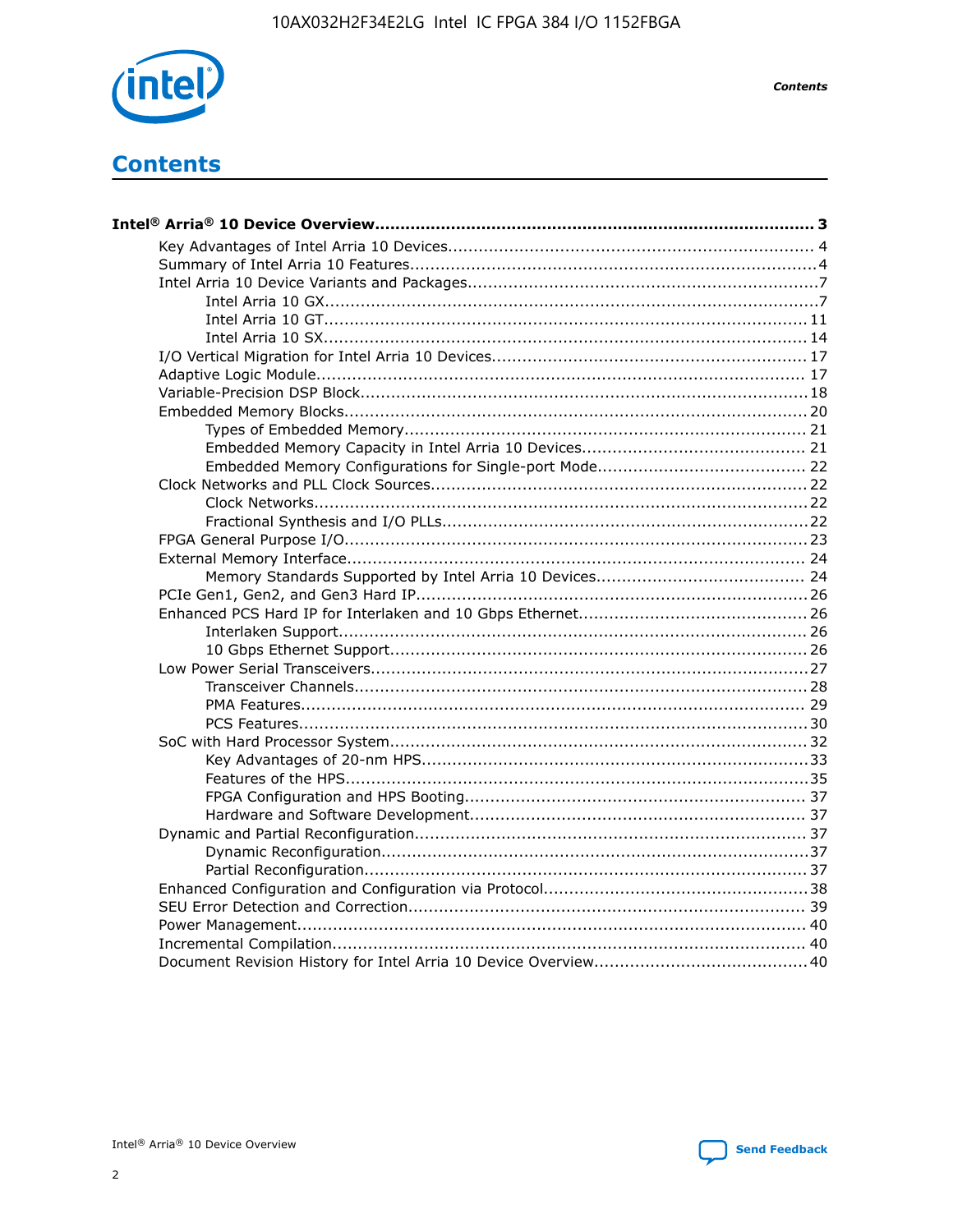**A10-OVERVIEW | 2018.12.06**

**[Send Feedback](mailto:FPGAtechdocfeedback@intel.com?subject=Feedback%20on%20Intel%20Arria%2010%20Device%20Overview%20(A10-OVERVIEW%202018.12.06)&body=We%20appreciate%20your%20feedback.%20In%20your%20comments,%20also%20specify%20the%20page%20number%20or%20paragraph.%20Thank%20you.)**



# **Intel® Arria® 10 Device Overview**

The Intel<sup>®</sup> Arria<sup>®</sup> 10 device family consists of high-performance and power-efficient 20 nm mid-range FPGAs and SoCs.

Intel Arria 10 device family delivers:

- Higher performance than the previous generation of mid-range and high-end FPGAs.
- Power efficiency attained through a comprehensive set of power-saving technologies.

The Intel Arria 10 devices are ideal for high performance, power-sensitive, midrange applications in diverse markets.

| <b>Market</b>         | <b>Applications</b>                                                                                               |
|-----------------------|-------------------------------------------------------------------------------------------------------------------|
| Wireless              | Channel and switch cards in remote radio heads<br>٠<br>Mobile backhaul<br>٠                                       |
| Wireline              | 40G/100G muxponders and transponders<br>٠<br>100G line cards<br>٠<br><b>Bridging</b><br>٠<br>Aggregation<br>٠     |
| <b>Broadcast</b>      | Studio switches<br>٠<br>Servers and transport<br>٠<br>Videoconferencing<br>٠<br>Professional audio and video<br>٠ |
| Computing and Storage | Flash cache<br>٠<br>Cloud computing servers<br>٠<br>Server acceleration<br>٠                                      |
| Medical               | Diagnostic scanners<br>٠<br>Diagnostic imaging<br>٠                                                               |
| Military              | Missile guidance and control<br>٠<br>Radar<br>٠<br>Electronic warfare<br>٠<br>Secure communications<br>٠          |

#### **Table 1. Sample Markets and Ideal Applications for Intel Arria 10 Devices**

#### **Related Information**

- [Intel Arria 10 Device Handbook: Known Issues](http://www.altera.com/support/kdb/solutions/rd07302013_646.html) Lists the planned updates to the *Intel Arria 10 Device Handbook* chapters.
- [Intel Arria 10 GX/GT Device Errata and Design Recommendations](https://www.intel.com/content/www/us/en/programmable/documentation/agz1493851706374.html#yqz1494433888646)
- [Intel Arria 10 SX Device Errata and Design Recommendations](https://www.intel.com/content/www/us/en/programmable/documentation/cru1462832385668.html#cru1462832558642)

Intel Corporation. All rights reserved. Intel, the Intel logo, Altera, Arria, Cyclone, Enpirion, MAX, Nios, Quartus and Stratix words and logos are trademarks of Intel Corporation or its subsidiaries in the U.S. and/or other countries. Intel warrants performance of its FPGA and semiconductor products to current specifications in accordance with Intel's standard warranty, but reserves the right to make changes to any products and services at any time without notice. Intel assumes no responsibility or liability arising out of the application or use of any information, product, or service described herein except as expressly agreed to in writing by Intel. Intel customers are advised to obtain the latest version of device specifications before relying on any published information and before placing orders for products or services. \*Other names and brands may be claimed as the property of others.

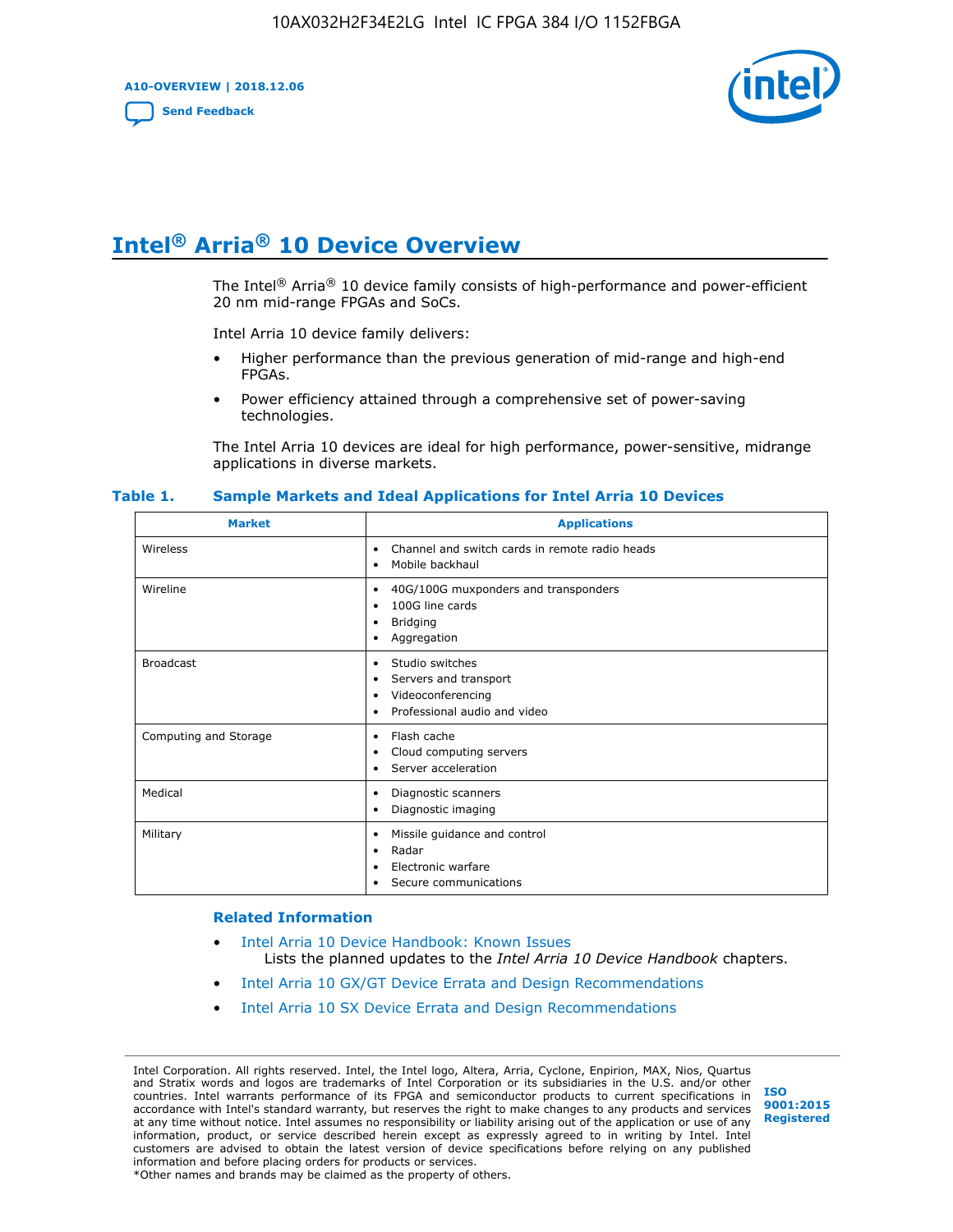

# **Key Advantages of Intel Arria 10 Devices**

## **Table 2. Key Advantages of the Intel Arria 10 Device Family**

| <b>Advantage</b>                                                                                          | <b>Supporting Feature</b>                                                                                                                                                                                                                                                                                                |
|-----------------------------------------------------------------------------------------------------------|--------------------------------------------------------------------------------------------------------------------------------------------------------------------------------------------------------------------------------------------------------------------------------------------------------------------------|
| Enhanced core architecture                                                                                | Built on TSMC's 20 nm process technology<br>٠<br>60% higher performance than the previous generation of mid-range FPGAs<br>٠<br>15% higher performance than the fastest previous-generation FPGA<br>٠                                                                                                                    |
| High-bandwidth integrated<br>transceivers                                                                 | Short-reach rates up to 25.8 Gigabits per second (Gbps)<br>٠<br>Backplane capability up to 12.5 Gbps<br>٠<br>Integrated 10GBASE-KR and 40GBASE-KR4 Forward Error Correction (FEC)<br>٠                                                                                                                                   |
| Improved logic integration and<br>hard IP blocks                                                          | 8-input adaptive logic module (ALM)<br>٠<br>Up to 65.6 megabits (Mb) of embedded memory<br>٠<br>Variable-precision digital signal processing (DSP) blocks<br>Fractional synthesis phase-locked loops (PLLs)<br>Hard PCI Express Gen3 IP blocks<br>Hard memory controllers and PHY up to 2,400 Megabits per second (Mbps) |
| Second generation hard<br>processor system (HPS) with<br>integrated ARM* Cortex*-A9*<br>MPCore* processor | Tight integration of a dual-core ARM Cortex-A9 MPCore processor, hard IP, and an<br>٠<br>FPGA in a single Intel Arria 10 system-on-a-chip (SoC)<br>Supports over 128 Gbps peak bandwidth with integrated data coherency between<br>$\bullet$<br>the processor and the FPGA fabric                                        |
| Advanced power savings                                                                                    | Comprehensive set of advanced power saving features<br>٠<br>Power-optimized MultiTrack routing and core architecture<br>٠<br>Up to 40% lower power compared to previous generation of mid-range FPGAs<br>٠<br>Up to 60% lower power compared to previous generation of high-end FPGAs                                    |

# **Summary of Intel Arria 10 Features**

## **Table 3. Summary of Features for Intel Arria 10 Devices**

| <b>Feature</b>                  | <b>Description</b>                                                                                                                                                                                                                                                                                                                                                                                           |
|---------------------------------|--------------------------------------------------------------------------------------------------------------------------------------------------------------------------------------------------------------------------------------------------------------------------------------------------------------------------------------------------------------------------------------------------------------|
| Technology                      | TSMC's 20-nm SoC process technology<br>Allows operation at a lower $V_{\text{CC}}$ level of 0.82 V instead of the 0.9 V standard $V_{\text{CC}}$ core voltage                                                                                                                                                                                                                                                |
| Packaging                       | 1.0 mm ball-pitch Fineline BGA packaging<br>٠<br>0.8 mm ball-pitch Ultra Fineline BGA packaging<br>Multiple devices with identical package footprints for seamless migration between different<br><b>FPGA</b> densities<br>Devices with compatible package footprints allow migration to next generation high-end<br>Stratix <sup>®</sup> 10 devices<br>RoHS, leaded $(1)$ , and lead-free (Pb-free) options |
| High-performance<br>FPGA fabric | Enhanced 8-input ALM with four registers<br>Improved multi-track routing architecture to reduce congestion and improve compilation time<br>Hierarchical core clocking architecture<br>Fine-grained partial reconfiguration                                                                                                                                                                                   |
| Internal memory<br>blocks       | M20K-20-Kb memory blocks with hard error correction code (ECC)<br>Memory logic array block (MLAB)-640-bit memory                                                                                                                                                                                                                                                                                             |
|                                 | continued                                                                                                                                                                                                                                                                                                                                                                                                    |



<sup>(1)</sup> Contact Intel for availability.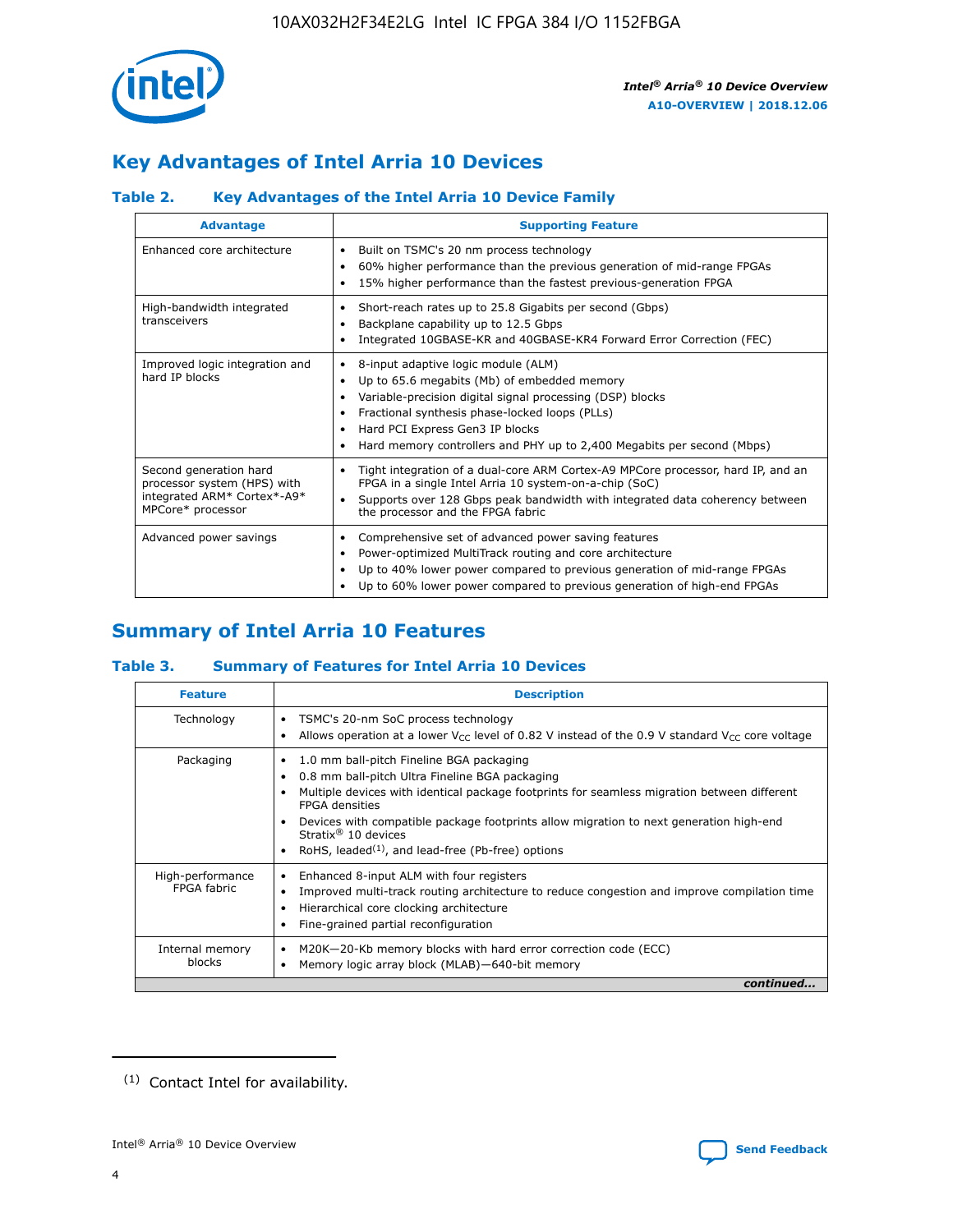r



| <b>Feature</b>                         | <b>Description</b>                                                                                     |                                                                                                                                                                                                                                                                                                                                                                                                                                                                                                                                                                                                                                                                                                                                                                                                                                                                  |  |  |  |  |  |
|----------------------------------------|--------------------------------------------------------------------------------------------------------|------------------------------------------------------------------------------------------------------------------------------------------------------------------------------------------------------------------------------------------------------------------------------------------------------------------------------------------------------------------------------------------------------------------------------------------------------------------------------------------------------------------------------------------------------------------------------------------------------------------------------------------------------------------------------------------------------------------------------------------------------------------------------------------------------------------------------------------------------------------|--|--|--|--|--|
| Embedded Hard IP<br>blocks             | Variable-precision DSP                                                                                 | Native support for signal processing precision levels from $18 \times 19$ to<br>$\bullet$<br>54 x 54<br>Native support for 27 x 27 multiplier mode<br>$\bullet$<br>64-bit accumulator and cascade for systolic finite impulse responses<br>(FIRs)<br>Internal coefficient memory banks<br>$\bullet$<br>Preadder/subtractor for improved efficiency<br>Additional pipeline register to increase performance and reduce<br>power<br>Supports floating point arithmetic:<br>- Perform multiplication, addition, subtraction, multiply-add,<br>multiply-subtract, and complex multiplication.<br>- Supports multiplication with accumulation capability, cascade<br>summation, and cascade subtraction capability.<br>- Dynamic accumulator reset control.<br>- Support direct vector dot and complex multiplication chaining<br>multiply floating point DSP blocks. |  |  |  |  |  |
|                                        | Memory controller                                                                                      | DDR4, DDR3, and DDR3L                                                                                                                                                                                                                                                                                                                                                                                                                                                                                                                                                                                                                                                                                                                                                                                                                                            |  |  |  |  |  |
|                                        | PCI Express*                                                                                           | PCI Express (PCIe*) Gen3 (x1, x2, x4, or x8), Gen2 (x1, x2, x4, or x8)<br>and Gen1 (x1, x2, x4, or x8) hard IP with complete protocol stack,<br>endpoint, and root port                                                                                                                                                                                                                                                                                                                                                                                                                                                                                                                                                                                                                                                                                          |  |  |  |  |  |
|                                        | Transceiver I/O                                                                                        | $\bullet$<br>10GBASE-KR/40GBASE-KR4 Forward Error Correction (FEC)<br>PCS hard IPs that support:<br>$\bullet$<br>- 10-Gbps Ethernet (10GbE)<br>- PCIe PIPE interface<br>- Interlaken<br>- Gbps Ethernet (GbE)<br>- Common Public Radio Interface (CPRI) with deterministic latency<br>support<br>- Gigabit-capable passive optical network (GPON) with fast lock-<br>time support<br>13.5G JESD204b<br>$\bullet$<br>8B/10B, 64B/66B, 64B/67B encoders and decoders<br>Custom mode support for proprietary protocols                                                                                                                                                                                                                                                                                                                                              |  |  |  |  |  |
| Core clock networks                    | ٠<br>٠                                                                                                 | Up to 800 MHz fabric clocking, depending on the application:<br>- 667 MHz external memory interface clocking with 2,400 Mbps DDR4 interface<br>- 800 MHz LVDS interface clocking with 1,600 Mbps LVDS interface<br>Global, regional, and peripheral clock networks<br>Clock networks that are not used can be gated to reduce dynamic power                                                                                                                                                                                                                                                                                                                                                                                                                                                                                                                      |  |  |  |  |  |
| Phase-locked loops<br>(PLLs)           | High-resolution fractional synthesis PLLs:<br>٠<br>Integer PLLs:<br>- Adjacent to general purpose I/Os | - Precision clock synthesis, clock delay compensation, and zero delay buffering (ZDB)<br>- Support integer mode and fractional mode<br>- Fractional mode support with third-order delta-sigma modulation<br>- Support external memory and LVDS interfaces                                                                                                                                                                                                                                                                                                                                                                                                                                                                                                                                                                                                        |  |  |  |  |  |
| FPGA General-purpose<br>$I/Os$ (GPIOs) | On-chip termination (OCT)                                                                              | 1.6 Gbps LVDS-every pair can be configured as receiver or transmitter<br>1.2 V to 3.0 V single-ended LVTTL/LVCMOS interfacing                                                                                                                                                                                                                                                                                                                                                                                                                                                                                                                                                                                                                                                                                                                                    |  |  |  |  |  |
| <b>External Memory</b><br>Interface    |                                                                                                        | Hard memory controller- DDR4, DDR3, and DDR3L support<br>- DDR4-speeds up to 1,200 MHz/2,400 Mbps<br>- DDR3-speeds up to 1,067 MHz/2,133 Mbps<br>Soft memory controller—provides support for RLDRAM $3^{(2)}$ , QDR IV $^{(2)}$ , and QDR II+<br>continued                                                                                                                                                                                                                                                                                                                                                                                                                                                                                                                                                                                                       |  |  |  |  |  |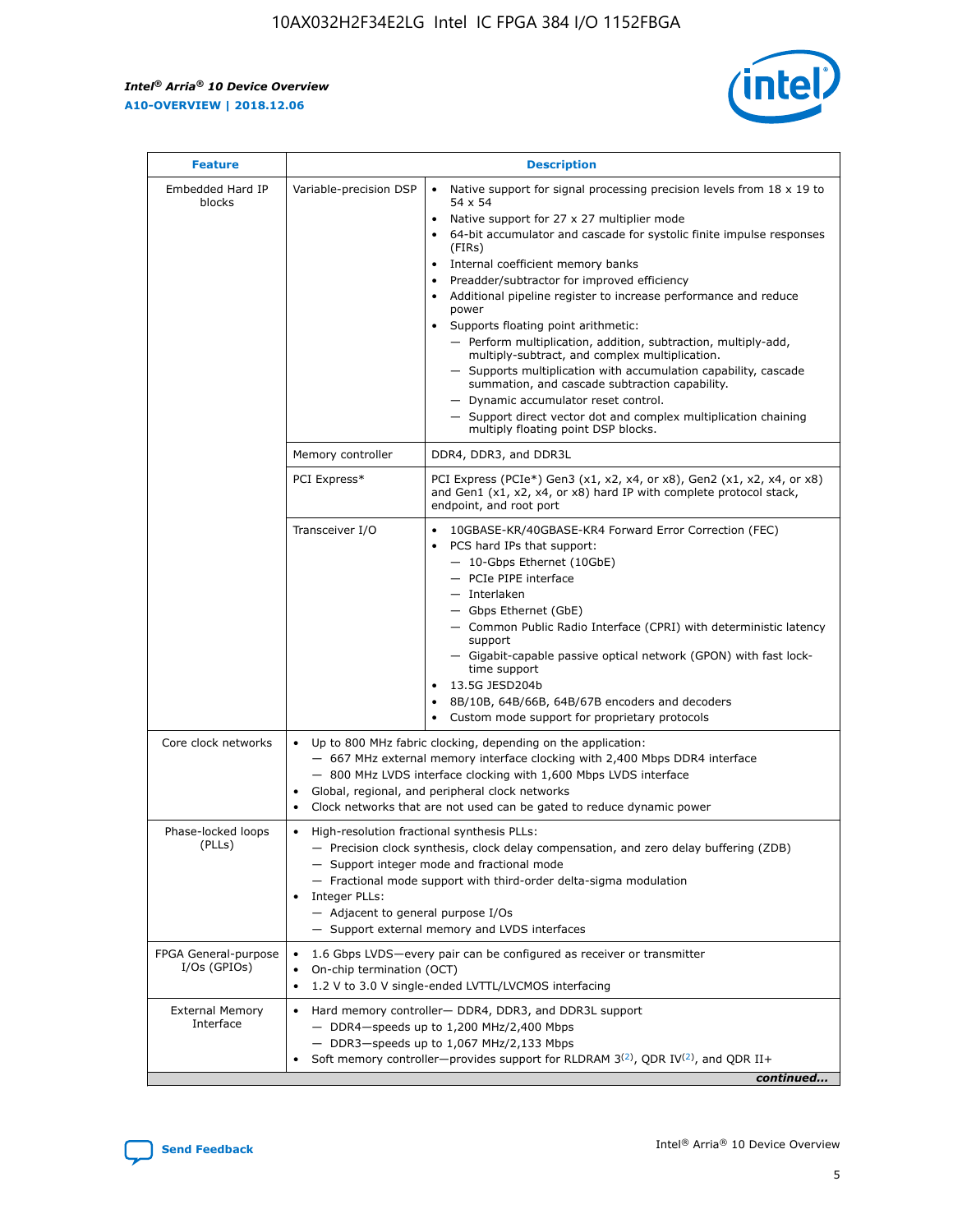

| <b>Feature</b>                                    | <b>Description</b>                                                                                                                                                                                                                                                                                                                                                                                                                                                                                                                                                                                                                                  |
|---------------------------------------------------|-----------------------------------------------------------------------------------------------------------------------------------------------------------------------------------------------------------------------------------------------------------------------------------------------------------------------------------------------------------------------------------------------------------------------------------------------------------------------------------------------------------------------------------------------------------------------------------------------------------------------------------------------------|
| Low-power serial<br>transceivers                  | • Continuous operating range:<br>- Intel Arria 10 GX-1 Gbps to 17.4 Gbps<br>- Intel Arria 10 GT-1 Gbps to 25.8 Gbps<br>Backplane support:<br>- Intel Arria 10 GX-up to 12.5<br>- Intel Arria 10 GT-up to 12.5<br>Extended range down to 125 Mbps with oversampling<br>ATX transmit PLLs with user-configurable fractional synthesis capability<br>Electronic Dispersion Compensation (EDC) support for XFP, SFP+, QSFP, and CFP optical<br>module<br>Adaptive linear and decision feedback equalization<br>$\bullet$<br>Transmitter pre-emphasis and de-emphasis<br>$\bullet$<br>Dynamic partial reconfiguration of individual transceiver channels |
| <b>HPS</b><br>(Intel Arria 10 SX<br>devices only) | Dual-core ARM Cortex-A9 MPCore processor-1.2 GHz CPU with<br>Processor and system<br>$\bullet$<br>1.5 GHz overdrive capability<br>256 KB on-chip RAM and 64 KB on-chip ROM<br>System peripherals—general-purpose timers, watchdog timers, direct<br>memory access (DMA) controller, FPGA configuration manager, and<br>clock and reset managers<br>Security features-anti-tamper, secure boot, Advanced Encryption<br>Standard (AES) and authentication (SHA)<br>ARM CoreSight* JTAG debug access port, trace port, and on-chip<br>trace storage                                                                                                    |
|                                                   | <b>External interfaces</b><br>Hard memory interface-Hard memory controller (2,400 Mbps DDR4,<br>$\bullet$<br>and 2,133 Mbps DDR3), Quad serial peripheral interface (QSPI) flash<br>controller, NAND flash controller, direct memory access (DMA)<br>controller, Secure Digital/MultiMediaCard (SD/MMC) controller<br>Communication interface-10/100/1000 Ethernet media access<br>control (MAC), USB On-The-GO (OTG) controllers, I <sup>2</sup> C controllers,<br>UART 16550, serial peripheral interface (SPI), and up to 62<br>HPS GPIO interfaces (48 direct-share I/Os)                                                                       |
|                                                   | High-performance ARM AMBA* AXI bus bridges that support<br>Interconnects to core<br>$\bullet$<br>simultaneous read and write<br>HPS-FPGA bridges-include the FPGA-to-HPS, HPS-to-FPGA, and<br>$\bullet$<br>lightweight HPS-to-FPGA bridges that allow the FPGA fabric to issue<br>transactions to slaves in the HPS, and vice versa<br>Configuration bridge that allows HPS configuration manager to<br>configure the core logic via dedicated 32-bit configuration port<br>FPGA-to-HPS SDRAM controller bridge-provides configuration<br>interfaces for the multiport front end (MPFE) of the HPS SDRAM<br>controller                              |
| Configuration                                     | Tamper protection—comprehensive design protection to protect your valuable IP investments<br>Enhanced 256-bit advanced encryption standard (AES) design security with authentication<br>٠<br>Configuration via protocol (CvP) using PCIe Gen1, Gen2, or Gen3<br>continued                                                                                                                                                                                                                                                                                                                                                                           |

<sup>(2)</sup> Intel Arria 10 devices support this external memory interface using hard PHY with soft memory controller.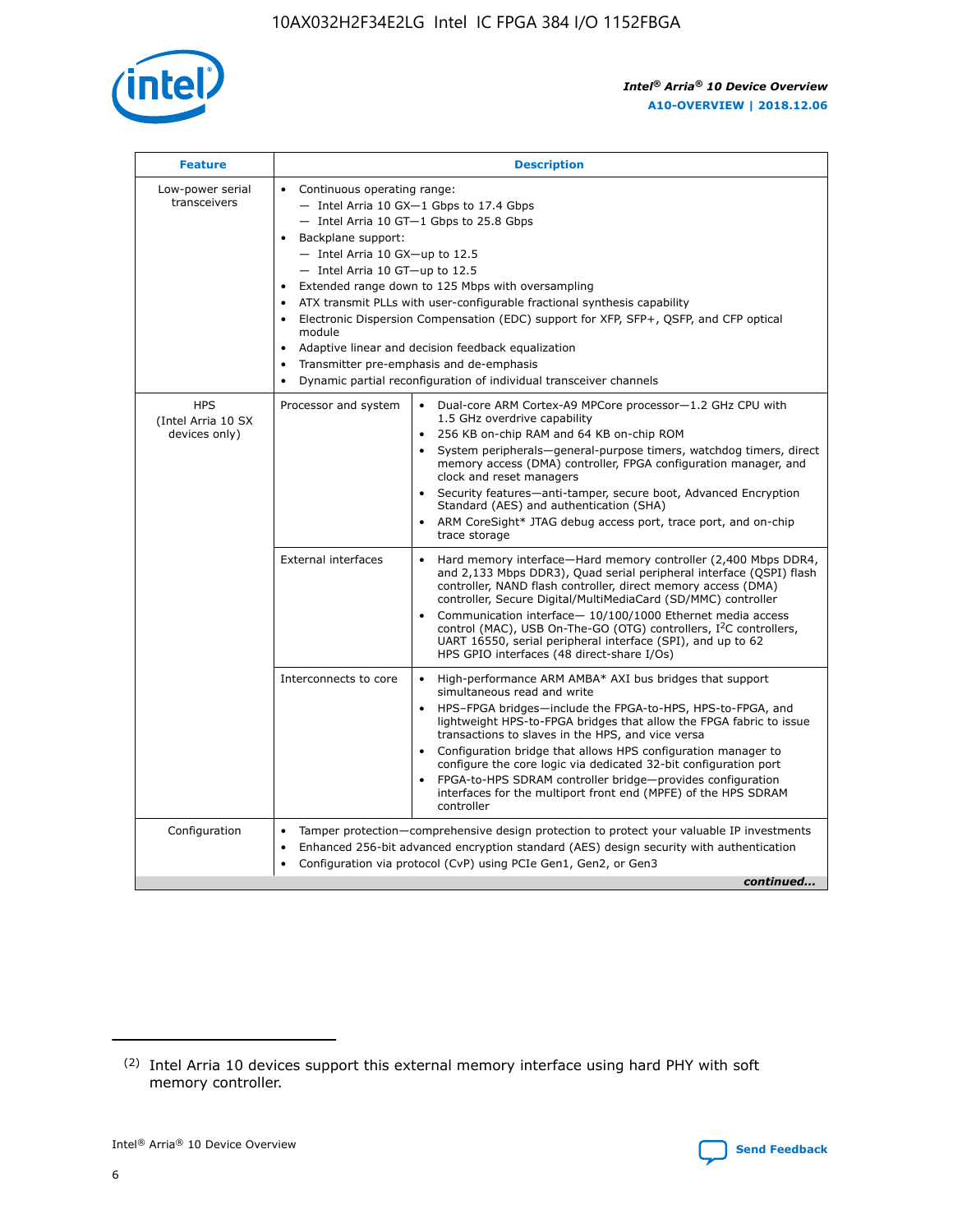

| <b>Feature</b>     | <b>Description</b>                                                                                                                                                                                               |
|--------------------|------------------------------------------------------------------------------------------------------------------------------------------------------------------------------------------------------------------|
|                    | Dynamic reconfiguration of the transceivers and PLLs<br>Fine-grained partial reconfiguration of the core fabric<br>Active Serial x4 Interface<br>$\bullet$                                                       |
| Power management   | SmartVID<br>Low static power device options<br>Programmable Power Technology<br>Intel Quartus <sup>®</sup> Prime integrated power analysis                                                                       |
| Software and tools | Intel Quartus Prime design suite<br>Transceiver toolkit<br>Platform Designer system integration tool<br>DSP Builder for Intel FPGAs<br>OpenCL <sup>™</sup> support<br>Intel SoC FPGA Embedded Design Suite (EDS) |

## **Related Information**

[Intel Arria 10 Transceiver PHY Overview](https://www.intel.com/content/www/us/en/programmable/documentation/nik1398707230472.html#nik1398706768037) Provides details on Intel Arria 10 transceivers.

# **Intel Arria 10 Device Variants and Packages**

#### **Table 4. Device Variants for the Intel Arria 10 Device Family**

| <b>Variant</b>    | <b>Description</b>                                                                                                                                                                                                     |
|-------------------|------------------------------------------------------------------------------------------------------------------------------------------------------------------------------------------------------------------------|
| Intel Arria 10 GX | FPGA featuring 17.4 Gbps transceivers for short reach applications with 12.5 backplane driving<br>capability.                                                                                                          |
| Intel Arria 10 GT | FPGA featuring:<br>17.4 Gbps transceivers for short reach applications with 12.5 backplane driving capability.<br>25.8 Gbps transceivers for supporting CAUI-4 and CEI-25G applications with CFP2 and CFP4<br>modules. |
| Intel Arria 10 SX | SoC integrating ARM-based HPS and FPGA featuring 17.4 Gbps transceivers for short reach<br>applications with 12.5 backplane driving capability.                                                                        |

## **Intel Arria 10 GX**

This section provides the available options, maximum resource counts, and package plan for the Intel Arria 10 GX devices.

The information in this section is correct at the time of publication. For the latest information and to get more details, refer to the Intel FPGA Product Selector.

## **Related Information**

#### [Intel FPGA Product Selector](http://www.altera.com/products/selector/psg-selector.html) Provides the latest information on Intel products.

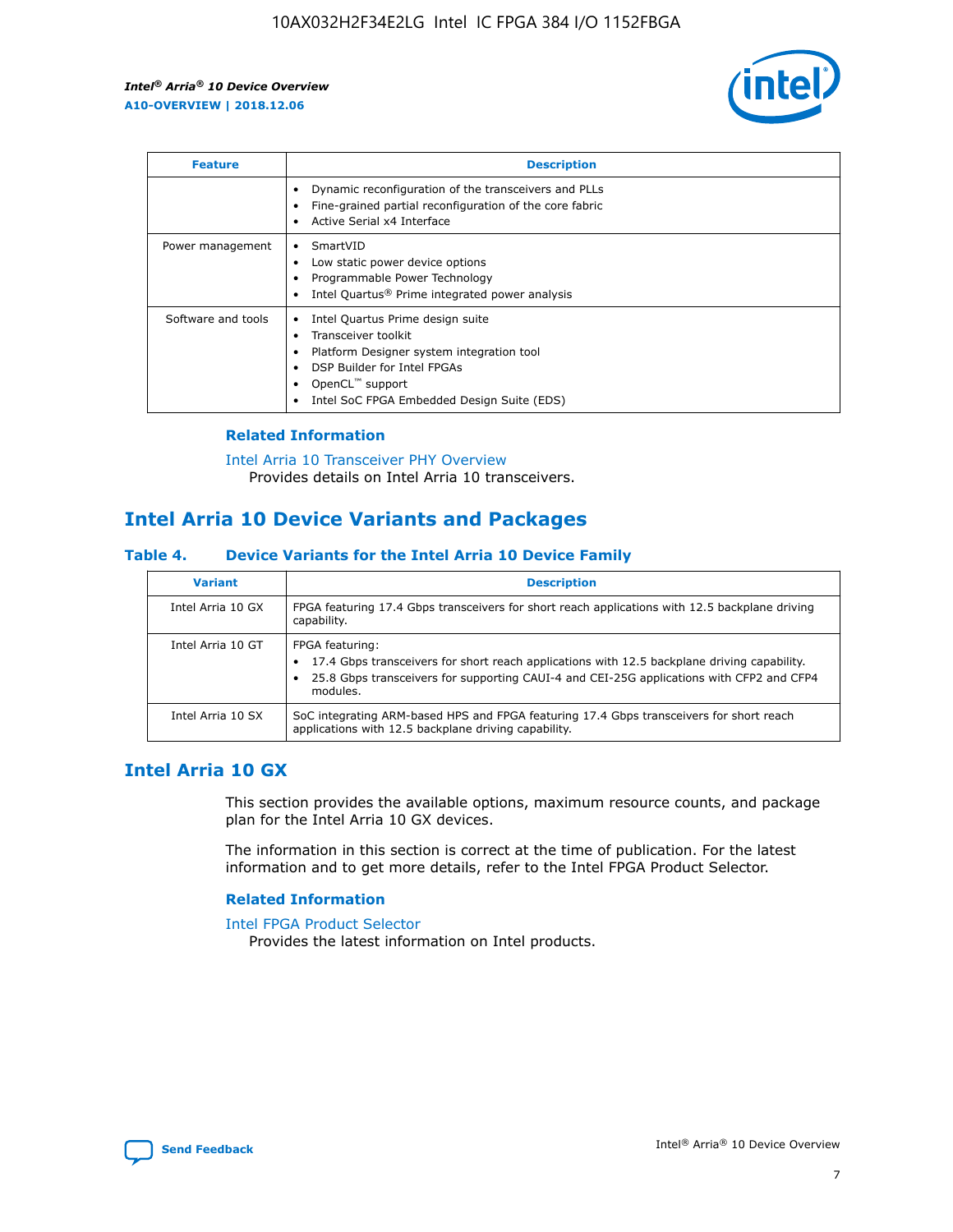

## **Available Options**





#### **Related Information**

[Transceiver Performance for Intel Arria 10 GX/SX Devices](https://www.intel.com/content/www/us/en/programmable/documentation/mcn1413182292568.html#mcn1413213965502) Provides more information about the transceiver speed grade.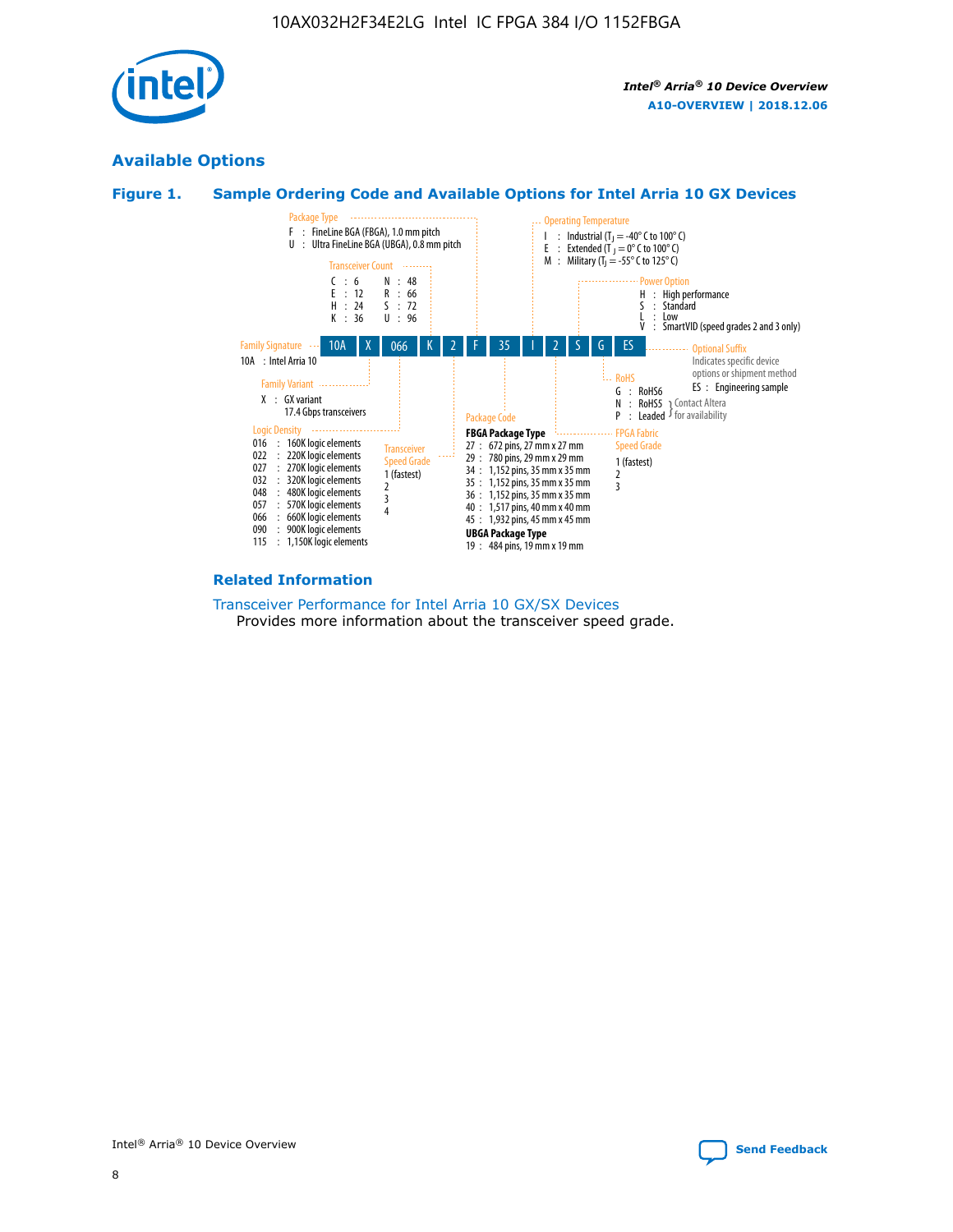

## **Maximum Resources**

#### **Table 5. Maximum Resource Counts for Intel Arria 10 GX Devices (GX 160, GX 220, GX 270, GX 320, and GX 480)**

| <b>Resource</b>              |                         | <b>Product Line</b> |                                                 |                    |                |                |  |  |  |
|------------------------------|-------------------------|---------------------|-------------------------------------------------|--------------------|----------------|----------------|--|--|--|
|                              |                         | <b>GX 160</b>       | <b>GX 220</b><br><b>GX 270</b><br><b>GX 320</b> |                    |                | <b>GX 480</b>  |  |  |  |
| Logic Elements (LE) (K)      |                         | 160                 | 220<br>320<br>270                               |                    |                | 480            |  |  |  |
| <b>ALM</b>                   |                         | 61,510              | 80,330                                          | 101,620            | 119,900        | 183,590        |  |  |  |
| Register                     |                         | 246,040             | 321,320                                         | 406,480<br>479,600 |                | 734,360        |  |  |  |
| Memory (Kb)                  | M <sub>20</sub> K       | 8,800               | 11,740                                          | 15,000             | 17,820         | 28,620         |  |  |  |
|                              | <b>MLAB</b>             | 1,050               | 1,690                                           | 2,452<br>2,727     |                | 4,164          |  |  |  |
| Variable-precision DSP Block |                         | 156                 | 192                                             | 830                | 985            |                |  |  |  |
| 18 x 19 Multiplier           |                         | 312                 | 384                                             | 1,660<br>1,970     |                | 2,736          |  |  |  |
| PLL                          | Fractional<br>Synthesis | 6                   | 6                                               | 8                  | 8              | 12             |  |  |  |
|                              | I/O                     | 6                   | 6                                               | 8                  | 8              | 12             |  |  |  |
| 17.4 Gbps Transceiver        |                         | 12                  | 12                                              | 24                 | 24             | 36             |  |  |  |
| GPIO <sup>(3)</sup>          |                         | 288                 | 288                                             | 384                | 384            | 492            |  |  |  |
| LVDS Pair $(4)$              |                         | 120                 | 120                                             | 168                | 168            | 222            |  |  |  |
| PCIe Hard IP Block           |                         | $\mathbf{1}$        | 1                                               | $\overline{2}$     | $\overline{2}$ | $\overline{2}$ |  |  |  |
| Hard Memory Controller       |                         | 6                   | 6                                               | 8                  | 8              |                |  |  |  |

<sup>(4)</sup> Each LVDS I/O pair can be used as differential input or output.



<sup>(3)</sup> The number of GPIOs does not include transceiver I/Os. In the Intel Quartus Prime software, the number of user I/Os includes transceiver I/Os.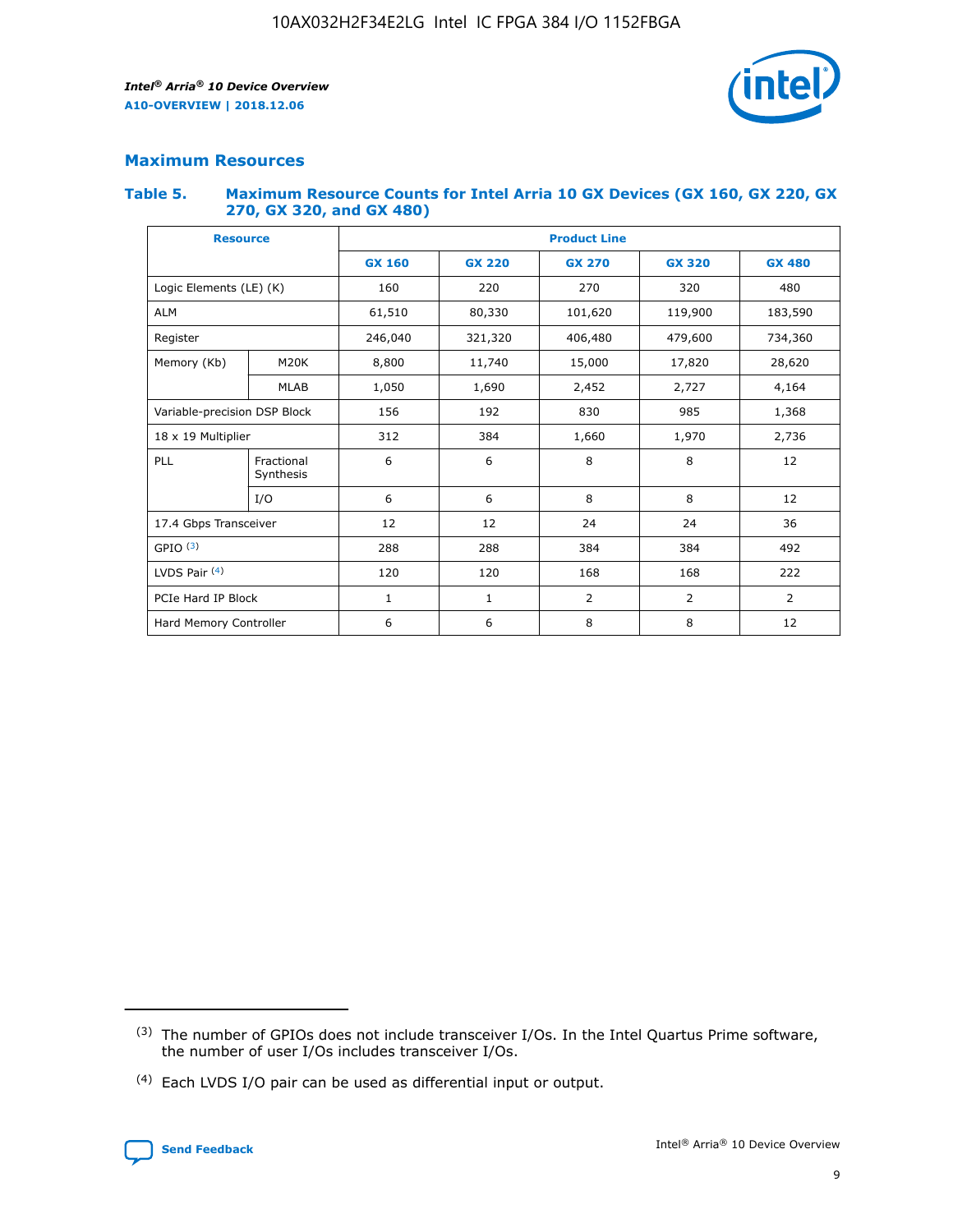

## **Table 6. Maximum Resource Counts for Intel Arria 10 GX Devices (GX 570, GX 660, GX 900, and GX 1150)**

|                              | <b>Resource</b>         | <b>Product Line</b> |                |                |                |  |  |  |
|------------------------------|-------------------------|---------------------|----------------|----------------|----------------|--|--|--|
|                              |                         | <b>GX 570</b>       | <b>GX 660</b>  | <b>GX 900</b>  | <b>GX 1150</b> |  |  |  |
| Logic Elements (LE) (K)      |                         | 570                 | 660            | 900            | 1,150          |  |  |  |
| <b>ALM</b>                   |                         | 217,080             | 251,680        | 339,620        | 427,200        |  |  |  |
| Register                     |                         | 868,320             | 1,006,720      |                | 1,708,800      |  |  |  |
| Memory (Kb)                  | <b>M20K</b>             | 36,000              | 42,620         | 48,460         | 54,260         |  |  |  |
|                              | <b>MLAB</b>             | 5,096               | 5,788<br>9,386 |                | 12,984         |  |  |  |
| Variable-precision DSP Block |                         | 1,523               | 1,687          | 1,518          | 1,518          |  |  |  |
| $18 \times 19$ Multiplier    |                         | 3,046               | 3,374          | 3,036          | 3,036          |  |  |  |
| PLL                          | Fractional<br>Synthesis | 16                  | 16             | 32             | 32             |  |  |  |
|                              | I/O                     | 16                  | 16             | 16             | 16             |  |  |  |
| 17.4 Gbps Transceiver        |                         | 48                  | 48<br>96       |                | 96             |  |  |  |
| GPIO <sup>(3)</sup>          |                         | 696                 | 696            | 768            | 768            |  |  |  |
| LVDS Pair $(4)$              |                         | 324                 | 324            | 384            | 384            |  |  |  |
| PCIe Hard IP Block           |                         | 2                   | $\overline{2}$ | $\overline{4}$ | $\overline{4}$ |  |  |  |
| Hard Memory Controller       |                         | 16                  | 16             | 16             | 16             |  |  |  |

## **Package Plan**

## **Table 7. Package Plan for Intel Arria 10 GX Devices (U19, F27, and F29)**

Refer to I/O and High Speed I/O in Intel Arria 10 Devices chapter for the number of 3 V I/O, LVDS I/O, and LVDS channels in each device package.

| <b>Product Line</b> | U <sub>19</sub><br>$(19 \text{ mm} \times 19 \text{ mm})$<br>484-pin UBGA) |          |             | <b>F27</b><br>(27 mm × 27 mm,<br>672-pin FBGA) |                 |             | <b>F29</b><br>(29 mm × 29 mm,<br>780-pin FBGA) |          |             |
|---------------------|----------------------------------------------------------------------------|----------|-------------|------------------------------------------------|-----------------|-------------|------------------------------------------------|----------|-------------|
|                     | 3 V I/O                                                                    | LVDS I/O | <b>XCVR</b> | 3 V I/O                                        | <b>LVDS I/O</b> | <b>XCVR</b> | 3 V I/O                                        | LVDS I/O | <b>XCVR</b> |
| GX 160              | 48                                                                         | 192      | 6           | 48                                             | 192             | 12          | 48                                             | 240      | 12          |
| GX 220              | 48                                                                         | 192      | 6           | 48                                             | 192             | 12          | 48                                             | 240      | 12          |
| GX 270              |                                                                            |          |             | 48                                             | 192             | 12          | 48                                             | 312      | 12          |
| GX 320              |                                                                            |          |             | 48                                             | 192             | 12          | 48                                             | 312      | 12          |
| GX 480              |                                                                            |          |             |                                                |                 |             | 48                                             | 312      | 12          |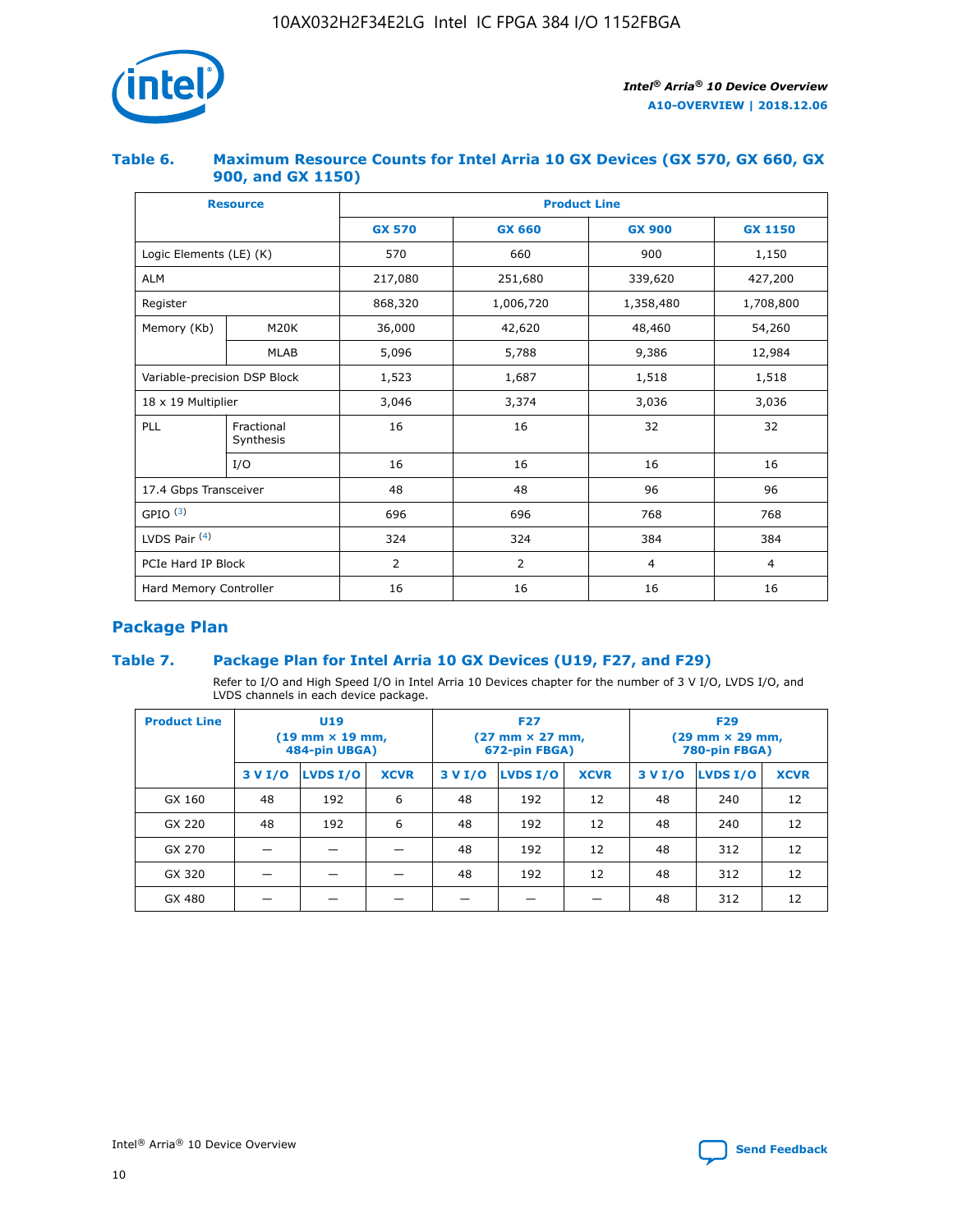

#### **Table 8. Package Plan for Intel Arria 10 GX Devices (F34, F35, NF40, and KF40)**

Refer to I/O and High Speed I/O in Intel Arria 10 Devices chapter for the number of 3 V I/O, LVDS I/O, and LVDS channels in each device package.

| <b>Product Line</b> | <b>F34</b><br>$(35 \text{ mm} \times 35 \text{ mm})$<br>1152-pin FBGA) |                    | <b>F35</b><br>$(35 \text{ mm} \times 35 \text{ mm})$<br><b>1152-pin FBGA)</b> |           | <b>KF40</b><br>$(40$ mm $\times$ 40 mm,<br>1517-pin FBGA) |             |           | <b>NF40</b><br>$(40$ mm $\times$ 40 mm,<br><b>1517-pin FBGA)</b> |             |            |                    |             |
|---------------------|------------------------------------------------------------------------|--------------------|-------------------------------------------------------------------------------|-----------|-----------------------------------------------------------|-------------|-----------|------------------------------------------------------------------|-------------|------------|--------------------|-------------|
|                     | 3V<br>I/O                                                              | <b>LVDS</b><br>I/O | <b>XCVR</b>                                                                   | 3V<br>I/O | <b>LVDS</b><br>I/O                                        | <b>XCVR</b> | 3V<br>I/O | <b>LVDS</b><br>I/O                                               | <b>XCVR</b> | 3 V<br>I/O | <b>LVDS</b><br>I/O | <b>XCVR</b> |
| GX 270              | 48                                                                     | 336                | 24                                                                            | 48        | 336                                                       | 24          |           |                                                                  |             |            |                    |             |
| GX 320              | 48                                                                     | 336                | 24                                                                            | 48        | 336                                                       | 24          |           |                                                                  |             |            |                    |             |
| GX 480              | 48                                                                     | 444                | 24                                                                            | 48        | 348                                                       | 36          |           |                                                                  |             |            |                    |             |
| GX 570              | 48                                                                     | 444                | 24                                                                            | 48        | 348                                                       | 36          | 96        | 600                                                              | 36          | 48         | 540                | 48          |
| GX 660              | 48                                                                     | 444                | 24                                                                            | 48        | 348                                                       | 36          | 96        | 600                                                              | 36          | 48         | 540                | 48          |
| GX 900              |                                                                        | 504                | 24                                                                            | -         |                                                           |             |           |                                                                  |             |            | 600                | 48          |
| GX 1150             |                                                                        | 504                | 24                                                                            |           |                                                           |             |           |                                                                  |             |            | 600                | 48          |

#### **Table 9. Package Plan for Intel Arria 10 GX Devices (RF40, NF45, SF45, and UF45)**

Refer to I/O and High Speed I/O in Intel Arria 10 Devices chapter for the number of 3 V I/O, LVDS I/O, and LVDS channels in each device package.

| <b>Product Line</b> | <b>RF40</b><br>$(40$ mm $\times$ 40 mm,<br>1517-pin FBGA) |                    | <b>NF45</b><br>$(45 \text{ mm} \times 45 \text{ mm})$<br><b>1932-pin FBGA)</b> |            |                    | <b>SF45</b><br>$(45 \text{ mm} \times 45 \text{ mm})$<br><b>1932-pin FBGA)</b> |            |                    | <b>UF45</b><br>$(45 \text{ mm} \times 45 \text{ mm})$<br><b>1932-pin FBGA)</b> |           |                    |             |
|---------------------|-----------------------------------------------------------|--------------------|--------------------------------------------------------------------------------|------------|--------------------|--------------------------------------------------------------------------------|------------|--------------------|--------------------------------------------------------------------------------|-----------|--------------------|-------------|
|                     | 3V<br>I/O                                                 | <b>LVDS</b><br>I/O | <b>XCVR</b>                                                                    | 3 V<br>I/O | <b>LVDS</b><br>I/O | <b>XCVR</b>                                                                    | 3 V<br>I/O | <b>LVDS</b><br>I/O | <b>XCVR</b>                                                                    | 3V<br>I/O | <b>LVDS</b><br>I/O | <b>XCVR</b> |
| GX 900              |                                                           | 342                | 66                                                                             | _          | 768                | 48                                                                             |            | 624                | 72                                                                             |           | 480                | 96          |
| GX 1150             |                                                           | 342                | 66                                                                             | _          | 768                | 48                                                                             |            | 624                | 72                                                                             |           | 480                | 96          |

## **Related Information**

[I/O and High-Speed Differential I/O Interfaces in Intel Arria 10 Devices chapter, Intel](https://www.intel.com/content/www/us/en/programmable/documentation/sam1403482614086.html#sam1403482030321) [Arria 10 Device Handbook](https://www.intel.com/content/www/us/en/programmable/documentation/sam1403482614086.html#sam1403482030321)

Provides the number of 3 V and LVDS I/Os, and LVDS channels for each Intel Arria 10 device package.

## **Intel Arria 10 GT**

This section provides the available options, maximum resource counts, and package plan for the Intel Arria 10 GT devices.

The information in this section is correct at the time of publication. For the latest information and to get more details, refer to the Intel FPGA Product Selector.

#### **Related Information**

#### [Intel FPGA Product Selector](http://www.altera.com/products/selector/psg-selector.html)

Provides the latest information on Intel products.

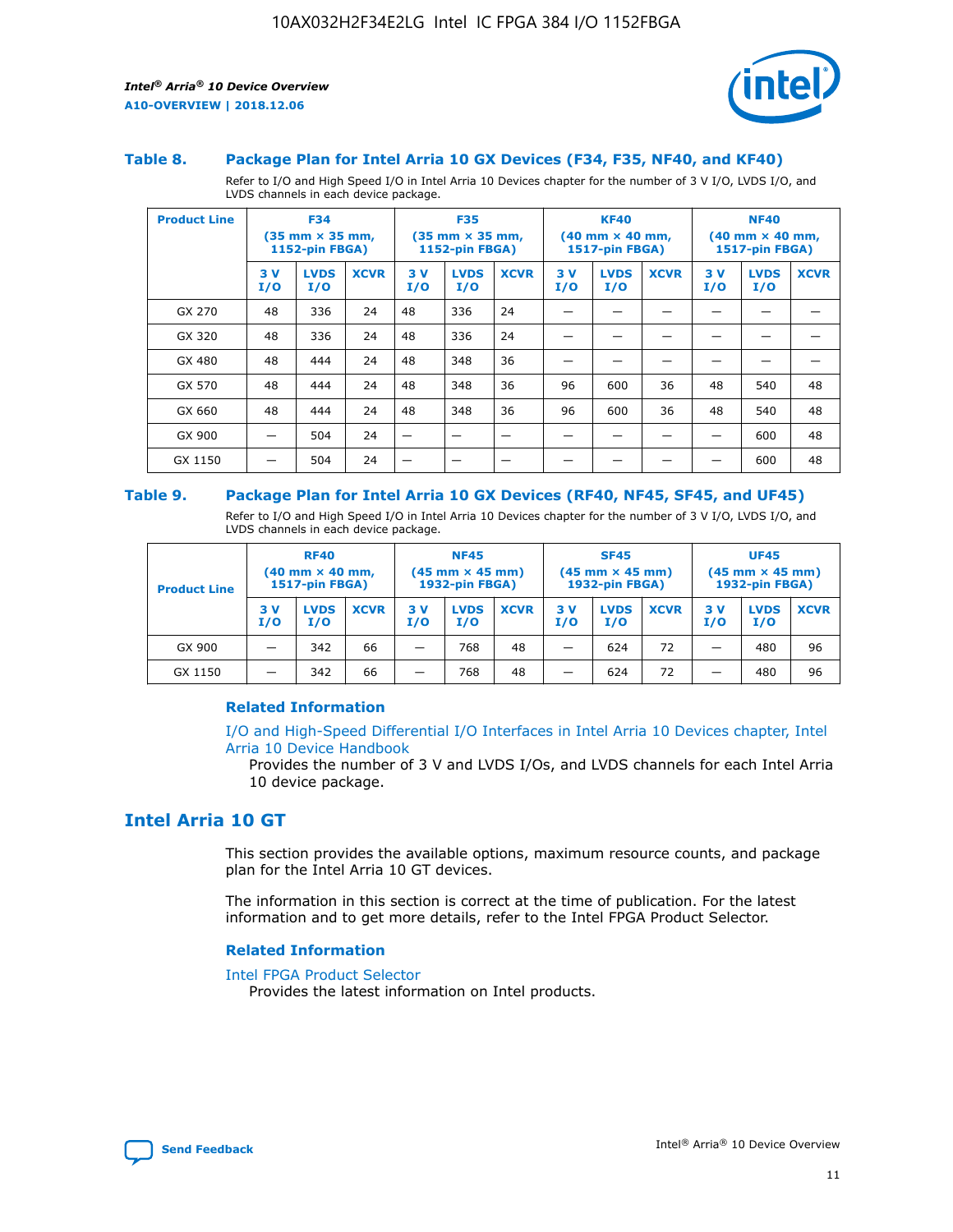

## **Available Options**

## **Figure 2. Sample Ordering Code and Available Options for Intel Arria 10 GT Devices**

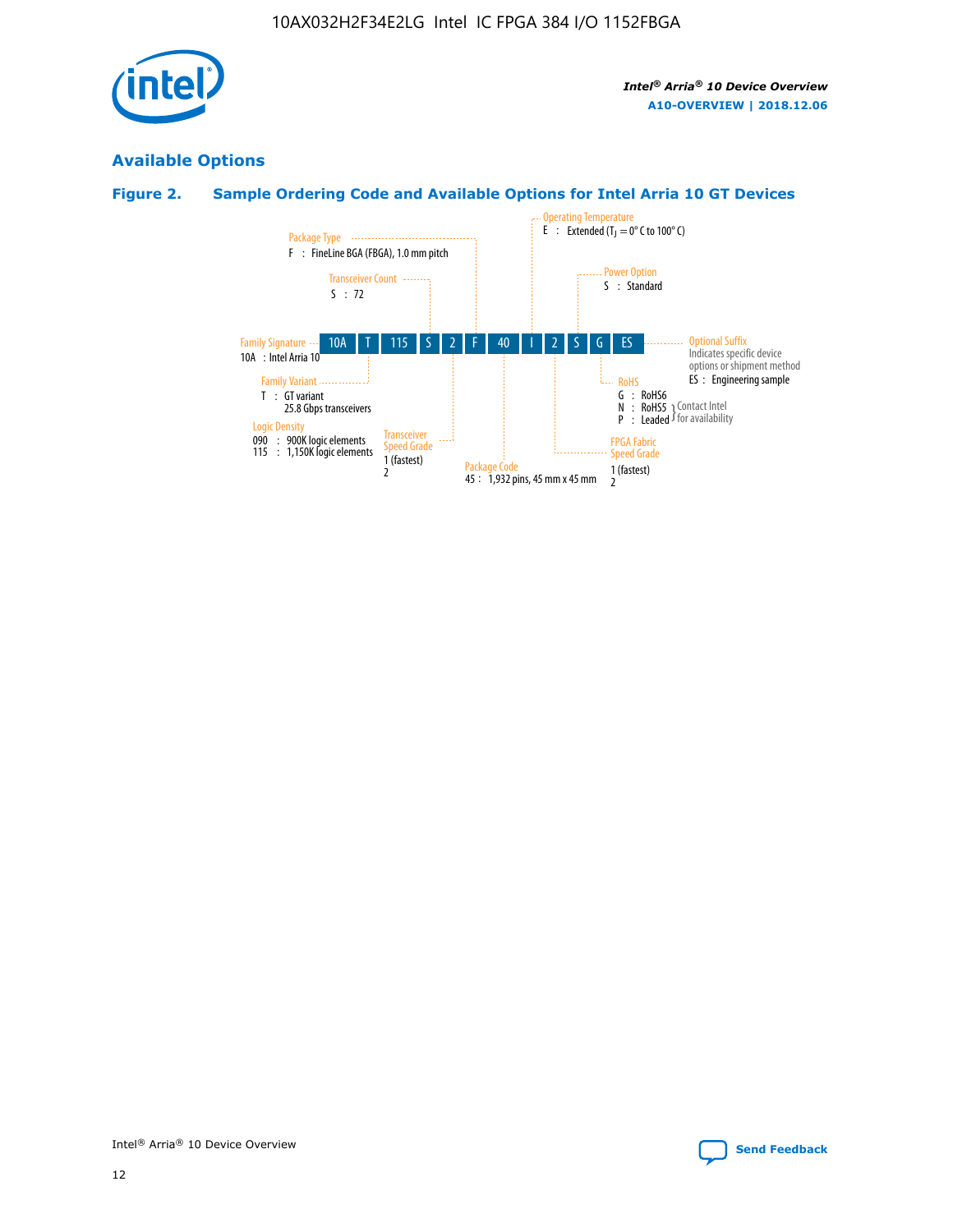

## **Maximum Resources**

#### **Table 10. Maximum Resource Counts for Intel Arria 10 GT Devices**

| <b>Resource</b>              |                      |                | <b>Product Line</b> |  |
|------------------------------|----------------------|----------------|---------------------|--|
|                              |                      | <b>GT 900</b>  | GT 1150             |  |
| Logic Elements (LE) (K)      |                      | 900            | 1,150               |  |
| <b>ALM</b>                   |                      | 339,620        | 427,200             |  |
| Register                     |                      | 1,358,480      | 1,708,800           |  |
| Memory (Kb)                  | M <sub>20</sub> K    | 48,460         | 54,260              |  |
|                              | <b>MLAB</b>          | 9,386          | 12,984              |  |
| Variable-precision DSP Block |                      | 1,518          | 1,518               |  |
| 18 x 19 Multiplier           |                      | 3,036          | 3,036               |  |
| PLL                          | Fractional Synthesis | 32             | 32                  |  |
|                              | I/O                  | 16             | 16                  |  |
| Transceiver                  | 17.4 Gbps            | 72(5)          | 72(5)               |  |
|                              | 25.8 Gbps            | 6              | 6                   |  |
| GPIO <sup>(6)</sup>          |                      | 624            | 624                 |  |
| LVDS Pair $(7)$              |                      | 312            | 312                 |  |
| PCIe Hard IP Block           |                      | $\overline{4}$ | $\overline{4}$      |  |
| Hard Memory Controller       |                      | 16             | 16                  |  |

#### **Related Information**

#### [Intel Arria 10 GT Channel Usage](https://www.intel.com/content/www/us/en/programmable/documentation/nik1398707230472.html#nik1398707008178)

Configuring GT/GX channels in Intel Arria 10 GT devices.

## **Package Plan**

## **Table 11. Package Plan for Intel Arria 10 GT Devices**

Refer to I/O and High Speed I/O in Intel Arria 10 Devices chapter for the number of 3 V I/O, LVDS I/O, and LVDS channels in each device package.

| <b>Product Line</b> | <b>SF45</b><br>(45 mm × 45 mm, 1932-pin FBGA) |                 |             |  |  |  |
|---------------------|-----------------------------------------------|-----------------|-------------|--|--|--|
|                     | 3 V I/O                                       | <b>LVDS I/O</b> | <b>XCVR</b> |  |  |  |
| GT 900              |                                               | 624             | 72          |  |  |  |
| GT 1150             |                                               | 624             |             |  |  |  |

<sup>(7)</sup> Each LVDS I/O pair can be used as differential input or output.



 $(5)$  If all 6 GT channels are in use, 12 of the GX channels are not usable.

<sup>(6)</sup> The number of GPIOs does not include transceiver I/Os. In the Intel Quartus Prime software, the number of user I/Os includes transceiver I/Os.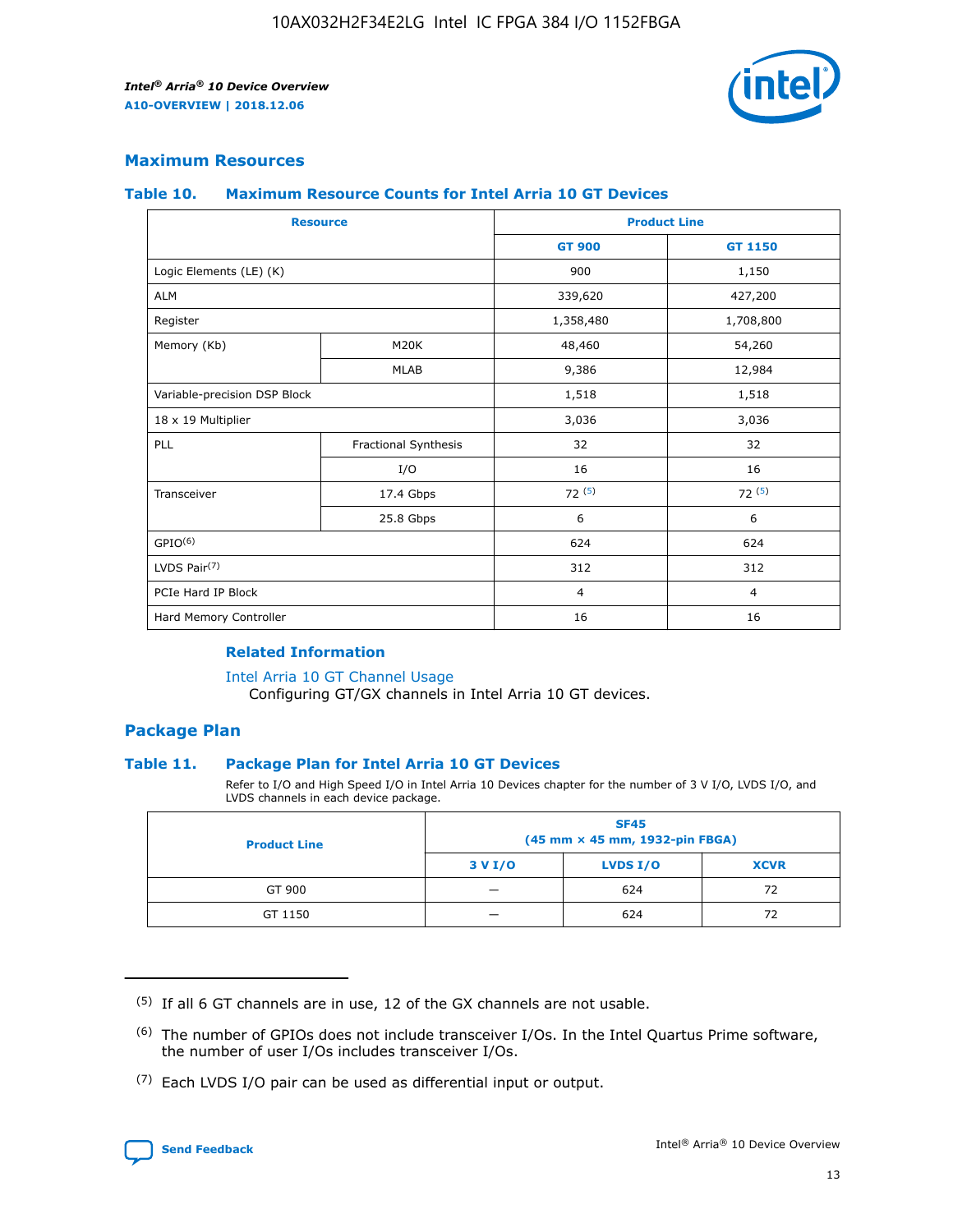

#### **Related Information**

[I/O and High-Speed Differential I/O Interfaces in Intel Arria 10 Devices chapter, Intel](https://www.intel.com/content/www/us/en/programmable/documentation/sam1403482614086.html#sam1403482030321) [Arria 10 Device Handbook](https://www.intel.com/content/www/us/en/programmable/documentation/sam1403482614086.html#sam1403482030321)

Provides the number of 3 V and LVDS I/Os, and LVDS channels for each Intel Arria 10 device package.

## **Intel Arria 10 SX**

This section provides the available options, maximum resource counts, and package plan for the Intel Arria 10 SX devices.

The information in this section is correct at the time of publication. For the latest information and to get more details, refer to the Intel FPGA Product Selector.

#### **Related Information**

[Intel FPGA Product Selector](http://www.altera.com/products/selector/psg-selector.html) Provides the latest information on Intel products.

## **Available Options**

#### **Figure 3. Sample Ordering Code and Available Options for Intel Arria 10 SX Devices**



#### **Related Information**

[Transceiver Performance for Intel Arria 10 GX/SX Devices](https://www.intel.com/content/www/us/en/programmable/documentation/mcn1413182292568.html#mcn1413213965502) Provides more information about the transceiver speed grade.

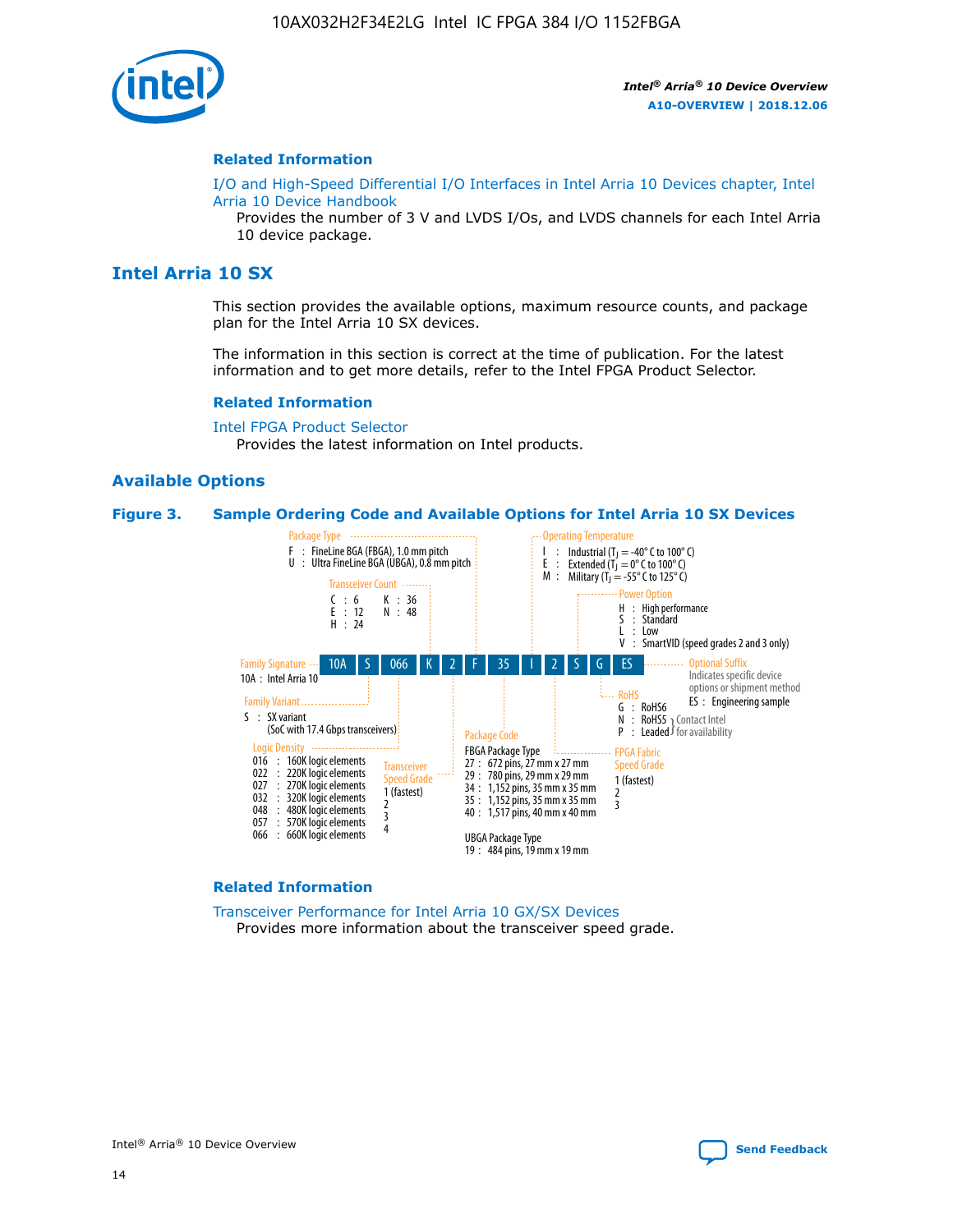

## **Maximum Resources**

## **Table 12. Maximum Resource Counts for Intel Arria 10 SX Devices**

| <b>Resource</b>                   |                         | <b>Product Line</b> |               |               |                |               |               |               |  |  |  |
|-----------------------------------|-------------------------|---------------------|---------------|---------------|----------------|---------------|---------------|---------------|--|--|--|
|                                   |                         | <b>SX 160</b>       | <b>SX 220</b> | <b>SX 270</b> | <b>SX 320</b>  | <b>SX 480</b> | <b>SX 570</b> | <b>SX 660</b> |  |  |  |
| Logic Elements (LE) (K)           |                         | 160                 | 220           | 270           | 320            | 480           | 570           | 660           |  |  |  |
| <b>ALM</b>                        |                         | 61,510              | 80,330        | 101,620       | 119,900        | 183,590       | 217,080       | 251,680       |  |  |  |
| Register                          |                         | 246,040             | 321,320       | 406,480       | 479,600        | 734,360       | 868,320       | 1,006,720     |  |  |  |
| Memory (Kb)                       | M20K                    | 8,800               | 11,740        | 15,000        | 17,820         | 28,620        | 36,000        | 42,620        |  |  |  |
|                                   | <b>MLAB</b>             | 1,050               | 1,690         | 2,452         | 2,727          | 4,164         | 5,096         | 5,788         |  |  |  |
| Variable-precision DSP Block      |                         | 156                 | 192           | 830           | 985            | 1,368         | 1,523         | 1,687         |  |  |  |
| 18 x 19 Multiplier                |                         | 312                 | 384           | 1,660         | 1,970          | 2,736         | 3,046         | 3,374         |  |  |  |
| PLL                               | Fractional<br>Synthesis | 6                   | 6             | 8             | 8              | 12            | 16            | 16            |  |  |  |
|                                   | I/O                     | 6                   | 6             | 8             | 8              | 12            | 16            | 16            |  |  |  |
| 17.4 Gbps Transceiver             |                         | 12                  | 12            | 24            | 24             | 36            | 48            | 48            |  |  |  |
| GPIO <sup>(8)</sup>               |                         | 288                 | 288           | 384           | 384            | 492           | 696           | 696           |  |  |  |
| LVDS Pair $(9)$                   |                         | 120                 | 120           | 168           | 168            | 174           | 324           | 324           |  |  |  |
| PCIe Hard IP Block                |                         | $\mathbf{1}$        | $\mathbf{1}$  | 2             | $\overline{2}$ | 2             | 2             | 2             |  |  |  |
| Hard Memory Controller            |                         | 6                   | 6             | 8             | 8              | 12            | 16            | 16            |  |  |  |
| ARM Cortex-A9 MPCore<br>Processor |                         | Yes                 | Yes           | Yes           | Yes            | Yes           | Yes           | Yes           |  |  |  |

## **Package Plan**

## **Table 13. Package Plan for Intel Arria 10 SX Devices (U19, F27, F29, and F34)**

Refer to I/O and High Speed I/O in Intel Arria 10 Devices chapter for the number of 3 V I/O, LVDS I/O, and LVDS channels in each device package.

| <b>Product Line</b> | U19<br>$(19 \text{ mm} \times 19 \text{ mm})$<br>484-pin UBGA) |                    | <b>F27</b><br>$(27 \text{ mm} \times 27 \text{ mm})$<br>672-pin FBGA) |           | <b>F29</b><br>$(29 \text{ mm} \times 29 \text{ mm})$<br>780-pin FBGA) |             |            | <b>F34</b><br>$(35 \text{ mm} \times 35 \text{ mm})$<br><b>1152-pin FBGA)</b> |             |           |                    |             |
|---------------------|----------------------------------------------------------------|--------------------|-----------------------------------------------------------------------|-----------|-----------------------------------------------------------------------|-------------|------------|-------------------------------------------------------------------------------|-------------|-----------|--------------------|-------------|
|                     | 3V<br>I/O                                                      | <b>LVDS</b><br>I/O | <b>XCVR</b>                                                           | 3V<br>I/O | <b>LVDS</b><br>I/O                                                    | <b>XCVR</b> | 3 V<br>I/O | <b>LVDS</b><br>I/O                                                            | <b>XCVR</b> | 3V<br>I/O | <b>LVDS</b><br>I/O | <b>XCVR</b> |
| SX 160              | 48                                                             | 144                | 6                                                                     | 48        | 192                                                                   | 12          | 48         | 240                                                                           | 12          | –         |                    |             |
| SX 220              | 48                                                             | 144                | 6                                                                     | 48        | 192                                                                   | 12          | 48         | 240                                                                           | 12          |           |                    |             |
| SX 270              |                                                                |                    |                                                                       | 48        | 192                                                                   | 12          | 48         | 312                                                                           | 12          | 48        | 336                | 24          |
| SX 320              |                                                                |                    |                                                                       | 48        | 192                                                                   | 12          | 48         | 312                                                                           | 12          | 48        | 336                | 24          |
|                     | continued                                                      |                    |                                                                       |           |                                                                       |             |            |                                                                               |             |           |                    |             |

 $(8)$  The number of GPIOs does not include transceiver I/Os. In the Intel Quartus Prime software, the number of user I/Os includes transceiver I/Os.

 $(9)$  Each LVDS I/O pair can be used as differential input or output.

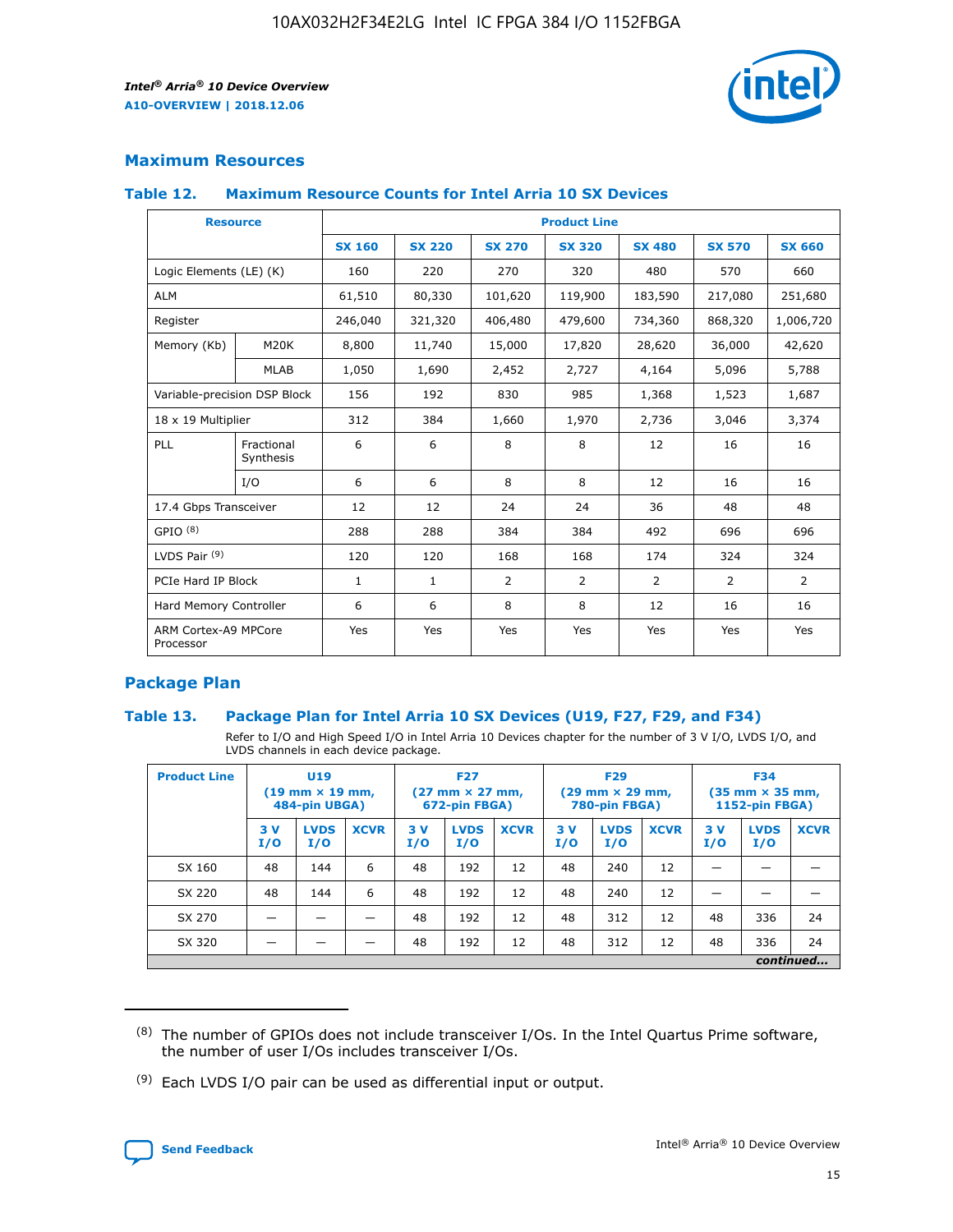

| <b>Product Line</b> | U <sub>19</sub><br>$(19 \text{ mm} \times 19 \text{ mm})$<br>484-pin UBGA) |                    | <b>F27</b><br>$(27 \text{ mm} \times 27 \text{ mm})$<br>672-pin FBGA) |           | <b>F29</b><br>$(29 \text{ mm} \times 29 \text{ mm})$<br>780-pin FBGA) |             |           | <b>F34</b><br>$(35 \text{ mm} \times 35 \text{ mm})$<br><b>1152-pin FBGA)</b> |             |           |                    |             |
|---------------------|----------------------------------------------------------------------------|--------------------|-----------------------------------------------------------------------|-----------|-----------------------------------------------------------------------|-------------|-----------|-------------------------------------------------------------------------------|-------------|-----------|--------------------|-------------|
|                     | 3 V<br>I/O                                                                 | <b>LVDS</b><br>I/O | <b>XCVR</b>                                                           | 3V<br>I/O | <b>LVDS</b><br>I/O                                                    | <b>XCVR</b> | 3V<br>I/O | <b>LVDS</b><br>I/O                                                            | <b>XCVR</b> | 3V<br>I/O | <b>LVDS</b><br>I/O | <b>XCVR</b> |
| SX 480              |                                                                            |                    |                                                                       |           |                                                                       |             | 48        | 312                                                                           | 12          | 48        | 444                | 24          |
| SX 570              |                                                                            |                    |                                                                       |           |                                                                       |             |           |                                                                               |             | 48        | 444                | 24          |
| SX 660              |                                                                            |                    |                                                                       |           |                                                                       |             |           |                                                                               |             | 48        | 444                | 24          |

## **Table 14. Package Plan for Intel Arria 10 SX Devices (F35, KF40, and NF40)**

Refer to I/O and High Speed I/O in Intel Arria 10 Devices chapter for the number of 3 V I/O, LVDS I/O, and LVDS channels in each device package.

| <b>Product Line</b> | <b>F35</b><br>(35 mm × 35 mm,<br><b>1152-pin FBGA)</b> |          |             |                                           | <b>KF40</b><br>(40 mm × 40 mm,<br>1517-pin FBGA) |    | <b>NF40</b><br>$(40 \text{ mm} \times 40 \text{ mm})$<br><b>1517-pin FBGA)</b> |          |             |  |
|---------------------|--------------------------------------------------------|----------|-------------|-------------------------------------------|--------------------------------------------------|----|--------------------------------------------------------------------------------|----------|-------------|--|
|                     | 3 V I/O                                                | LVDS I/O | <b>XCVR</b> | <b>LVDS I/O</b><br><b>XCVR</b><br>3 V I/O |                                                  |    | 3 V I/O                                                                        | LVDS I/O | <b>XCVR</b> |  |
| SX 270              | 48                                                     | 336      | 24          |                                           |                                                  |    |                                                                                |          |             |  |
| SX 320              | 48                                                     | 336      | 24          |                                           |                                                  |    |                                                                                |          |             |  |
| SX 480              | 48                                                     | 348      | 36          |                                           |                                                  |    |                                                                                |          |             |  |
| SX 570              | 48                                                     | 348      | 36          | 96<br>36<br>600                           |                                                  | 48 | 540                                                                            | 48       |             |  |
| SX 660              | 48                                                     | 348      | 36          | 96                                        | 600                                              | 36 | 48                                                                             | 540      | 48          |  |

## **Related Information**

[I/O and High-Speed Differential I/O Interfaces in Intel Arria 10 Devices chapter, Intel](https://www.intel.com/content/www/us/en/programmable/documentation/sam1403482614086.html#sam1403482030321) [Arria 10 Device Handbook](https://www.intel.com/content/www/us/en/programmable/documentation/sam1403482614086.html#sam1403482030321)

Provides the number of 3 V and LVDS I/Os, and LVDS channels for each Intel Arria 10 device package.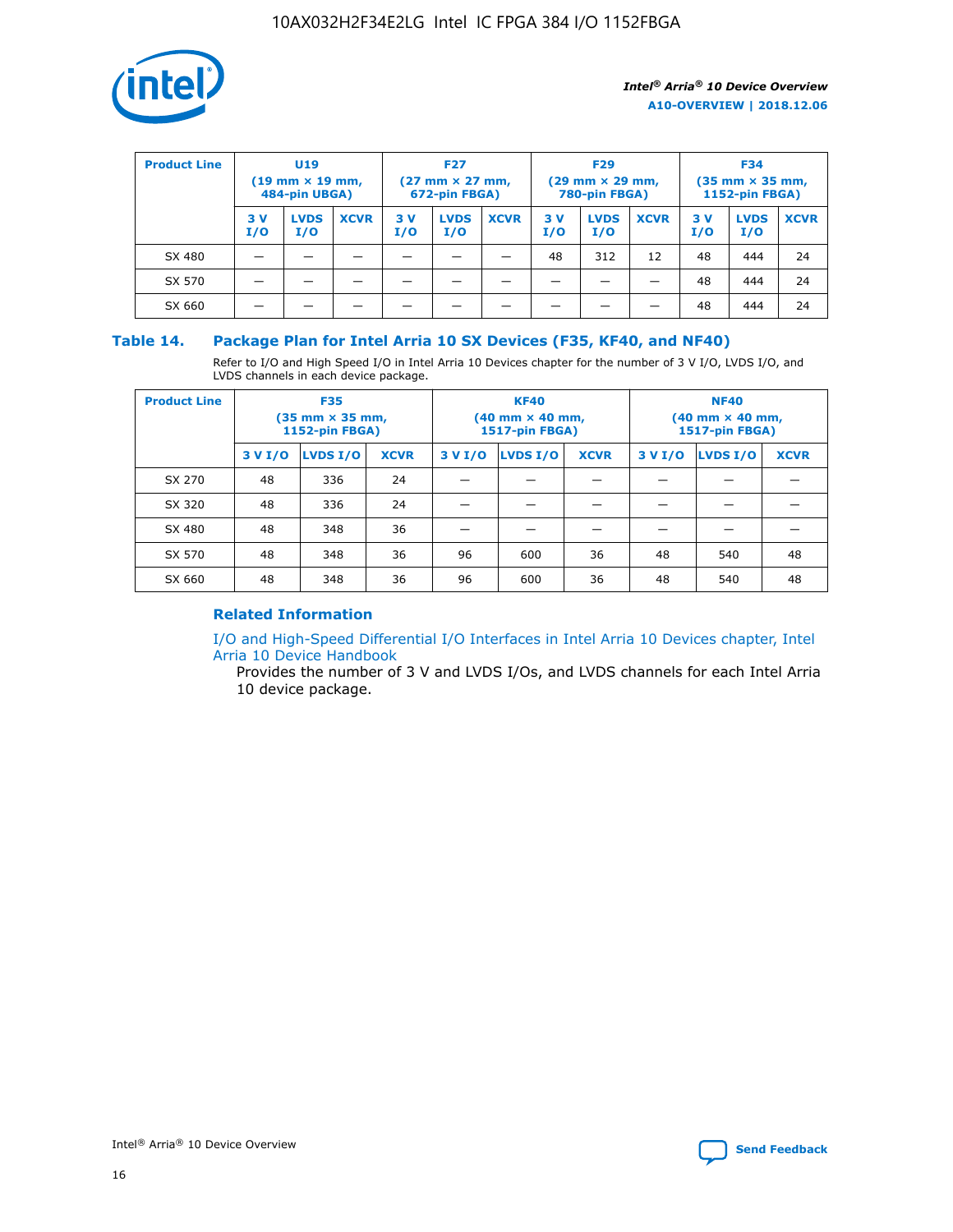

# **I/O Vertical Migration for Intel Arria 10 Devices**

#### **Figure 4. Migration Capability Across Intel Arria 10 Product Lines**

- The arrows indicate the migration paths. The devices included in each vertical migration path are shaded. Devices with fewer resources in the same path have lighter shades.
- To achieve the full I/O migration across product lines in the same migration path, restrict I/Os and transceivers usage to match the product line with the lowest I/O and transceiver counts.
- An LVDS I/O bank in the source device may be mapped to a 3 V I/O bank in the target device. To use memory interface clock frequency higher than 533 MHz, assign external memory interface pins only to banks that are LVDS I/O in both devices.
- There may be nominal 0.15 mm package height difference between some product lines in the same package type.
	- **Variant Product Line Package U19 F27 F29 F34 F35 KF40 NF40 RF40 NF45 SF45 UF45** Intel® Arria® 10 GX GX 160 GX 220 GX 270 GX 320 GX 480 GX 570 GX 660 GX 900 GX 1150 Intel Arria 10 GT GT 900 GT 1150 Intel Arria 10 SX SX 160 SX 220 SX 270 SX 320 SX 480 SX 570 SX 660
- Some migration paths are not shown in the Intel Quartus Prime software **Pin Migration View**.

*Note:* To verify the pin migration compatibility, use the **Pin Migration View** window in the Intel Quartus Prime software Pin Planner.

# **Adaptive Logic Module**

Intel Arria 10 devices use a 20 nm ALM as the basic building block of the logic fabric.

The ALM architecture is the same as the previous generation FPGAs, allowing for efficient implementation of logic functions and easy conversion of IP between the device generations.

The ALM, as shown in following figure, uses an 8-input fracturable look-up table (LUT) with four dedicated registers to help improve timing closure in register-rich designs and achieve an even higher design packing capability than the traditional two-register per LUT architecture.

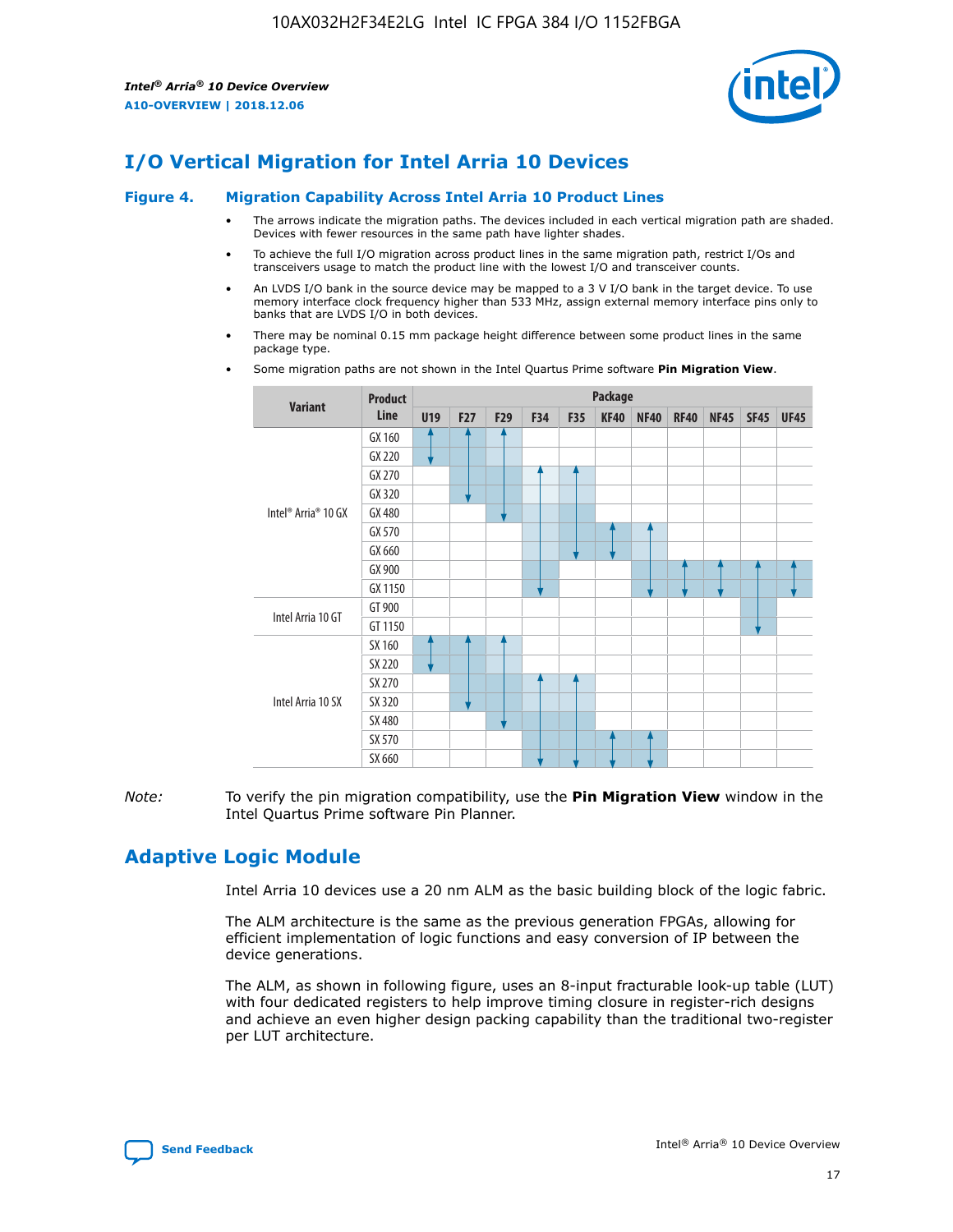

**Figure 5. ALM for Intel Arria 10 Devices**



The Intel Quartus Prime software optimizes your design according to the ALM logic structure and automatically maps legacy designs into the Intel Arria 10 ALM architecture.

## **Variable-Precision DSP Block**

The Intel Arria 10 variable precision DSP blocks support fixed-point arithmetic and floating-point arithmetic.

Features for fixed-point arithmetic:

- High-performance, power-optimized, and fully registered multiplication operations
- 18-bit and 27-bit word lengths
- Two 18 x 19 multipliers or one 27 x 27 multiplier per DSP block
- Built-in addition, subtraction, and 64-bit double accumulation register to combine multiplication results
- Cascading 19-bit or 27-bit when pre-adder is disabled and cascading 18-bit when pre-adder is used to form the tap-delay line for filtering applications
- Cascading 64-bit output bus to propagate output results from one block to the next block without external logic support
- Hard pre-adder supported in 19-bit and 27-bit modes for symmetric filters
- Internal coefficient register bank in both 18-bit and 27-bit modes for filter implementation
- 18-bit and 27-bit systolic finite impulse response (FIR) filters with distributed output adder
- Biased rounding support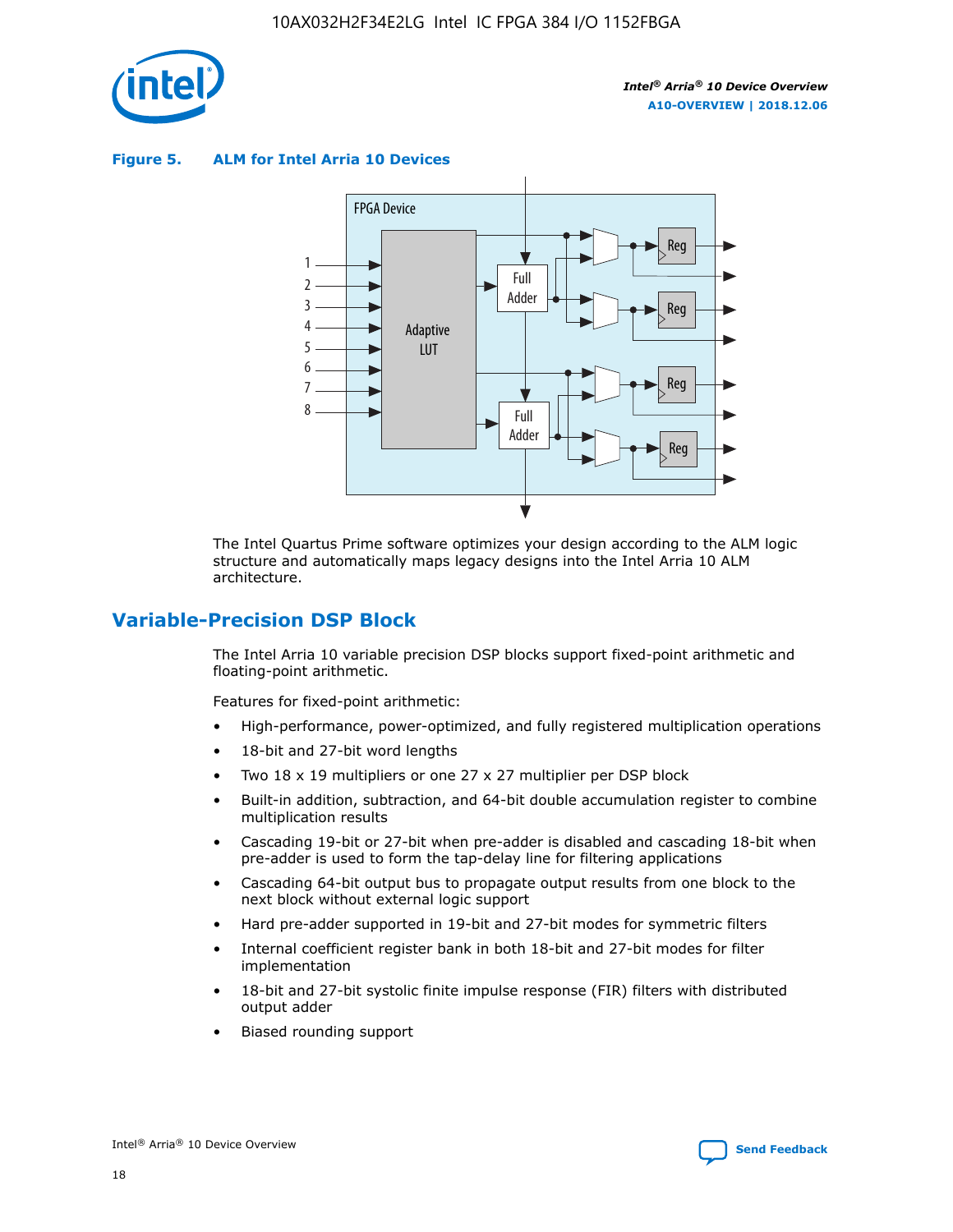

Features for floating-point arithmetic:

- A completely hardened architecture that supports multiplication, addition, subtraction, multiply-add, and multiply-subtract
- Multiplication with accumulation capability and a dynamic accumulator reset control
- Multiplication with cascade summation capability
- Multiplication with cascade subtraction capability
- Complex multiplication
- Direct vector dot product
- Systolic FIR filter

## **Table 15. Variable-Precision DSP Block Configurations for Intel Arria 10 Devices**

| <b>Usage Example</b>                                       | <b>Multiplier Size (Bit)</b>    | <b>DSP Block Resources</b> |
|------------------------------------------------------------|---------------------------------|----------------------------|
| Medium precision fixed point                               | Two 18 x 19                     |                            |
| High precision fixed or Single precision<br>floating point | One 27 x 27                     |                            |
| Fixed point FFTs                                           | One 19 x 36 with external adder |                            |
| Very high precision fixed point                            | One 36 x 36 with external adder |                            |
| Double precision floating point                            | One 54 x 54 with external adder | 4                          |

#### **Table 16. Resources for Fixed-Point Arithmetic in Intel Arria 10 Devices**

The table lists the variable-precision DSP resources by bit precision for each Intel Arria 10 device.

| <b>Variant</b>  | <b>Product Line</b> | <b>Variable-</b><br>precision<br><b>DSP Block</b> | <b>Independent Input and Output</b><br><b>Multiplications Operator</b> |                                     | 18 x 19<br><b>Multiplier</b><br><b>Adder Sum</b> | $18 \times 18$<br><b>Multiplier</b><br><b>Adder</b> |
|-----------------|---------------------|---------------------------------------------------|------------------------------------------------------------------------|-------------------------------------|--------------------------------------------------|-----------------------------------------------------|
|                 |                     |                                                   | 18 x 19<br><b>Multiplier</b>                                           | $27 \times 27$<br><b>Multiplier</b> | <b>Mode</b>                                      | <b>Summed with</b><br>36 bit Input                  |
| AIntel Arria 10 | GX 160              | 156                                               | 312                                                                    | 156                                 | 156                                              | 156                                                 |
| GX              | GX 220              | 192                                               | 384                                                                    | 192                                 | 192                                              | 192                                                 |
|                 | GX 270              | 830                                               | 1,660                                                                  | 830                                 | 830                                              | 830                                                 |
|                 | GX 320              | 984                                               | 1,968                                                                  | 984                                 | 984                                              | 984                                                 |
|                 | GX 480              | 1,368                                             | 2,736                                                                  | 1,368                               | 1,368                                            | 1,368                                               |
|                 | GX 570              | 1,523                                             | 3,046                                                                  | 1,523                               | 1,523                                            | 1,523                                               |
|                 | GX 660              | 1,687                                             | 3,374                                                                  | 1,687                               | 1,687                                            | 1,687                                               |
|                 | GX 900              | 1,518                                             | 3,036                                                                  | 1,518                               | 1,518                                            | 1,518                                               |
|                 | GX 1150             | 1,518                                             | 3,036                                                                  | 1,518                               | 1,518                                            | 1,518                                               |
| Intel Arria 10  | GT 900              | 1,518                                             | 3,036                                                                  | 1,518                               | 1,518                                            | 1,518                                               |
| GT              | GT 1150             | 1,518                                             | 3,036                                                                  | 1,518                               | 1,518                                            | 1,518                                               |
| Intel Arria 10  | SX 160              | 156                                               | 312                                                                    | 156                                 | 156                                              | 156                                                 |
| <b>SX</b>       | SX 220              | 192                                               | 384                                                                    | 192                                 | 192                                              | 192                                                 |
|                 | SX 270              | 830                                               | 1,660                                                                  | 830                                 | 830                                              | 830                                                 |
|                 |                     |                                                   |                                                                        |                                     |                                                  | continued                                           |

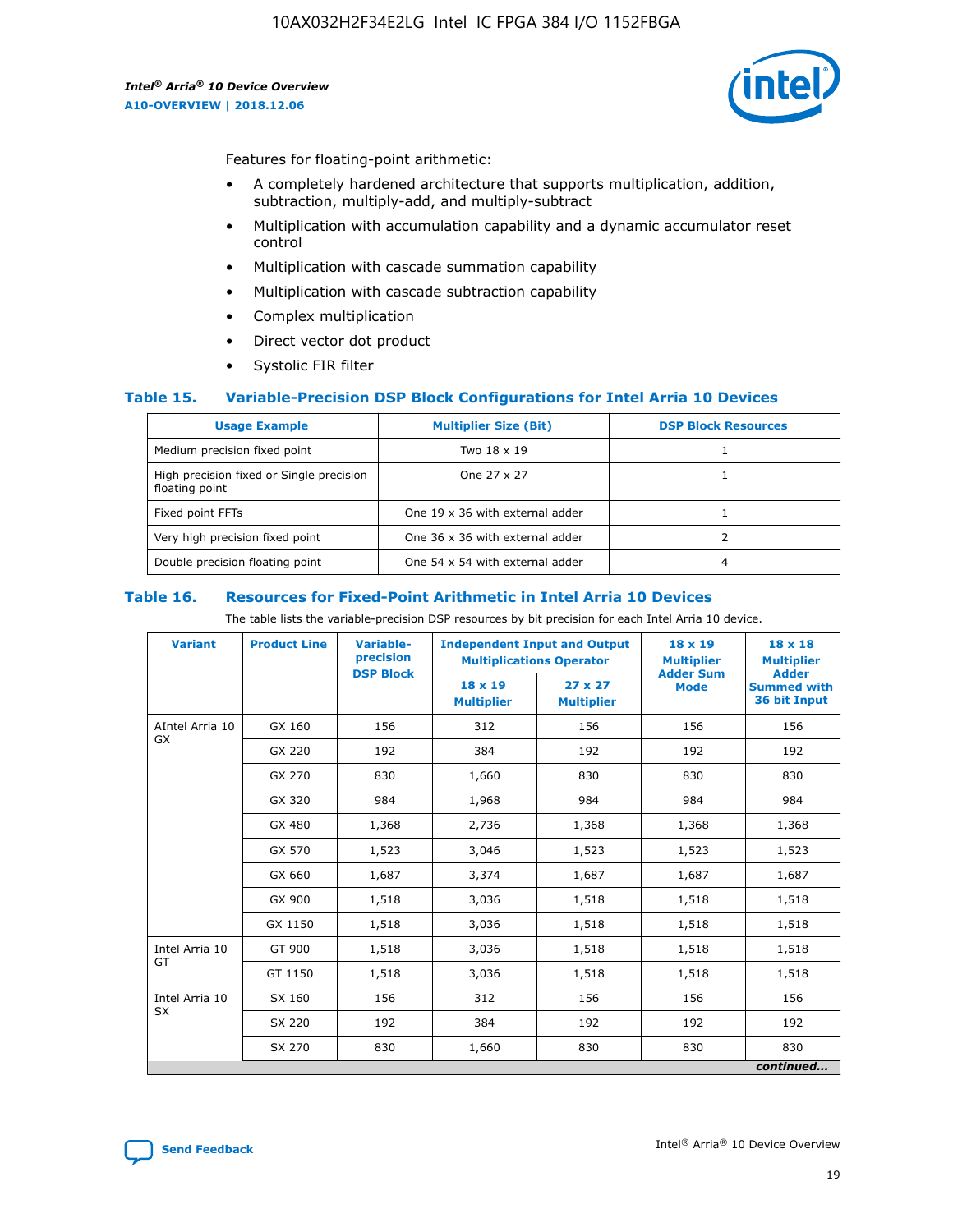

| <b>Variant</b> | <b>Product Line</b> | <b>Variable-</b><br>precision |                                     | <b>Independent Input and Output</b><br><b>Multiplications Operator</b> | $18 \times 19$<br><b>Multiplier</b> | $18 \times 18$<br><b>Multiplier</b><br><b>Adder</b> |  |
|----------------|---------------------|-------------------------------|-------------------------------------|------------------------------------------------------------------------|-------------------------------------|-----------------------------------------------------|--|
|                |                     | <b>DSP Block</b>              | $18 \times 19$<br><b>Multiplier</b> | $27 \times 27$<br><b>Multiplier</b>                                    | <b>Adder Sum</b><br><b>Mode</b>     | <b>Summed with</b><br>36 bit Input                  |  |
|                | SX 320              | 984                           | 1,968                               | 984                                                                    | 984                                 | 984                                                 |  |
|                | SX 480              | 1,368                         | 2,736                               | 1,368                                                                  | 1,368                               | 1,368                                               |  |
|                | SX 570              | 1,523                         | 3,046                               | 1,523                                                                  | 1,523                               | 1,523                                               |  |
|                | SX 660              | 1,687                         | 3,374                               | 1,687                                                                  | 1,687                               | 1,687                                               |  |

## **Table 17. Resources for Floating-Point Arithmetic in Intel Arria 10 Devices**

The table lists the variable-precision DSP resources by bit precision for each Intel Arria 10 device.

| <b>Variant</b>              | <b>Product Line</b> | <b>Variable-</b><br>precision<br><b>DSP Block</b> | <b>Single</b><br><b>Precision</b><br><b>Floating-Point</b><br><b>Multiplication</b><br><b>Mode</b> | <b>Single-Precision</b><br><b>Floating-Point</b><br><b>Adder Mode</b> | Single-<br><b>Precision</b><br><b>Floating-Point</b><br><b>Multiply</b><br><b>Accumulate</b><br><b>Mode</b> | <b>Peak</b><br><b>Giga Floating-</b><br><b>Point</b><br><b>Operations</b><br>per Second<br>(GFLOPs) |
|-----------------------------|---------------------|---------------------------------------------------|----------------------------------------------------------------------------------------------------|-----------------------------------------------------------------------|-------------------------------------------------------------------------------------------------------------|-----------------------------------------------------------------------------------------------------|
| Intel Arria 10<br><b>GX</b> | GX 160              | 156                                               | 156                                                                                                | 156                                                                   | 156                                                                                                         | 140                                                                                                 |
|                             | GX 220              | 192                                               | 192                                                                                                | 192                                                                   | 192                                                                                                         | 173                                                                                                 |
|                             | GX 270              | 830                                               | 830                                                                                                | 830                                                                   | 830                                                                                                         | 747                                                                                                 |
|                             | GX 320              | 984                                               | 984                                                                                                | 984                                                                   | 984                                                                                                         | 886                                                                                                 |
|                             | GX 480              | 1,369                                             | 1,368                                                                                              | 1,368                                                                 | 1,368                                                                                                       | 1,231                                                                                               |
|                             | GX 570              | 1,523                                             | 1,523                                                                                              | 1,523                                                                 | 1,523                                                                                                       | 1,371                                                                                               |
|                             | GX 660              | 1,687                                             | 1,687                                                                                              | 1,687                                                                 | 1,687                                                                                                       | 1,518                                                                                               |
|                             | GX 900              | 1,518                                             | 1,518                                                                                              | 1,518                                                                 | 1,518                                                                                                       | 1,366                                                                                               |
|                             | GX 1150             | 1,518                                             | 1,518                                                                                              | 1,518                                                                 | 1,518                                                                                                       | 1,366                                                                                               |
| Intel Arria 10              | GT 900              | 1,518                                             | 1,518                                                                                              | 1,518                                                                 | 1,518                                                                                                       | 1,366                                                                                               |
| GT                          | GT 1150             | 1,518                                             | 1,518                                                                                              | 1,518                                                                 | 1,518                                                                                                       | 1,366                                                                                               |
| Intel Arria 10              | SX 160              | 156                                               | 156                                                                                                | 156                                                                   | 156                                                                                                         | 140                                                                                                 |
| <b>SX</b>                   | SX 220              | 192                                               | 192                                                                                                | 192                                                                   | 192                                                                                                         | 173                                                                                                 |
|                             | SX 270              | 830                                               | 830                                                                                                | 830                                                                   | 830                                                                                                         | 747                                                                                                 |
|                             | SX 320              | 984                                               | 984                                                                                                | 984                                                                   | 984                                                                                                         | 886                                                                                                 |
|                             | SX 480              | 1,369                                             | 1,368                                                                                              | 1,368                                                                 | 1,368                                                                                                       | 1,231                                                                                               |
|                             | SX 570              | 1,523                                             | 1,523                                                                                              | 1,523                                                                 | 1,523                                                                                                       | 1,371                                                                                               |
|                             | SX 660              | 1,687                                             | 1,687                                                                                              | 1,687                                                                 | 1,687                                                                                                       | 1,518                                                                                               |

# **Embedded Memory Blocks**

The embedded memory blocks in the devices are flexible and designed to provide an optimal amount of small- and large-sized memory arrays to fit your design requirements.

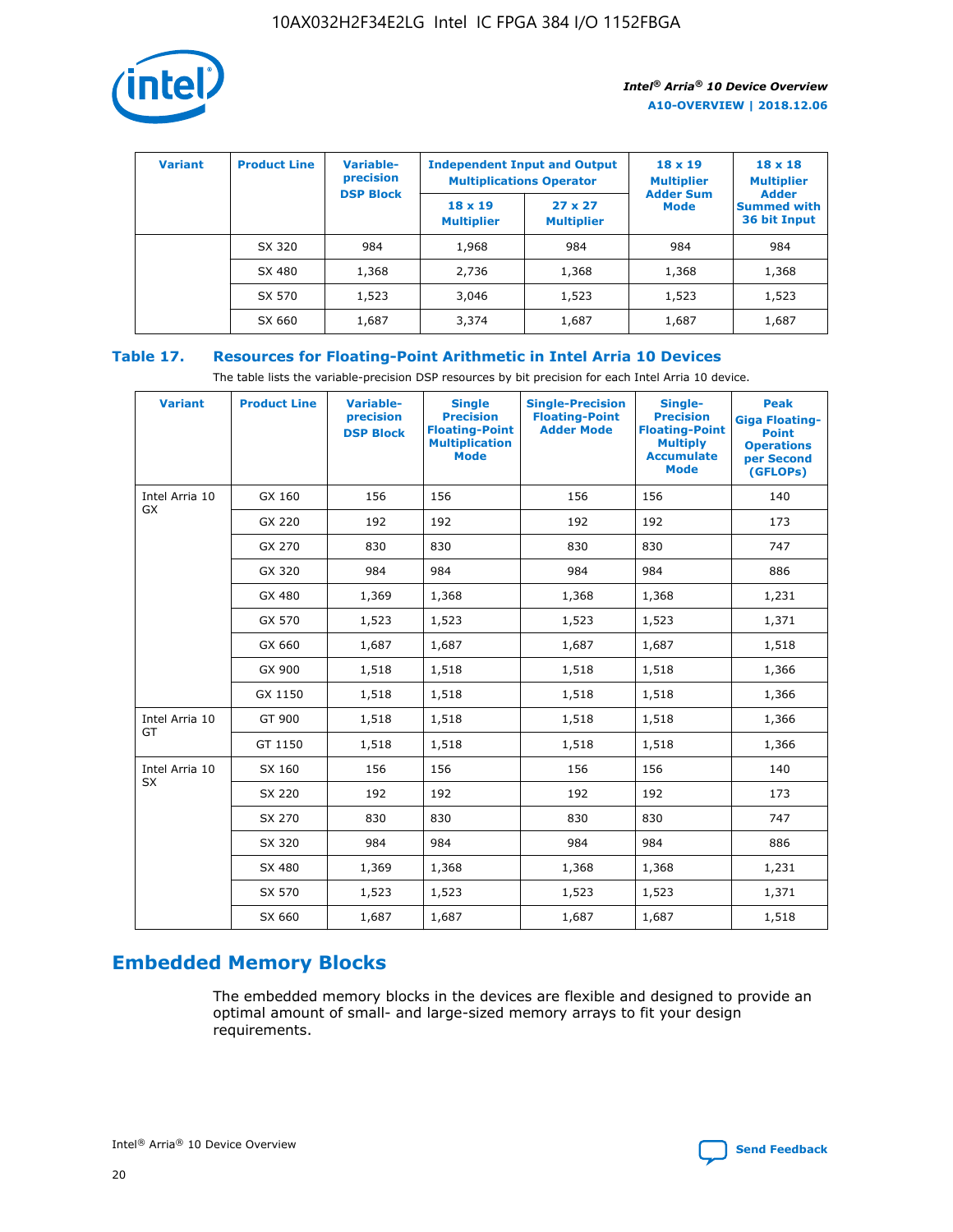

## **Types of Embedded Memory**

The Intel Arria 10 devices contain two types of memory blocks:

- 20 Kb M20K blocks—blocks of dedicated memory resources. The M20K blocks are ideal for larger memory arrays while still providing a large number of independent ports.
- 640 bit memory logic array blocks (MLABs)—enhanced memory blocks that are configured from dual-purpose logic array blocks (LABs). The MLABs are ideal for wide and shallow memory arrays. The MLABs are optimized for implementation of shift registers for digital signal processing (DSP) applications, wide and shallow FIFO buffers, and filter delay lines. Each MLAB is made up of ten adaptive logic modules (ALMs). In the Intel Arria 10 devices, you can configure these ALMs as ten 32 x 2 blocks, giving you one 32 x 20 simple dual-port SRAM block per MLAB.

## **Embedded Memory Capacity in Intel Arria 10 Devices**

|                   | <b>Product</b> |              | <b>M20K</b>         | <b>MLAB</b>  |                     | <b>Total RAM Bit</b> |
|-------------------|----------------|--------------|---------------------|--------------|---------------------|----------------------|
| <b>Variant</b>    | <b>Line</b>    | <b>Block</b> | <b>RAM Bit (Kb)</b> | <b>Block</b> | <b>RAM Bit (Kb)</b> | (Kb)                 |
| Intel Arria 10 GX | GX 160         | 440          | 8,800               | 1,680        | 1,050               | 9,850                |
|                   | GX 220         | 587          | 11,740              | 2,703        | 1,690               | 13,430               |
|                   | GX 270         | 750          | 15,000              | 3,922        | 2,452               | 17,452               |
|                   | GX 320         | 891          | 17,820              | 4,363        | 2,727               | 20,547               |
|                   | GX 480         | 1,431        | 28,620              | 6,662        | 4,164               | 32,784               |
|                   | GX 570         | 1,800        | 36,000              | 8,153        | 5,096               | 41,096               |
|                   | GX 660         | 2,131        | 42,620              | 9,260        | 5,788               | 48,408               |
|                   | GX 900         | 2,423        | 48,460              | 15,017       | 9,386               | 57,846               |
|                   | GX 1150        | 2,713        | 54,260              | 20,774       | 12,984              | 67,244               |
| Intel Arria 10 GT | GT 900         | 2,423        | 48,460              | 15,017       | 9,386               | 57,846               |
|                   | GT 1150        | 2,713        | 54,260              | 20,774       | 12,984              | 67,244               |
| Intel Arria 10 SX | SX 160         | 440          | 8,800               | 1,680        | 1,050               | 9,850                |
|                   | SX 220         | 587          | 11,740              | 2,703        | 1,690               | 13,430               |
|                   | SX 270         | 750          | 15,000              | 3,922        | 2,452               | 17,452               |
|                   | SX 320         | 891          | 17,820              | 4,363        | 2,727               | 20,547               |
|                   | SX 480         | 1,431        | 28,620              | 6,662        | 4,164               | 32,784               |
|                   | SX 570         | 1,800        | 36,000              | 8,153        | 5,096               | 41,096               |
|                   | SX 660         | 2,131        | 42,620              | 9,260        | 5,788               | 48,408               |

#### **Table 18. Embedded Memory Capacity and Distribution in Intel Arria 10 Devices**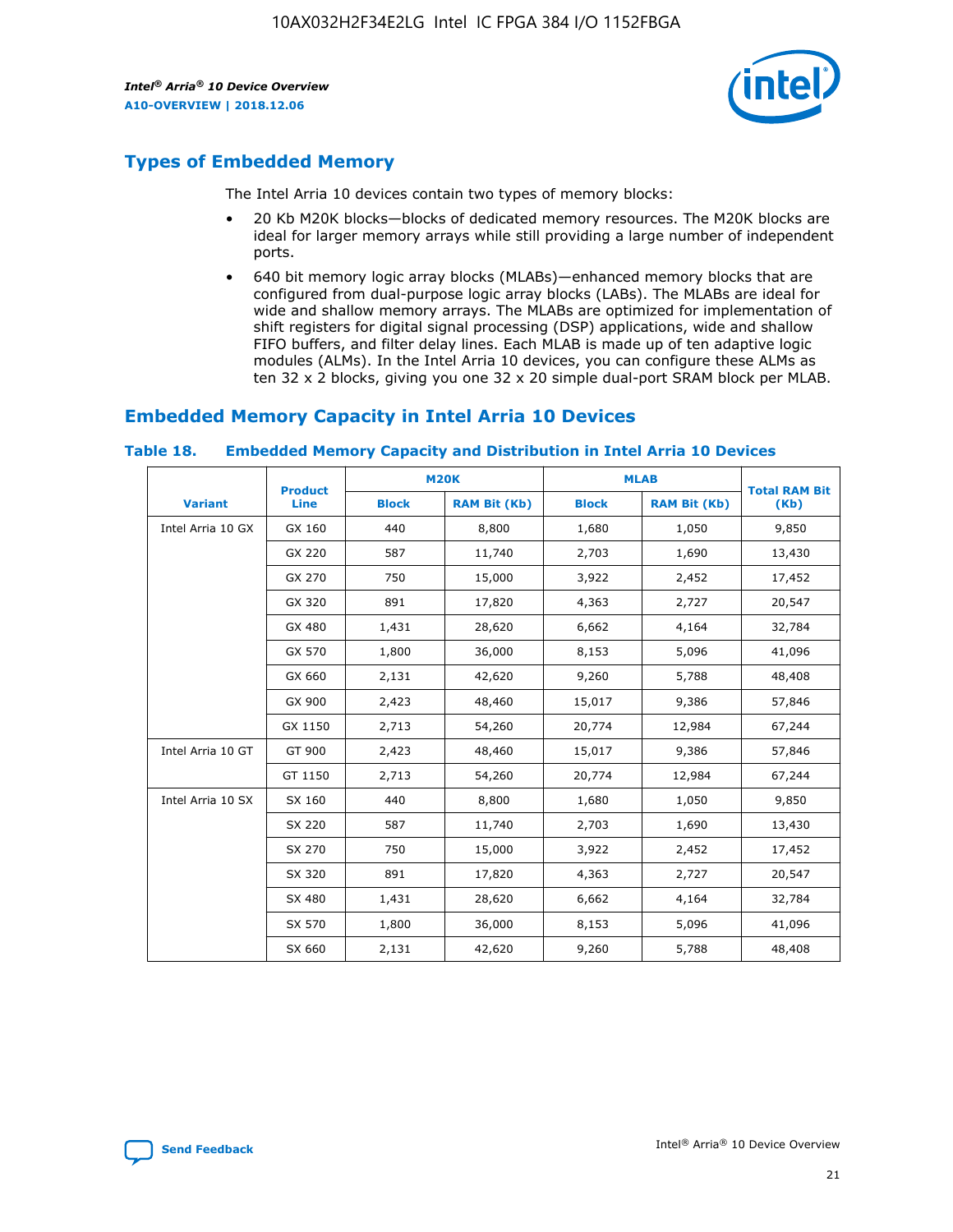

## **Embedded Memory Configurations for Single-port Mode**

#### **Table 19. Single-port Embedded Memory Configurations for Intel Arria 10 Devices**

This table lists the maximum configurations supported for single-port RAM and ROM modes.

| <b>Memory Block</b> | Depth (bits) | <b>Programmable Width</b> |
|---------------------|--------------|---------------------------|
| MLAB                | 32           | x16, x18, or x20          |
|                     | 64(10)       | x8, x9, x10               |
| M20K                | 512          | x40, x32                  |
|                     | 1K           | x20, x16                  |
|                     | 2K           | x10, x8                   |
|                     | 4K           | x5, x4                    |
|                     | 8K           | x2                        |
|                     | 16K          | x1                        |

## **Clock Networks and PLL Clock Sources**

The clock network architecture is based on Intel's global, regional, and peripheral clock structure. This clock structure is supported by dedicated clock input pins, fractional clock synthesis PLLs, and integer I/O PLLs.

## **Clock Networks**

The Intel Arria 10 core clock networks are capable of up to 800 MHz fabric operation across the full industrial temperature range. For the external memory interface, the clock network supports the hard memory controller with speeds up to 2,400 Mbps in a quarter-rate transfer.

To reduce power consumption, the Intel Quartus Prime software identifies all unused sections of the clock network and powers them down.

## **Fractional Synthesis and I/O PLLs**

Intel Arria 10 devices contain up to 32 fractional synthesis PLLs and up to 16 I/O PLLs that are available for both specific and general purpose uses in the core:

- Fractional synthesis PLLs—located in the column adjacent to the transceiver blocks
- I/O PLLs—located in each bank of the 48 I/Os

## **Fractional Synthesis PLLs**

You can use the fractional synthesis PLLs to:

- Reduce the number of oscillators that are required on your board
- Reduce the number of clock pins that are used in the device by synthesizing multiple clock frequencies from a single reference clock source

<sup>(10)</sup> Supported through software emulation and consumes additional MLAB blocks.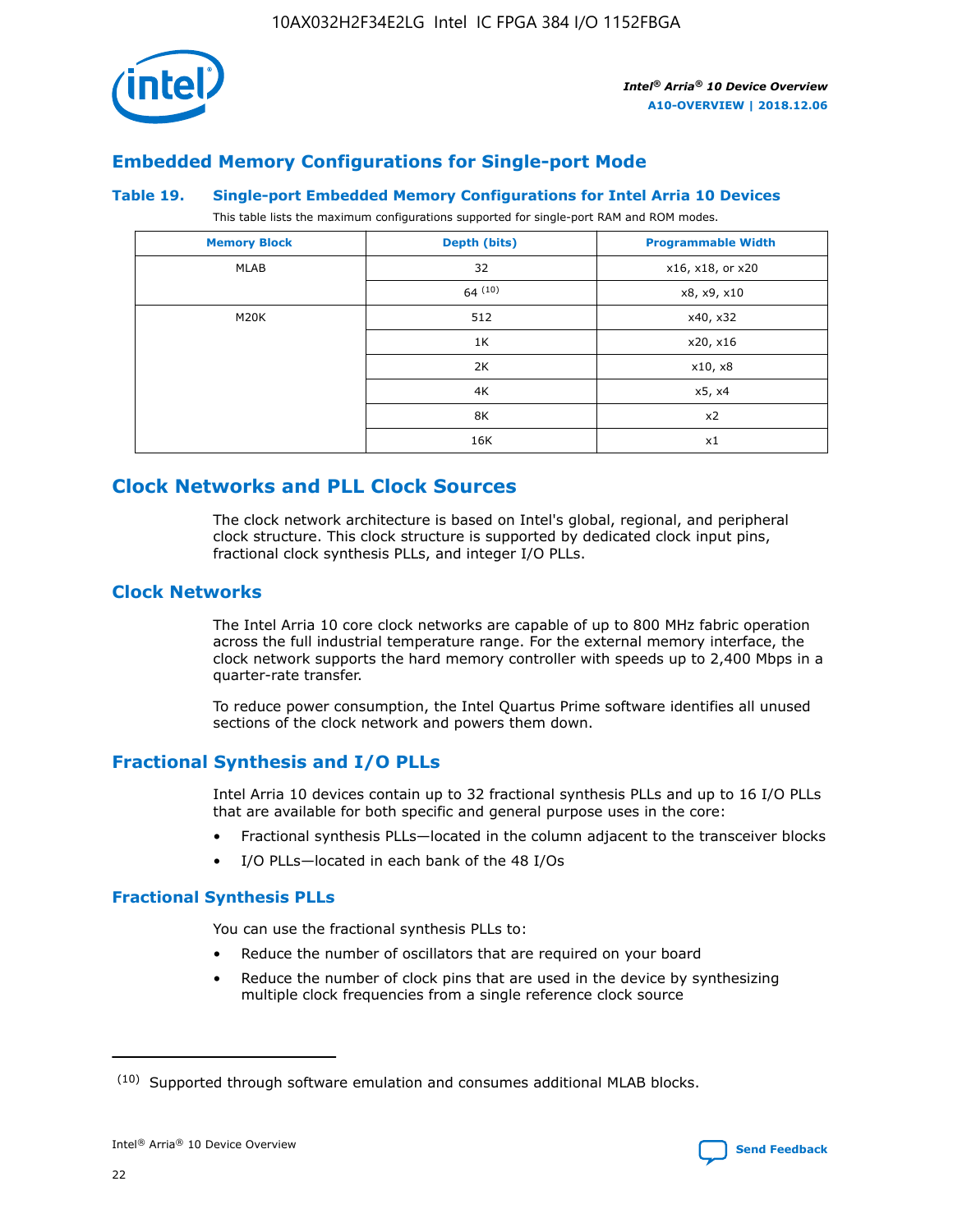

The fractional synthesis PLLs support the following features:

- Reference clock frequency synthesis for transceiver CMU and Advanced Transmit (ATX) PLLs
- Clock network delay compensation
- Zero-delay buffering
- Direct transmit clocking for transceivers
- Independently configurable into two modes:
	- Conventional integer mode equivalent to the general purpose PLL
	- Enhanced fractional mode with third order delta-sigma modulation
- PLL cascading

## **I/O PLLs**

The integer mode I/O PLLs are located in each bank of 48 I/Os. You can use the I/O PLLs to simplify the design of external memory and high-speed LVDS interfaces.

In each I/O bank, the I/O PLLs are adjacent to the hard memory controllers and LVDS SERDES. Because these PLLs are tightly coupled with the I/Os that need to use them, it makes it easier to close timing.

You can use the I/O PLLs for general purpose applications in the core such as clock network delay compensation and zero-delay buffering.

Intel Arria 10 devices support PLL-to-PLL cascading.

## **FPGA General Purpose I/O**

Intel Arria 10 devices offer highly configurable GPIOs. Each I/O bank contains 48 general purpose I/Os and a high-efficiency hard memory controller.

The following list describes the features of the GPIOs:

- Consist of 3 V I/Os for high-voltage application and LVDS I/Os for differential signaling
	- Up to two 3 V I/O banks, available in some devices, that support up to 3 V I/O standards
	- LVDS I/O banks that support up to 1.8 V I/O standards
- Support a wide range of single-ended and differential I/O interfaces
- LVDS speeds up to 1.6 Gbps
- Each LVDS pair of pins has differential input and output buffers, allowing you to configure the LVDS direction for each pair.
- Programmable bus hold and weak pull-up
- Programmable differential output voltage  $(V_{OD})$  and programmable pre-emphasis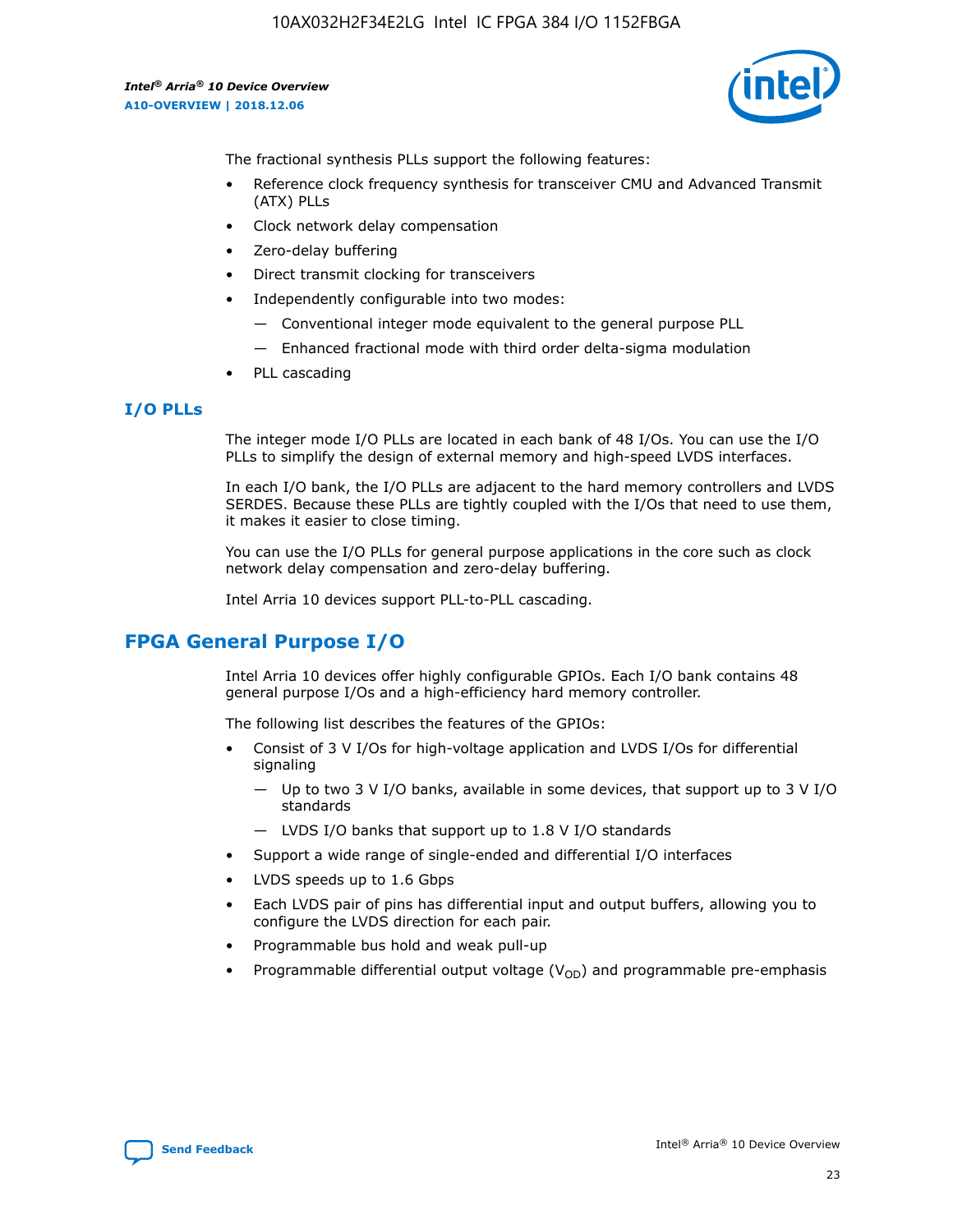

- Series (R<sub>S</sub>) and parallel (R<sub>T</sub>) on-chip termination (OCT) for all I/O banks with OCT calibration to limit the termination impedance variation
- On-chip dynamic termination that has the ability to swap between series and parallel termination, depending on whether there is read or write on a common bus for signal integrity
- Easy timing closure support using the hard read FIFO in the input register path, and delay-locked loop (DLL) delay chain with fine and coarse architecture

# **External Memory Interface**

Intel Arria 10 devices offer massive external memory bandwidth, with up to seven 32 bit DDR4 memory interfaces running at up to 2,400 Mbps. This bandwidth provides additional ease of design, lower power, and resource efficiencies of hardened highperformance memory controllers.

The memory interface within Intel Arria 10 FPGAs and SoCs delivers the highest performance and ease of use. You can configure up to a maximum width of 144 bits when using the hard or soft memory controllers. If required, you can bypass the hard memory controller and use a soft controller implemented in the user logic.

Each I/O contains a hardened DDR read/write path (PHY) capable of performing key memory interface functionality such as read/write leveling, FIFO buffering to lower latency and improve margin, timing calibration, and on-chip termination.

The timing calibration is aided by the inclusion of hard microcontrollers based on Intel's Nios® II technology, specifically tailored to control the calibration of multiple memory interfaces. This calibration allows the Intel Arria 10 device to compensate for any changes in process, voltage, or temperature either within the Intel Arria 10 device itself, or within the external memory device. The advanced calibration algorithms ensure maximum bandwidth and robust timing margin across all operating conditions.

In addition to parallel memory interfaces, Intel Arria 10 devices support serial memory technologies such as the Hybrid Memory Cube (HMC). The HMC is supported by the Intel Arria 10 high-speed serial transceivers which connect up to four HMC links, with each link running at data rates up to 15 Gbps.

## **Related Information**

#### [External Memory Interface Spec Estimator](http://www.altera.com/technology/memory/estimator/mem-emif-index.html)

Provides a parametric tool that allows you to find and compare the performance of the supported external memory interfaces in IntelFPGAs.

## **Memory Standards Supported by Intel Arria 10 Devices**

The I/Os are designed to provide high performance support for existing and emerging external memory standards.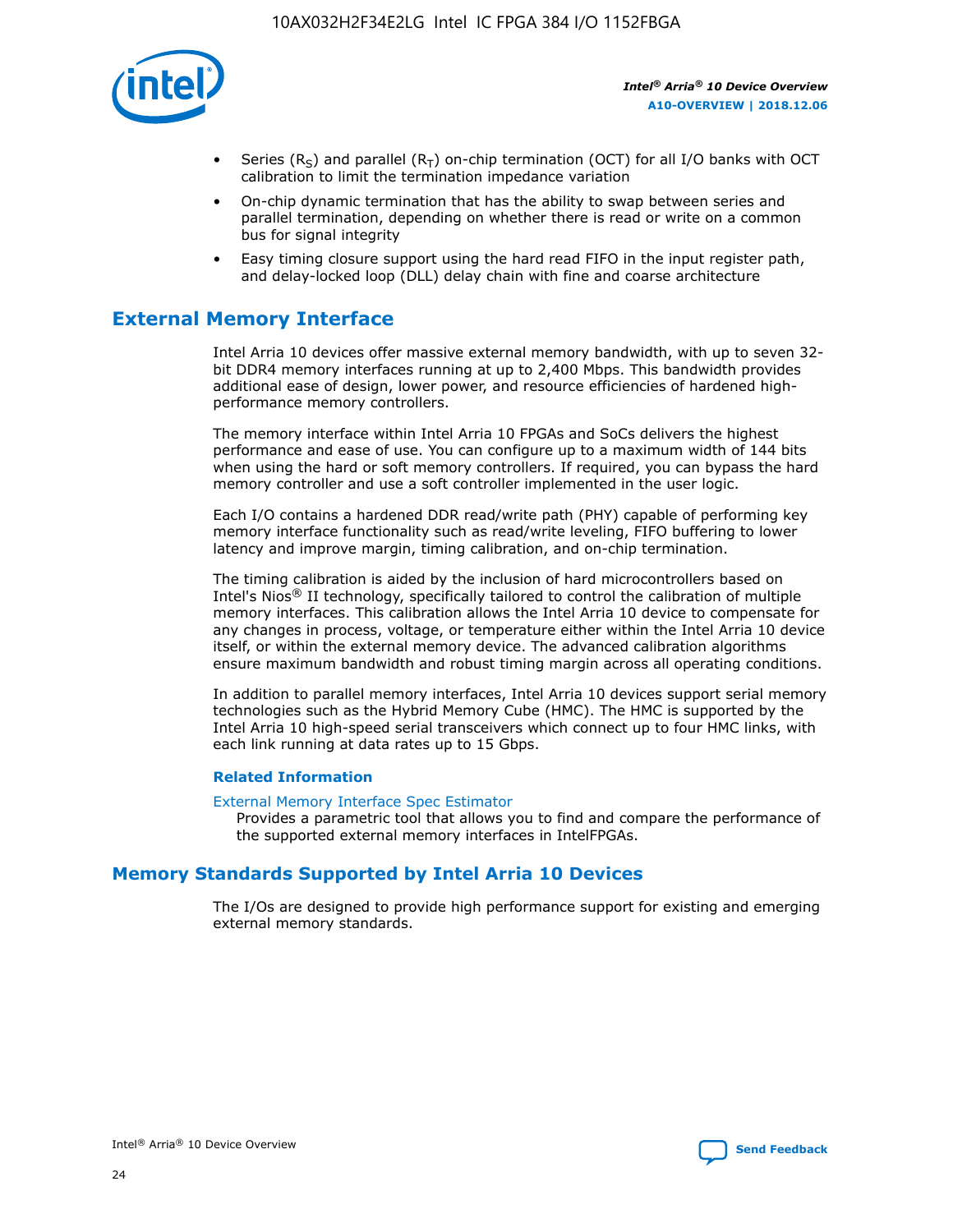

#### **Table 20. Memory Standards Supported by the Hard Memory Controller**

This table lists the overall capability of the hard memory controller. For specific details, refer to the External Memory Interface Spec Estimator and Intel Arria 10 Device Datasheet.

| <b>Memory Standard</b> | <b>Rate Support</b> | <b>Ping Pong PHY Support</b> | <b>Maximum Frequency</b><br>(MHz) |
|------------------------|---------------------|------------------------------|-----------------------------------|
| <b>DDR4 SDRAM</b>      | Quarter rate        | Yes                          | 1,067                             |
|                        |                     |                              | 1,200                             |
| DDR3 SDRAM             | Half rate           | Yes                          | 533                               |
|                        |                     |                              | 667                               |
|                        | Quarter rate        | Yes                          | 1,067                             |
|                        |                     |                              | 1,067                             |
| <b>DDR3L SDRAM</b>     | Half rate           | Yes                          | 533                               |
|                        |                     |                              | 667                               |
|                        | Quarter rate        | Yes                          | 933                               |
|                        |                     |                              | 933                               |
| LPDDR3 SDRAM           | Half rate           |                              | 533                               |
|                        | Quarter rate        |                              | 800                               |

## **Table 21. Memory Standards Supported by the Soft Memory Controller**

| <b>Memory Standard</b>      | <b>Rate Support</b> | <b>Maximum Frequency</b><br>(MHz) |
|-----------------------------|---------------------|-----------------------------------|
| <b>RLDRAM 3 (11)</b>        | Quarter rate        | 1,200                             |
| ODR IV SRAM <sup>(11)</sup> | Quarter rate        | 1,067                             |
| <b>ODR II SRAM</b>          | Full rate           | 333                               |
|                             | Half rate           | 633                               |
| <b>ODR II+ SRAM</b>         | Full rate           | 333                               |
|                             | Half rate           | 633                               |
| <b>ODR II+ Xtreme SRAM</b>  | Full rate           | 333                               |
|                             | Half rate           | 633                               |

#### **Table 22. Memory Standards Supported by the HPS Hard Memory Controller**

The hard processor system (HPS) is available in Intel Arria 10 SoC devices only.

| <b>Memory Standard</b> | <b>Rate Support</b> | <b>Maximum Frequency</b><br>(MHz) |
|------------------------|---------------------|-----------------------------------|
| <b>DDR4 SDRAM</b>      | Half rate           | 1,200                             |
| <b>DDR3 SDRAM</b>      | Half rate           | 1,067                             |
| <b>DDR3L SDRAM</b>     | Half rate           | 933                               |

<sup>(11)</sup> Intel Arria 10 devices support this external memory interface using hard PHY with soft memory controller.

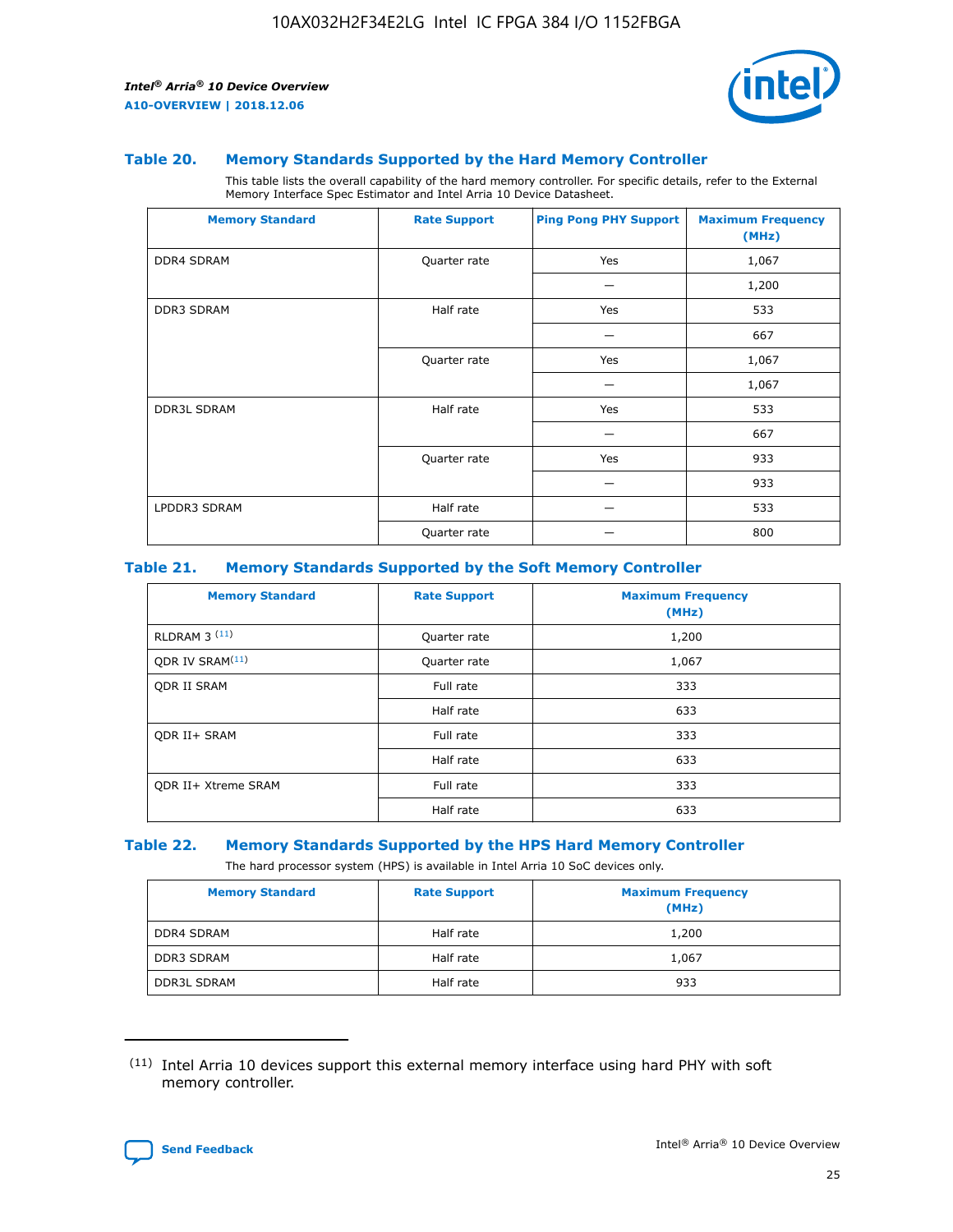

## **Related Information**

#### [Intel Arria 10 Device Datasheet](https://www.intel.com/content/www/us/en/programmable/documentation/mcn1413182292568.html#mcn1413182153340)

Lists the memory interface performance according to memory interface standards, rank or chip select configurations, and Intel Arria 10 device speed grades.

# **PCIe Gen1, Gen2, and Gen3 Hard IP**

Intel Arria 10 devices contain PCIe hard IP that is designed for performance and ease-of-use:

- Includes all layers of the PCIe stack—transaction, data link and physical layers.
- Supports PCIe Gen3, Gen2, and Gen1 Endpoint and Root Port in x1, x2, x4, or x8 lane configuration.
- Operates independently from the core logic—optional configuration via protocol (CvP) allows the PCIe link to power up and complete link training in less than 100 ms while the Intel Arria 10 device completes loading the programming file for the rest of the FPGA.
- Provides added functionality that makes it easier to support emerging features such as Single Root I/O Virtualization (SR-IOV) and optional protocol extensions.
- Provides improved end-to-end datapath protection using ECC.
- Supports FPGA configuration via protocol (CvP) using PCIe at Gen3, Gen2, or Gen1 speed.

#### **Related Information**

PCS Features on page 30

# **Enhanced PCS Hard IP for Interlaken and 10 Gbps Ethernet**

## **Interlaken Support**

The Intel Arria 10 enhanced PCS hard IP provides integrated Interlaken PCS supporting rates up to 25.8 Gbps per lane.

The Interlaken PCS is based on the proven functionality of the PCS developed for Intel's previous generation FPGAs, which demonstrated interoperability with Interlaken ASSP vendors and third-party IP suppliers. The Interlaken PCS is present in every transceiver channel in Intel Arria 10 devices.

## **Related Information**

PCS Features on page 30

## **10 Gbps Ethernet Support**

The Intel Arria 10 enhanced PCS hard IP supports 10GBASE-R PCS compliant with IEEE 802.3 10 Gbps Ethernet (10GbE). The integrated hard IP support for 10GbE and the 10 Gbps transceivers save external PHY cost, board space, and system power.

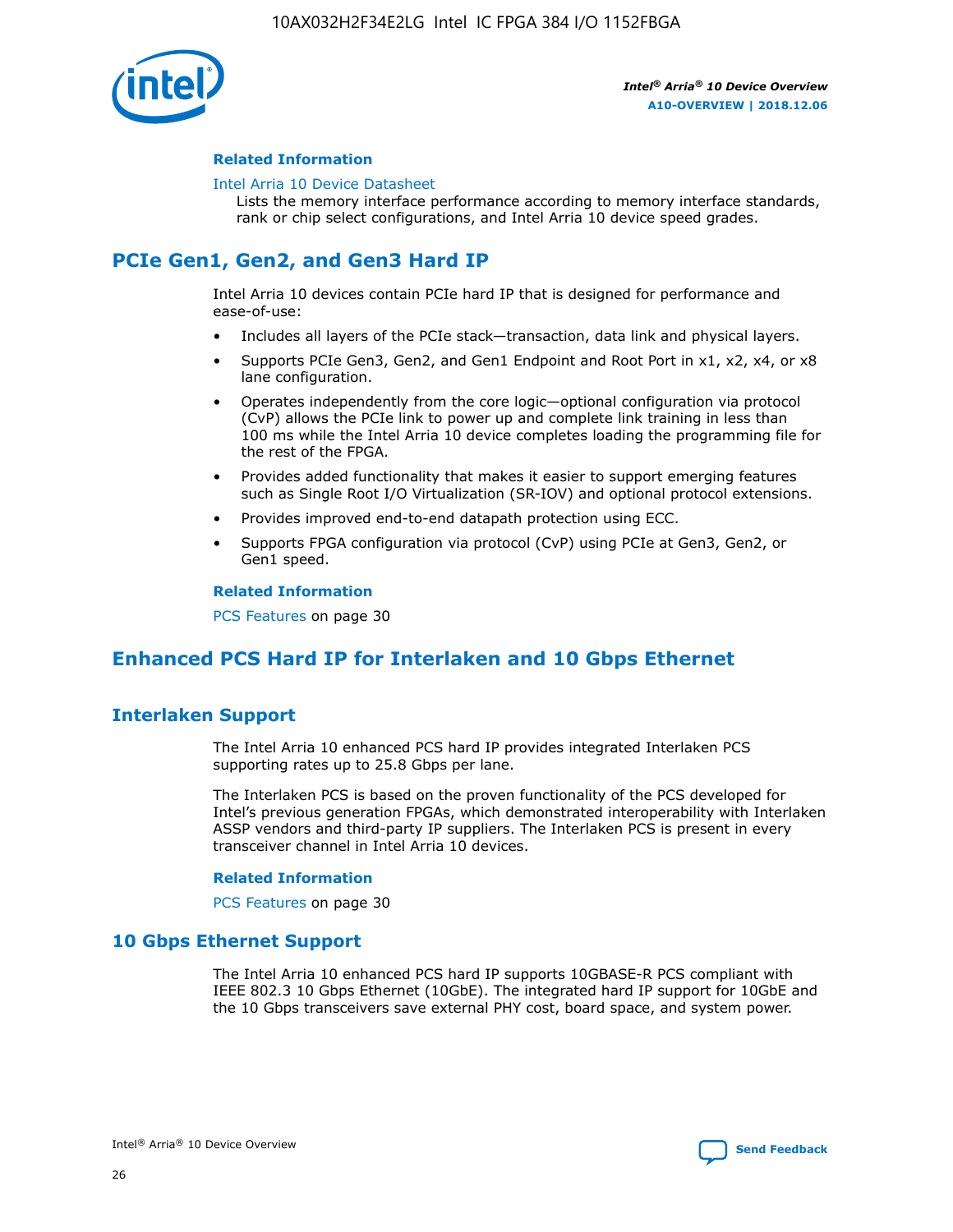

The scalable hard IP supports multiple independent 10GbE ports while using a single PLL for all the 10GBASE-R PCS instantiations, which saves on core logic resources and clock networks:

- Simplifies multiport 10GbE systems compared to XAUI interfaces that require an external XAUI-to-10G PHY.
- Incorporates Electronic Dispersion Compensation (EDC), which enables direct connection to standard 10 Gbps XFP and SFP+ pluggable optical modules.
- Supports backplane Ethernet applications and includes a hard 10GBASE-KR Forward Error Correction (FEC) circuit that you can use for 10 Gbps and 40 Gbps applications.

The 10 Gbps Ethernet PCS hard IP and 10GBASE-KR FEC are present in every transceiver channel.

## **Related Information**

PCS Features on page 30

# **Low Power Serial Transceivers**

Intel Arria 10 FPGAs and SoCs include lowest power transceivers that deliver high bandwidth, throughput and low latency.

Intel Arria 10 devices deliver the industry's lowest power consumption per transceiver channel:

- 12.5 Gbps transceivers at as low as 242 mW
- 10 Gbps transceivers at as low as 168 mW
- 6 Gbps transceivers at as low as 117 mW

Intel Arria 10 transceivers support various data rates according to application:

- Chip-to-chip and chip-to-module applications—from 1 Gbps up to 25.8 Gbps
- Long reach and backplane applications—from 1 Gbps up to 12.5 with advanced adaptive equalization
- Critical power sensitive applications—from 1 Gbps up to 11.3 Gbps using lower power modes

The combination of 20 nm process technology and architectural advances provide the following benefits:

- Significant reduction in die area and power consumption
- Increase of up to two times in transceiver I/O density compared to previous generation devices while maintaining optimal signal integrity
- Up to 72 total transceiver channels—you can configure up to 6 of these channels to run as fast as 25.8 Gbps
- All channels feature continuous data rate support up to the maximum rated speed

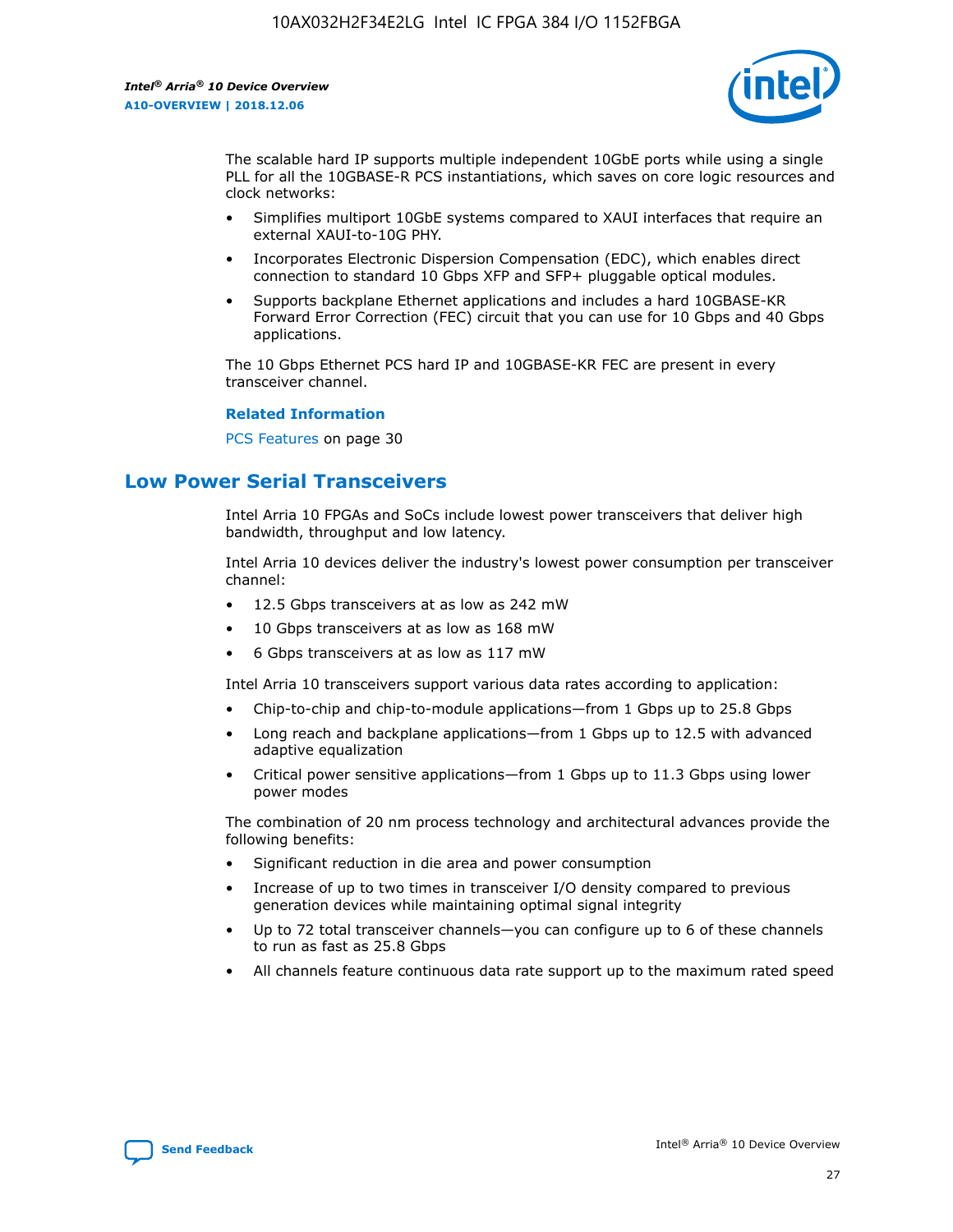

# **Figure 6. Intel Arria 10 Transceiver Block Architecture**



## **Transceiver Channels**

All transceiver channels feature a dedicated Physical Medium Attachment (PMA) and a hardened Physical Coding Sublayer (PCS).

- The PMA provides primary interfacing capabilities to physical channels.
- The PCS typically handles encoding/decoding, word alignment, and other preprocessing functions before transferring data to the FPGA core fabric.

A transceiver channel consists of a PMA and a PCS block. Most transceiver banks have 6 channels. There are some transceiver banks that contain only 3 channels.

A wide variety of bonded and non-bonded data rate configurations is possible using a highly configurable clock distribution network. Up to 80 independent transceiver data rates can be configured.

The following figures are graphical representations of top views of the silicon die, which correspond to reverse views for flip chip packages. Different Intel Arria 10 devices may have different floorplans than the ones shown in the figures.

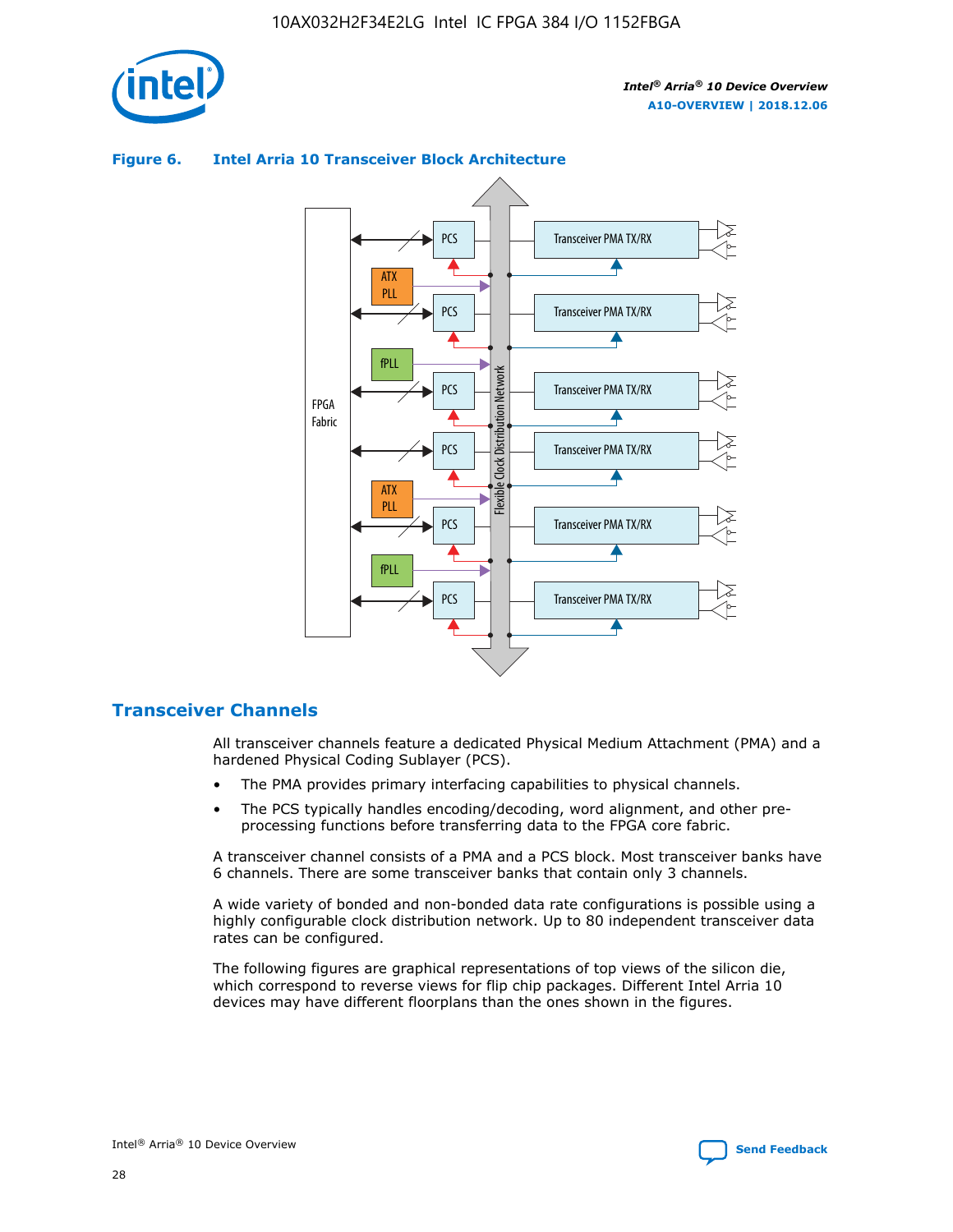

## **Figure 7. Device Chip Overview for Intel Arria 10 GX and GT Devices**



## **PMA Features**

Intel Arria 10 transceivers provide exceptional signal integrity at data rates up to 25.8 Gbps. Clocking options include ultra-low jitter ATX PLLs (LC tank based), clock multiplier unit (CMU) PLLs, and fractional PLLs.

Hard PCS Hard PCS Hard PCS Hard PCS Hard PCS

ATX (LC) Transmi PLL fPLL ATX (LC) **Transmit** PLL

Transceiver PMA Transceiver PMA Transceiver PMA

Transceiver PMA Transceiver PMA

Unused transceiver chann can be used as additional transceiver transmit PLLs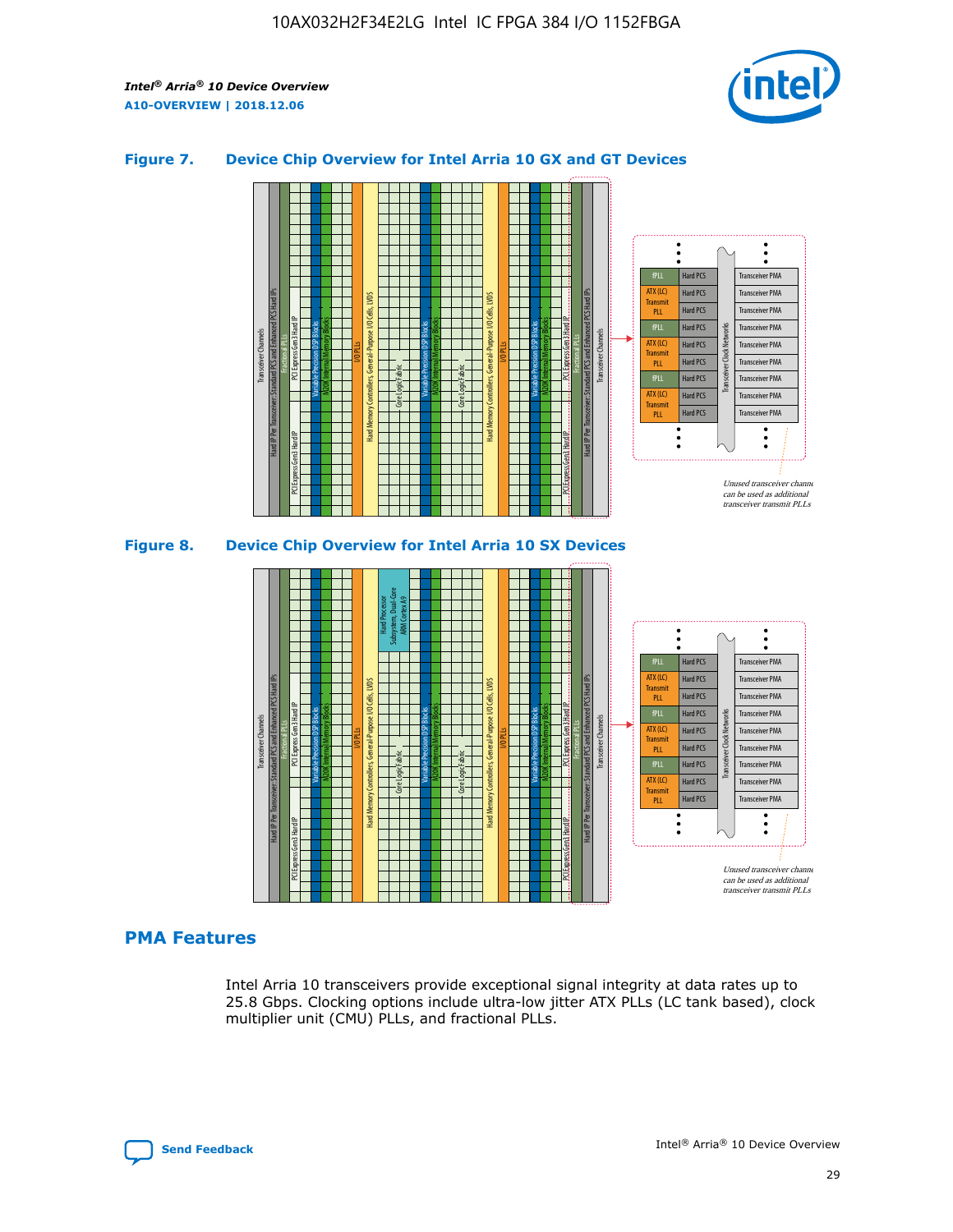

Each transceiver channel contains a channel PLL that can be used as the CMU PLL or clock data recovery (CDR) PLL. In CDR mode, the channel PLL recovers the receiver clock and data in the transceiver channel. Up to 80 independent data rates can be configured on a single Intel Arria 10 device.

## **Table 23. PMA Features of the Transceivers in Intel Arria 10 Devices**

| <b>Feature</b>                                             | <b>Capability</b>                                                                                                                                                                                                             |
|------------------------------------------------------------|-------------------------------------------------------------------------------------------------------------------------------------------------------------------------------------------------------------------------------|
| Chip-to-Chip Data Rates                                    | 1 Gbps to 17.4 Gbps (Intel Arria 10 GX devices)<br>1 Gbps to 25.8 Gbps (Intel Arria 10 GT devices)                                                                                                                            |
| <b>Backplane Support</b>                                   | Drive backplanes at data rates up to 12.5 Gbps                                                                                                                                                                                |
| <b>Optical Module Support</b>                              | SFP+/SFP, XFP, CXP, QSFP/QSFP28, CFP/CFP2/CFP4                                                                                                                                                                                |
| Cable Driving Support                                      | SFP+ Direct Attach, PCI Express over cable, eSATA                                                                                                                                                                             |
| Transmit Pre-Emphasis                                      | 4-tap transmit pre-emphasis and de-emphasis to compensate for system channel loss                                                                                                                                             |
| Continuous Time Linear<br>Equalizer (CTLE)                 | Dual mode, high-gain, and high-data rate, linear receive equalization to compensate for<br>system channel loss                                                                                                                |
| Decision Feedback Equalizer<br>(DFE)                       | 7-fixed and 4-floating tap DFE to equalize backplane channel loss in the presence of<br>crosstalk and noisy environments                                                                                                      |
| Variable Gain Amplifier                                    | Optimizes the signal amplitude prior to the CDR sampling and operates in fixed and<br>adaptive modes                                                                                                                          |
| Altera Digital Adaptive<br>Parametric Tuning (ADAPT)       | Fully digital adaptation engine to automatically adjust all link equalization parameters-<br>including CTLE, DFE, and variable gain amplifier blocks—that provide optimal link margin<br>without intervention from user logic |
| Precision Signal Integrity<br>Calibration Engine (PreSICE) | Hardened calibration controller to quickly calibrate all transceiver control parameters on<br>power-up, which provides the optimal signal integrity and jitter performance                                                    |
| Advanced Transmit (ATX)<br>PLL                             | Low jitter ATX (LC tank based) PLLs with continuous tuning range to cover a wide range of<br>standard and proprietary protocols                                                                                               |
| <b>Fractional PLLs</b>                                     | On-chip fractional frequency synthesizers to replace on-board crystal oscillators and reduce<br>system cost                                                                                                                   |
| Digitally Assisted Analog<br><b>CDR</b>                    | Superior jitter tolerance with fast lock time                                                                                                                                                                                 |
| Dynamic Partial<br>Reconfiguration                         | Allows independent control of the Avalon memory-mapped interface of each transceiver<br>channel for the highest transceiver flexibility                                                                                       |
| Multiple PCS-PMA and PCS-<br>PLD interface widths          | 8-, 10-, 16-, 20-, 32-, 40-, or 64-bit interface widths for flexibility of deserialization width,<br>encoding, and reduced latency                                                                                            |

## **PCS Features**

This table summarizes the Intel Arria 10 transceiver PCS features. You can use the transceiver PCS to support a wide range of protocols ranging from 1 Gbps to 25.8 Gbps.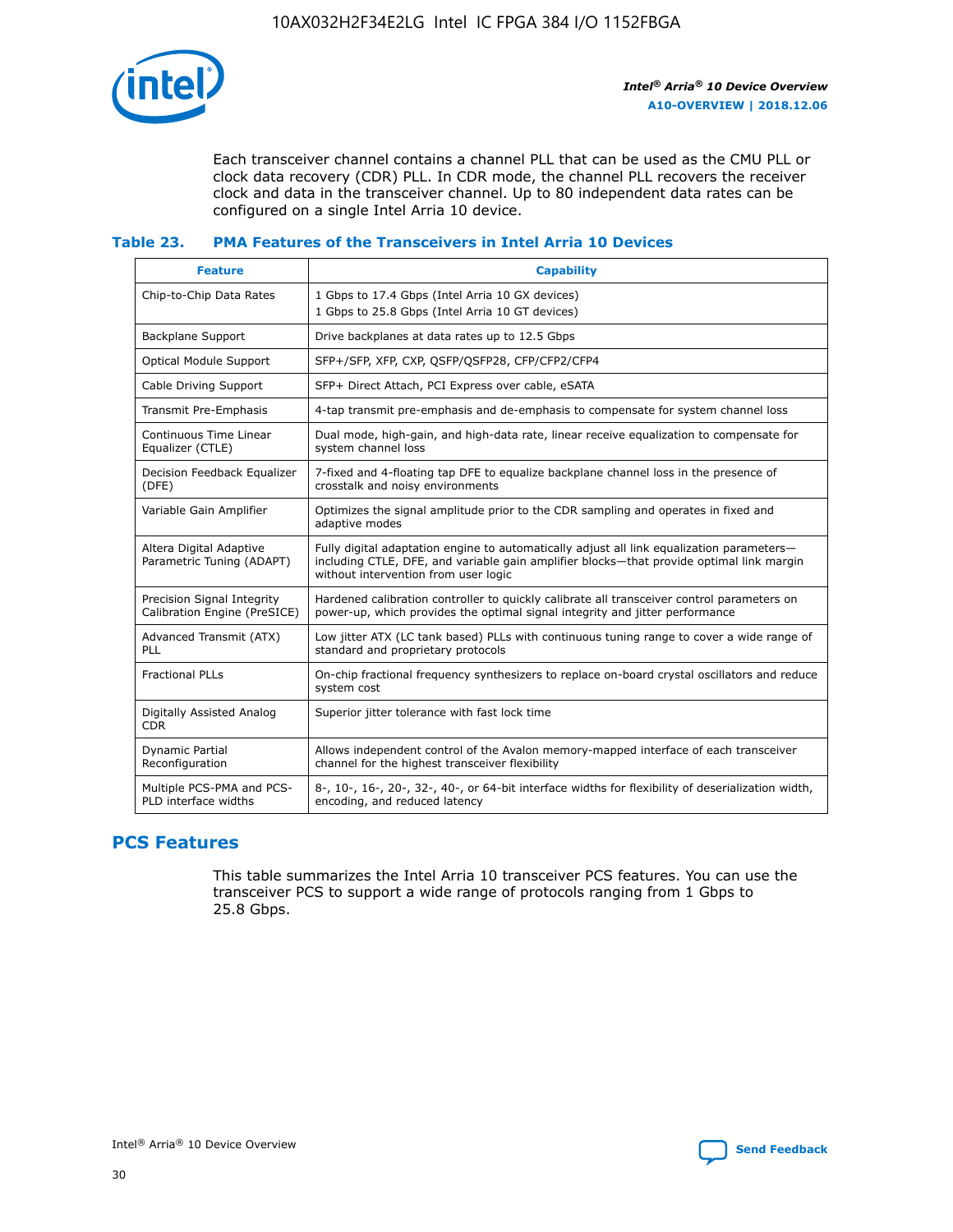

| <b>PCS</b>          | <b>Description</b>                                                                                                                                                                                                                                                                                                                                                                                             |
|---------------------|----------------------------------------------------------------------------------------------------------------------------------------------------------------------------------------------------------------------------------------------------------------------------------------------------------------------------------------------------------------------------------------------------------------|
| Standard PCS        | Operates at a data rate up to 12 Gbps<br>Supports protocols such as PCI-Express, CPRI 4.2+, GigE, IEEE 1588 in Hard PCS<br>Implements other protocols using Basic/Custom (Standard PCS) transceiver<br>configuration rules.                                                                                                                                                                                    |
| <b>Enhanced PCS</b> | Performs functions common to most serial data industry standards, such as word<br>alignment, encoding/decoding, and framing, before data is sent or received off-chip<br>through the PMA<br>• Handles data transfer to and from the FPGA fabric<br>Handles data transfer internally to and from the PMA<br>Provides frequency compensation<br>Performs channel bonding for multi-channel low skew applications |
| PCIe Gen3 PCS       | Supports the seamless switching of Data and Clock between the Gen1, Gen2, and Gen3<br>data rates<br>Provides support for PIPE 3.0 features<br>Supports the PIPE interface with the Hard IP enabled, as well as with the Hard IP<br>bypassed                                                                                                                                                                    |

#### **Related Information**

- PCIe Gen1, Gen2, and Gen3 Hard IP on page 26
- Interlaken Support on page 26
- 10 Gbps Ethernet Support on page 26

## **PCS Protocol Support**

This table lists some of the protocols supported by the Intel Arria 10 transceiver PCS. For more information about the blocks in the transmitter and receiver data paths, refer to the related information.

| <b>Protocol</b>                                 | <b>Data Rate</b><br>(Gbps) | <b>Transceiver IP</b>       | <b>PCS Support</b>                      |
|-------------------------------------------------|----------------------------|-----------------------------|-----------------------------------------|
| PCIe Gen3 x1, x2, x4, x8                        | 8.0                        | Native PHY (PIPE)           | Standard PCS and PCIe<br>Gen3 PCS       |
| PCIe Gen2 x1, x2, x4, x8                        | 5.0                        | Native PHY (PIPE)           | <b>Standard PCS</b>                     |
| PCIe Gen1 x1, x2, x4, x8                        | 2.5                        | Native PHY (PIPE)           | Standard PCS                            |
| 1000BASE-X Gigabit Ethernet                     | 1.25                       | Native PHY                  | <b>Standard PCS</b>                     |
| 1000BASE-X Gigabit Ethernet with<br>IEEE 1588v2 | 1.25                       | Native PHY                  | Standard PCS                            |
| 10GBASE-R                                       | 10.3125                    | Native PHY                  | <b>Enhanced PCS</b>                     |
| 10GBASE-R with IEEE 1588v2                      | 10.3125                    | Native PHY                  | <b>Enhanced PCS</b>                     |
| 10GBASE-R with KR FEC                           | 10.3125                    | Native PHY                  | <b>Enhanced PCS</b>                     |
| 10GBASE-KR and 1000BASE-X                       | 10.3125                    | 1G/10GbE and 10GBASE-KR PHY | Standard PCS and<br><b>Enhanced PCS</b> |
| Interlaken (CEI-6G/11G)                         | 3.125 to 17.4              | Native PHY                  | <b>Enhanced PCS</b>                     |
| SFI-S/SFI-5.2                                   | 11.2                       | Native PHY                  | <b>Enhanced PCS</b>                     |
| $10G$ SDI                                       | 10.692                     | Native PHY                  | <b>Enhanced PCS</b>                     |
|                                                 |                            |                             | continued                               |

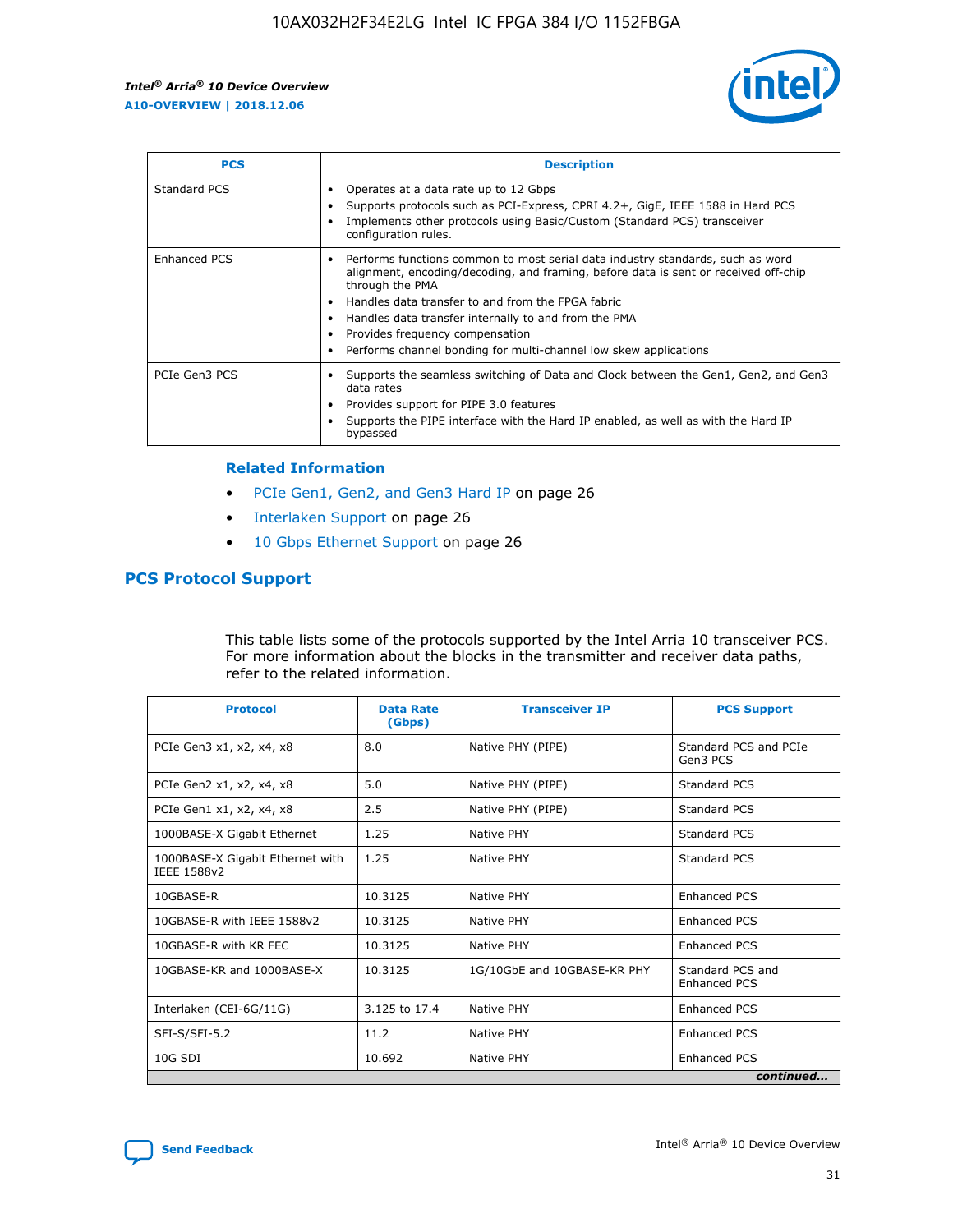

| <b>Protocol</b>      | <b>Data Rate</b><br>(Gbps) | <b>Transceiver IP</b> | <b>PCS Support</b>  |
|----------------------|----------------------------|-----------------------|---------------------|
| CPRI 6.0 (64B/66B)   | 0.6144 to<br>10.1376       | Native PHY            | <b>Enhanced PCS</b> |
| CPRI 4.2 (8B/10B)    | 0.6144 to<br>9.8304        | Native PHY            | Standard PCS        |
| OBSAI RP3 v4.2       | 0.6144 to 6.144            | Native PHY            | Standard PCS        |
| SD-SDI/HD-SDI/3G-SDI | $0.143(12)$ to<br>2.97     | Native PHY            | Standard PCS        |

## **Related Information**

#### [Intel Arria 10 Transceiver PHY User Guide](https://www.intel.com/content/www/us/en/programmable/documentation/nik1398707230472.html#nik1398707091164)

Provides more information about the supported transceiver protocols and PHY IP, the PMA architecture, and the standard, enhanced, and PCIe Gen3 PCS architecture.

# **SoC with Hard Processor System**

Each SoC device combines an FPGA fabric and a hard processor system (HPS) in a single device. This combination delivers the flexibility of programmable logic with the power and cost savings of hard IP in these ways:

- Reduces board space, system power, and bill of materials cost by eliminating a discrete embedded processor
- Allows you to differentiate the end product in both hardware and software, and to support virtually any interface standard
- Extends the product life and revenue through in-field hardware and software updates

 $(12)$  The 0.143 Gbps data rate is supported using oversampling of user logic that you must implement in the FPGA fabric.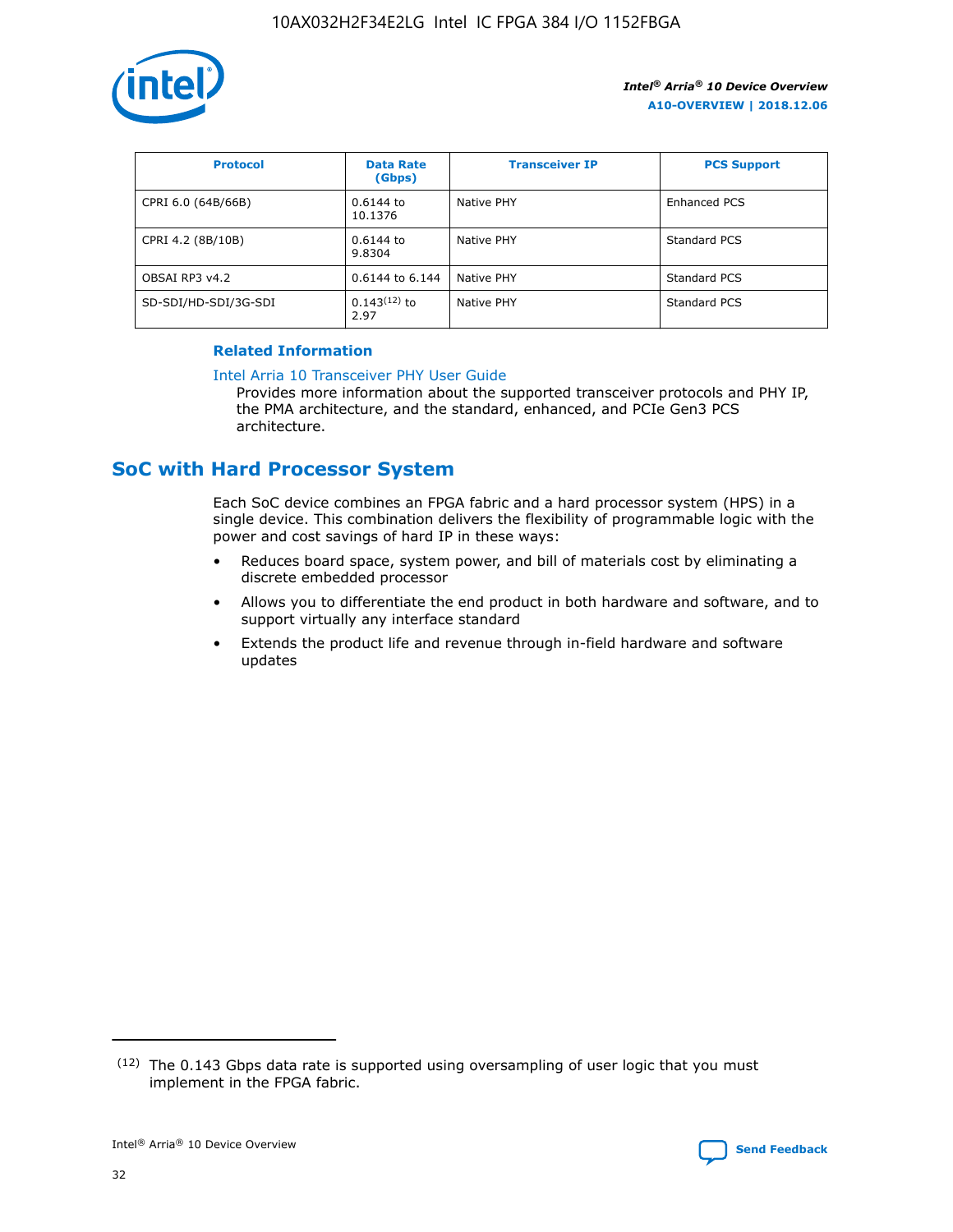

#### **Figure 9. HPS Block Diagram**

This figure shows a block diagram of the HPS with the dual ARM Cortex-A9 MPCore processor.



## **Key Advantages of 20-nm HPS**

The 20-nm HPS strikes a balance between enabling maximum software compatibility with 28-nm SoCs while still improving upon the 28-nm HPS architecture. These improvements address the requirements of the next generation target markets such as wireless and wireline communications, compute and storage equipment, broadcast and military in terms of performance, memory bandwidth, connectivity via backplane and security.

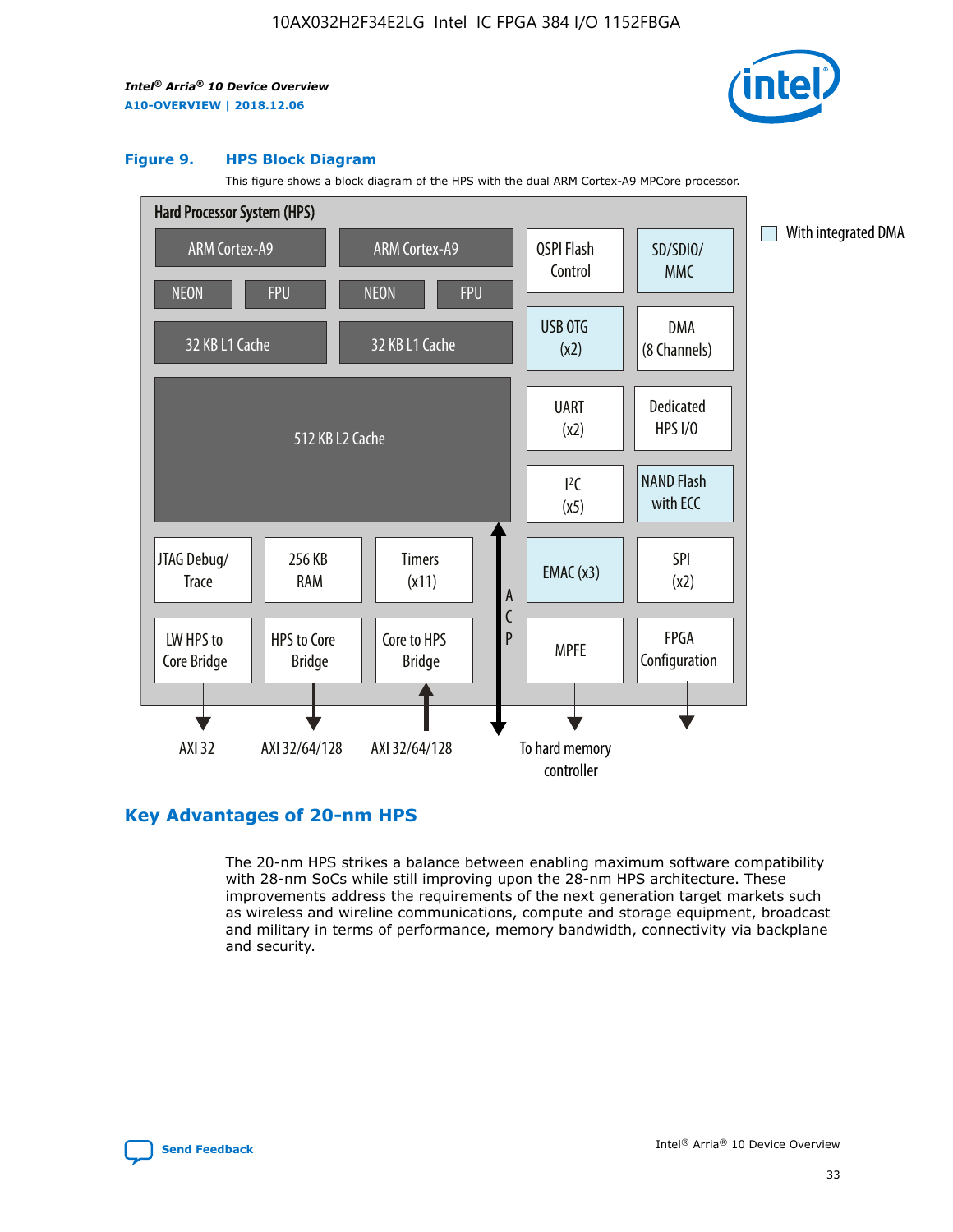

## **Table 24. Improvements in 20 nm HPS**

This table lists the key improvements of the 20 nm HPS compared to the 28 nm HPS.

| Advantages/<br><b>Improvements</b>                          | <b>Description</b>                                                                                                                                                                                                                                                                                                                                                                                                                                                                                                                                                                                                                                                                                                                                                                                                                                                                                                      |
|-------------------------------------------------------------|-------------------------------------------------------------------------------------------------------------------------------------------------------------------------------------------------------------------------------------------------------------------------------------------------------------------------------------------------------------------------------------------------------------------------------------------------------------------------------------------------------------------------------------------------------------------------------------------------------------------------------------------------------------------------------------------------------------------------------------------------------------------------------------------------------------------------------------------------------------------------------------------------------------------------|
| Increased performance and<br>overdrive capability           | While the nominal processor frequency is 1.2 GHz, the 20 nm HPS offers an "overdrive"<br>feature which enables a higher processor operating frequency. This requires a higher supply<br>voltage value that is unique to the HPS and may require a separate requlator.                                                                                                                                                                                                                                                                                                                                                                                                                                                                                                                                                                                                                                                   |
| Increased processor memory<br>bandwidth and DDR4<br>support | Up to 64-bit DDR4 memory at 2,400 Mbps support is available for the processor. The hard<br>memory controller for the HPS comprises a multi-port front end that manages connections<br>to a single port memory controller. The multi-port front end allows logic core and the HPS<br>to share ports and thereby the available bandwidth of the memory controller.                                                                                                                                                                                                                                                                                                                                                                                                                                                                                                                                                        |
| Flexible I/O sharing                                        | An advanced I/O pin muxing scheme allows improved sharing of I/O between the HPS and<br>the core logic. The following types of I/O are available for SoC:<br>17 dedicated I/Os-physically located inside the HPS block and are not accessible to<br>logic within the core. The 17 dedicated I/Os are used for HPS clock, resets, and<br>interfacing with boot devices, QSPI, and SD/MMC.<br>48 direct shared I/O-located closest to the HPS block and are ideal for high speed HPS<br>peripherals such as EMAC, USB, and others. There is one bank of 48 I/Os that supports<br>direct sharing where the 48 I/Os can be shared 12 I/Os at a time.<br>Standard (shared) I/O—all standard I/Os can be shared by the HPS peripherals and any<br>logic within the core. For designs where more than 48 I/Os are reguired to fully use all<br>the peripherals in the HPS, these I/Os can be connected through the core logic. |
| <b>EMAC</b> core                                            | Three EMAC cores are available in the HPS. The EMAC cores enable an application to<br>support two redundant Ethernet connections; for example, backplane, or two EMAC cores<br>for managing IEEE 1588 time stamp information while allowing a third EMAC core for debug<br>and configuration. All three EMACs can potentially share the same time stamps, simplifying<br>the 1588 time stamping implementation. A new serial time stamp interface allows core<br>logic to access and read the time stamp values. The integrated EMAC controllers can be<br>connected to external Ethernet PHY through the provided MDIO or I <sup>2</sup> C interface.                                                                                                                                                                                                                                                                  |
| On-chip memory                                              | The on-chip memory is updated to 256 KB support and can support larger data sets and<br>real time algorithms.                                                                                                                                                                                                                                                                                                                                                                                                                                                                                                                                                                                                                                                                                                                                                                                                           |
| ECC enhancements                                            | Improvements in L2 Cache ECC management allow identification of errors down to the<br>address level. ECC enhancements also enable improved error injection and status reporting<br>via the introduction of new memory mapped access to syndrome and data signals.                                                                                                                                                                                                                                                                                                                                                                                                                                                                                                                                                                                                                                                       |
| HPS to FPGA Interconnect<br><b>Backbone</b>                 | Although the HPS and the Logic Core can operate independently, they are tightly coupled<br>via a high-bandwidth system interconnect built from high-performance ARM AMBA AXI bus<br>bridges. IP bus masters in the FPGA fabric have access to HPS bus slaves via the FPGA-to-<br>HPS interconnect. Similarly, HPS bus masters have access to bus slaves in the core fabric<br>via the HPS-to-FPGA bridge. Both bridges are AMBA AXI-3 compliant and support<br>simultaneous read and write transactions. Up to three masters within the core fabric can<br>share the HPS SDRAM controller with the processor. Additionally, the processor can be used<br>to configure the core fabric under program control via a dedicated 32-bit configuration port.                                                                                                                                                                  |
| FPGA configuration and HPS<br>booting                       | The FPGA fabric and HPS in the SoCs are powered independently. You can reduce the clock<br>frequencies or gate the clocks to reduce dynamic power.<br>You can configure the FPGA fabric and boot the HPS independently, in any order, providing<br>you with more design flexibility.                                                                                                                                                                                                                                                                                                                                                                                                                                                                                                                                                                                                                                    |
| Security                                                    | New security features have been introduced for anti-tamper management, secure boot,<br>encryption (AES), and authentication (SHA).                                                                                                                                                                                                                                                                                                                                                                                                                                                                                                                                                                                                                                                                                                                                                                                      |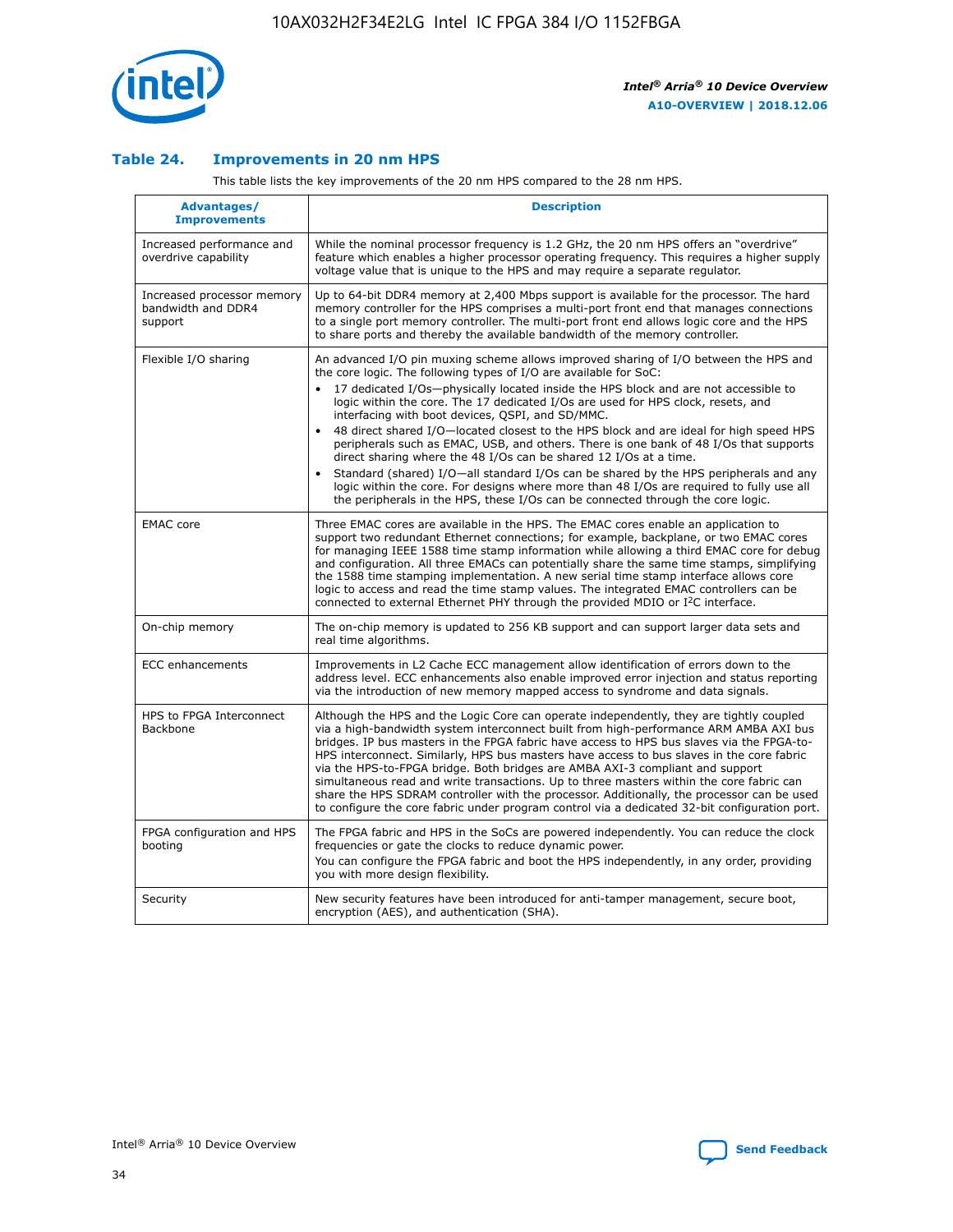

## **Features of the HPS**

The HPS has the following features:

- 1.2-GHz, dual-core ARM Cortex-A9 MPCore processor with up to 1.5-GHz via overdrive
	- ARMv7-A architecture that runs 32-bit ARM instructions, 16-bit and 32-bit Thumb instructions, and 8-bit Java byte codes in Jazelle style
	- Superscalar, variable length, out-of-order pipeline with dynamic branch prediction
	- Instruction Efficiency 2.5 MIPS/MHz, which provides total performance of 7500 MIPS at 1.5 GHz
- Each processor core includes:
	- 32 KB of L1 instruction cache, 32 KB of L1 data cache
	- Single- and double-precision floating-point unit and NEON media engine
	- CoreSight debug and trace technology
	- Snoop Control Unit (SCU) and Acceleration Coherency Port (ACP)
- 512 KB of shared L2 cache
- 256 KB of scratch RAM
- Hard memory controller with support for DDR3, DDR4 and optional error correction code (ECC) support
- Multiport Front End (MPFE) Scheduler interface to the hard memory controller
- 8-channel direct memory access (DMA) controller
- QSPI flash controller with SIO, DIO, QIO SPI Flash support
- NAND flash controller (ONFI 1.0 or later) with DMA and ECC support, updated to support 8 and 16-bit Flash devices and new command DMA to offload CPU for fast power down recovery
- Updated SD/SDIO/MMC controller to eMMC 4.5 with DMA with CE-ATA digital command support
- 3 10/100/1000 Ethernet media access control (MAC) with DMA
- 2 USB On-the-Go (OTG) controllers with DMA
- $\bullet$  5 I<sup>2</sup>C controllers (3 can be used by EMAC for MIO to external PHY)
- 2 UART 16550 Compatible controllers
- 4 serial peripheral interfaces (SPI) (2 Master, 2 Slaves)
- 62 programmable general-purpose I/Os, which includes 48 direct share I/Os that allows the HPS peripherals to connect directly to the FPGA I/Os
- 7 general-purpose timers
- 4 watchdog timers
- Anti-tamper, Secure Boot, Encryption (AES) and Authentication (SHA)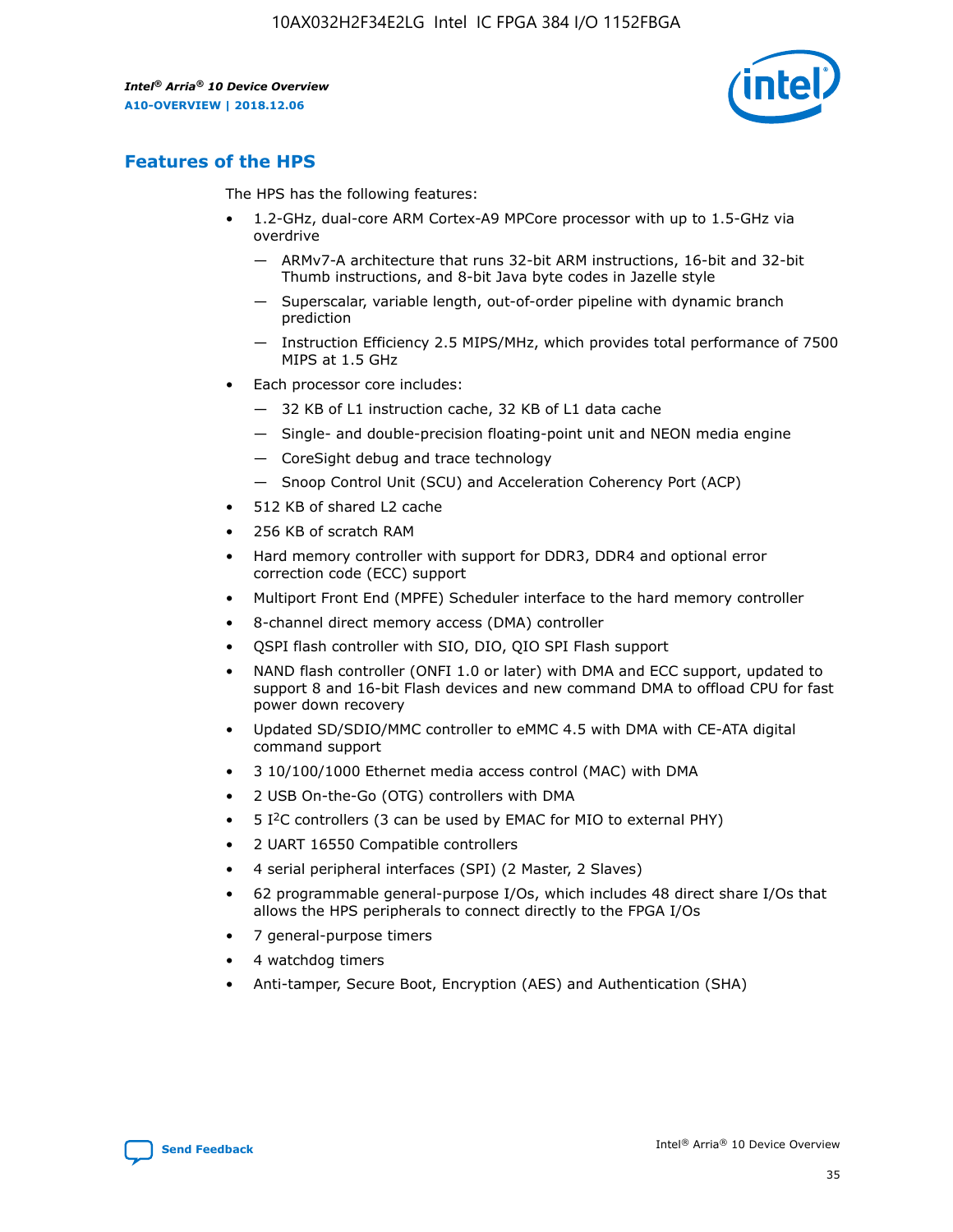

## **System Peripherals and Debug Access Port**

Each Ethernet MAC, USB OTG, NAND flash controller, and SD/MMC controller module has an integrated DMA controller. For modules without an integrated DMA controller, an additional DMA controller module provides up to eight channels of high-bandwidth data transfers. Peripherals that communicate off-chip are multiplexed with other peripherals at the HPS pin level. This allows you to choose which peripherals interface with other devices on your PCB.

The debug access port provides interfaces to industry standard JTAG debug probes and supports ARM CoreSight debug and core traces to facilitate software development.

## **HPS–FPGA AXI Bridges**

The HPS–FPGA bridges, which support the Advanced Microcontroller Bus Architecture (AMBA) Advanced eXtensible Interface (AXI™) specifications, consist of the following bridges:

- FPGA-to-HPS AMBA AXI bridge—a high-performance bus supporting 32, 64, and 128 bit data widths that allows the FPGA fabric to issue transactions to slaves in the HPS.
- HPS-to-FPGA Avalon/AMBA AXI bridge—a high-performance bus supporting 32, 64, and 128 bit data widths that allows the HPS to issue transactions to slaves in the FPGA fabric.
- Lightweight HPS-to-FPGA AXI bridge—a lower latency 32 bit width bus that allows the HPS to issue transactions to soft peripherals in the FPGA fabric. This bridge is primarily used for control and status register (CSR) accesses to peripherals in the FPGA fabric.

The HPS–FPGA AXI bridges allow masters in the FPGA fabric to communicate with slaves in the HPS logic, and vice versa. For example, the HPS-to-FPGA AXI bridge allows you to share memories instantiated in the FPGA fabric with one or both microprocessors in the HPS, while the FPGA-to-HPS AXI bridge allows logic in the FPGA fabric to access the memory and peripherals in the HPS.

Each HPS–FPGA bridge also provides asynchronous clock crossing for data transferred between the FPGA fabric and the HPS.

## **HPS SDRAM Controller Subsystem**

The HPS SDRAM controller subsystem contains a multiport SDRAM controller and DDR PHY that are shared between the FPGA fabric (through the FPGA-to-HPS SDRAM interface), the level 2 (L2) cache, and the level 3 (L3) system interconnect. The FPGA-to-HPS SDRAM interface supports AMBA AXI and Avalon® Memory-Mapped (Avalon-MM) interface standards, and provides up to six individual ports for access by masters implemented in the FPGA fabric.

The HPS SDRAM controller supports up to 3 masters (command ports), 3x 64-bit read data ports and 3x 64-bit write data ports.

To maximize memory performance, the SDRAM controller subsystem supports command and data reordering, deficit round-robin arbitration with aging, and high-priority bypass features.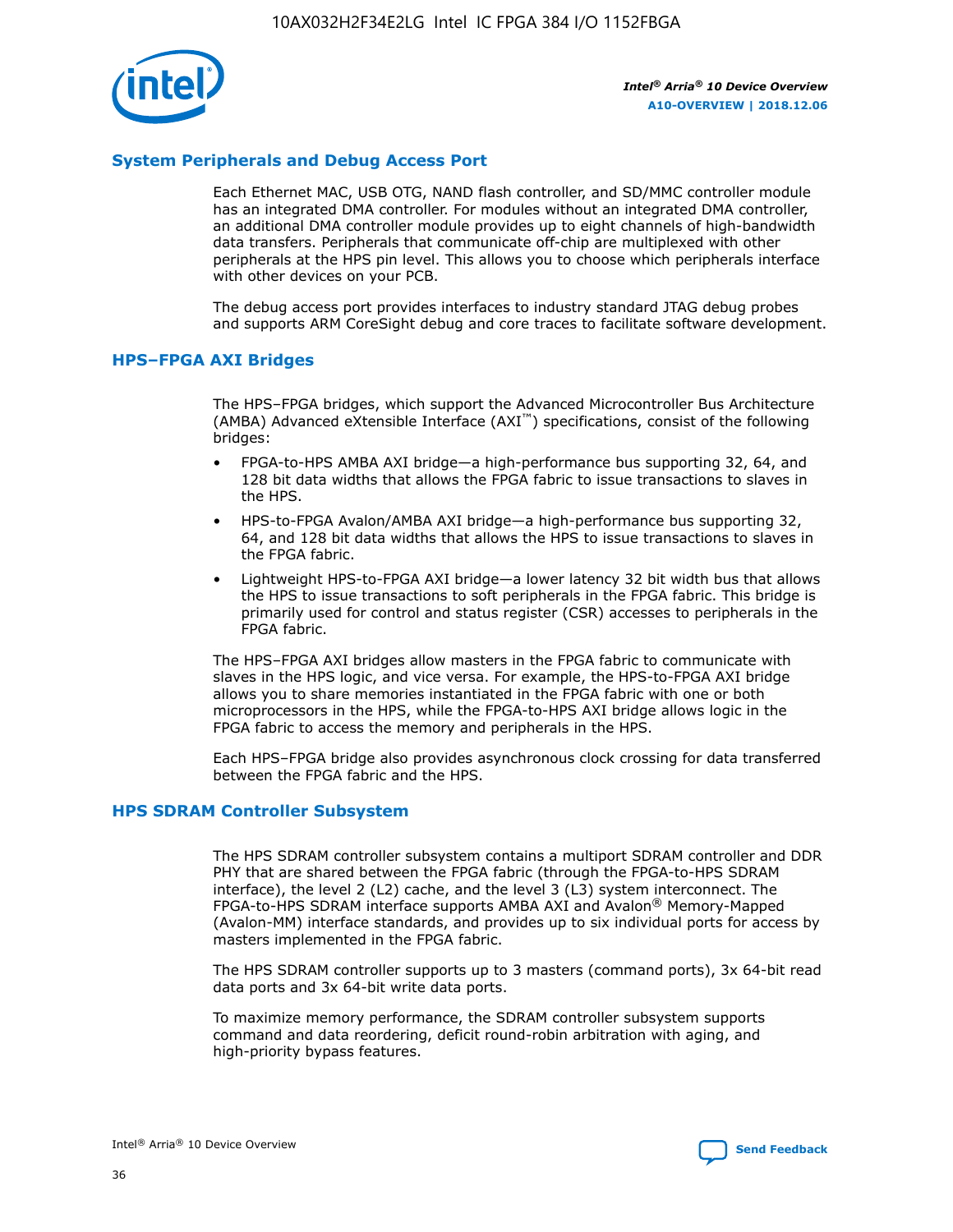

## **FPGA Configuration and HPS Booting**

The FPGA fabric and HPS in the SoC FPGA must be powered at the same time. You can reduce the clock frequencies or gate the clocks to reduce dynamic power.

Once powered, the FPGA fabric and HPS can be configured independently thus providing you with more design flexibility:

- You can boot the HPS independently. After the HPS is running, the HPS can fully or partially reconfigure the FPGA fabric at any time under software control. The HPS can also configure other FPGAs on the board through the FPGA configuration controller.
- Configure the FPGA fabric first, and then boot the HPS from memory accessible to the FPGA fabric.

## **Hardware and Software Development**

For hardware development, you can configure the HPS and connect your soft logic in the FPGA fabric to the HPS interfaces using the Platform Designer system integration tool in the Intel Quartus Prime software.

For software development, the ARM-based SoC FPGA devices inherit the rich software development ecosystem available for the ARM Cortex-A9 MPCore processor. The software development process for Intel SoC FPGAs follows the same steps as those for other SoC devices from other manufacturers. Support for Linux\*, VxWorks\*, and other operating systems are available for the SoC FPGAs. For more information on the operating systems support availability, contact the Intel FPGA sales team.

You can begin device-specific firmware and software development on the Intel SoC FPGA Virtual Target. The Virtual Target is a fast PC-based functional simulation of a target development system—a model of a complete development board. The Virtual Target enables the development of device-specific production software that can run unmodified on actual hardware.

## **Dynamic and Partial Reconfiguration**

The Intel Arria 10 devices support dynamic and partial reconfiguration. You can use dynamic and partial reconfiguration simultaneously to enable seamless reconfiguration of both the device core and transceivers.

## **Dynamic Reconfiguration**

You can reconfigure the PMA and PCS blocks while the device continues to operate. This feature allows you to change the data rates, protocol, and analog settings of a channel in a transceiver bank without affecting on-going data transfer in other transceiver banks. This feature is ideal for applications that require dynamic multiprotocol or multirate support.

## **Partial Reconfiguration**

Using partial reconfiguration, you can reconfigure some parts of the device while keeping the device in operation.

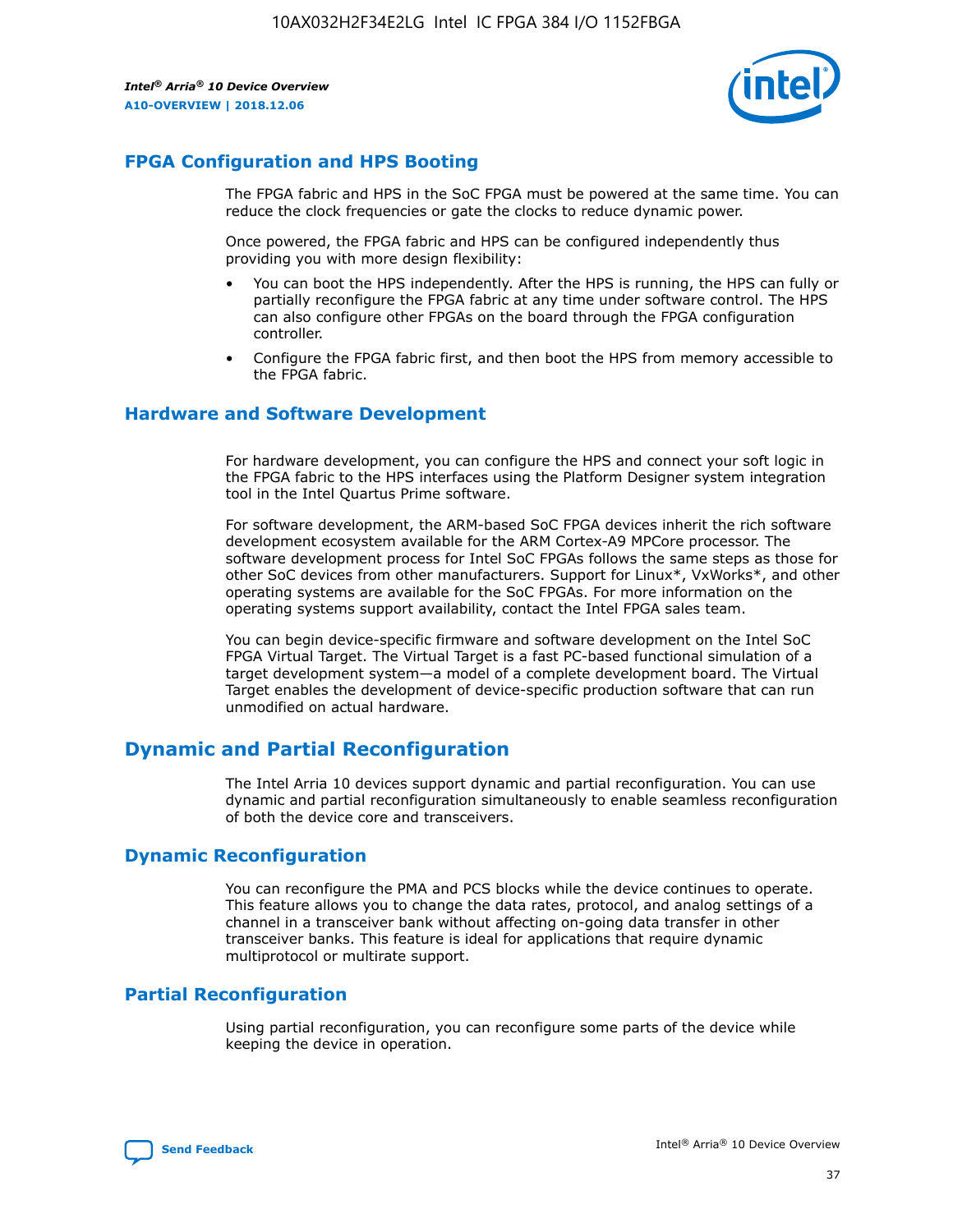

Instead of placing all device functions in the FPGA fabric, you can store some functions that do not run simultaneously in external memory and load them only when required. This capability increases the effective logic density of the device, and lowers cost and power consumption.

In the Intel solution, you do not have to worry about intricate device architecture to perform a partial reconfiguration. The partial reconfiguration capability is built into the Intel Quartus Prime design software, making such time-intensive task simple.

Intel Arria 10 devices support partial reconfiguration in the following configuration options:

- Using an internal host:
	- All supported configuration modes where the FPGA has access to external memory devices such as serial and parallel flash memory.
	- Configuration via Protocol [CvP (PCIe)]
- Using an external host—passive serial (PS), fast passive parallel (FPP) x8, FPP x16, and FPP x32 I/O interface.

# **Enhanced Configuration and Configuration via Protocol**

## **Table 25. Configuration Schemes and Features of Intel Arria 10 Devices**

Intel Arria 10 devices support 1.8 V programming voltage and several configuration schemes.

| <b>Scheme</b>                                                          | <b>Data</b><br><b>Width</b> | <b>Max Clock</b><br>Rate<br>(MHz) | <b>Max Data</b><br>Rate<br>(Mbps)<br>(13) | <b>Decompression</b> | <b>Design</b><br>Security <sup>(1</sup><br>4) | <b>Partial</b><br>Reconfiguration<br>(15) | <b>Remote</b><br><b>System</b><br><b>Update</b> |
|------------------------------------------------------------------------|-----------------------------|-----------------------------------|-------------------------------------------|----------------------|-----------------------------------------------|-------------------------------------------|-------------------------------------------------|
| <b>JTAG</b>                                                            | 1 bit                       | 33                                | 33                                        |                      |                                               | Yes <sup>(16)</sup>                       |                                                 |
| Active Serial (AS)<br>through the<br>EPCO-L<br>configuration<br>device | 1 bit,<br>4 bits            | 100                               | 400                                       | Yes                  | Yes                                           | $Y_{PS}(16)$                              | Yes                                             |
| Passive serial (PS)<br>through CPLD or<br>external<br>microcontroller  | 1 bit                       | 100                               | 100                                       | Yes                  | Yes                                           | Yes(16)                                   | Parallel<br>Flash<br>Loader<br>(PFL) IP<br>core |
|                                                                        |                             |                                   |                                           |                      |                                               |                                           | continued                                       |

<sup>(13)</sup> Enabling either compression or design security features affects the maximum data rate. Refer to the Intel Arria 10 Device Datasheet for more information.

<sup>(14)</sup> Encryption and compression cannot be used simultaneously.

 $(15)$  Partial reconfiguration is an advanced feature of the device family. If you are interested in using partial reconfiguration, contact Intel for support.

 $(16)$  Partial configuration can be performed only when it is configured as internal host.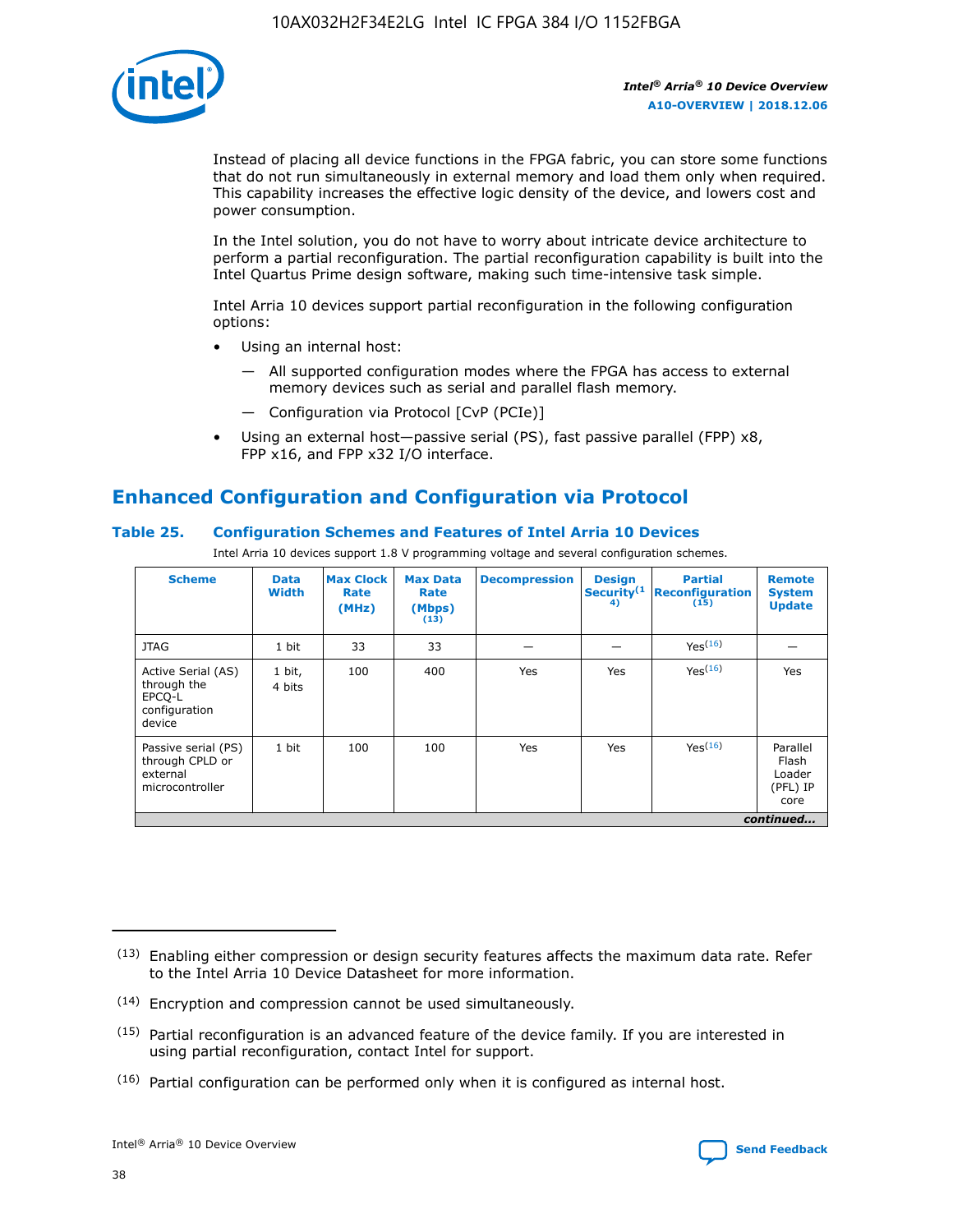

| <b>Scheme</b>                                   | <b>Data</b><br><b>Width</b> | <b>Max Clock</b><br>Rate<br>(MHz) | <b>Max Data</b><br>Rate<br>(Mbps)<br>(13) | <b>Decompression</b> | <b>Design</b><br>Security <sup>(1</sup><br>4) | <b>Partial</b><br><b>Reconfiguration</b><br>(15) | <b>Remote</b><br><b>System</b><br><b>Update</b> |
|-------------------------------------------------|-----------------------------|-----------------------------------|-------------------------------------------|----------------------|-----------------------------------------------|--------------------------------------------------|-------------------------------------------------|
| Fast passive                                    | 8 bits                      | 100                               | 3200                                      | Yes                  | Yes                                           | Yes(17)                                          | PFL IP                                          |
| parallel (FPP)<br>through CPLD or               | 16 bits                     |                                   |                                           | Yes                  | Yes                                           |                                                  | core                                            |
| external<br>microcontroller                     | 32 bits                     |                                   |                                           | Yes                  | Yes                                           |                                                  |                                                 |
| Configuration via                               | 16 bits                     | 100                               | 3200                                      | Yes                  | Yes                                           | Yes <sup>(17)</sup>                              |                                                 |
| <b>HPS</b>                                      | 32 bits                     |                                   |                                           | Yes                  | Yes                                           |                                                  |                                                 |
| Configuration via<br>Protocol [CvP<br>$(PCIe*)$ | x1, x2,<br>x4, x8<br>lanes  |                                   | 8000                                      | Yes                  | Yes                                           | Yes <sup>(16)</sup>                              |                                                 |

You can configure Intel Arria 10 devices through PCIe using Configuration via Protocol (CvP). The Intel Arria 10 CvP implementation conforms to the PCIe 100 ms power-up-to-active time requirement.

## **Related Information**

[Configuration via Protocol \(CvP\) Implementation in Intel FPGAs User Guide](https://www.intel.com/content/www/us/en/programmable/documentation/dsu1441819344145.html#dsu1442269728522) Provides more information about the CvP configuration scheme.

# **SEU Error Detection and Correction**

Intel Arria 10 devices offer robust and easy-to-use single-event upset (SEU) error detection and correction circuitry.

The detection and correction circuitry includes protection for Configuration RAM (CRAM) programming bits and user memories. The CRAM is protected by a continuously running CRC error detection circuit with integrated ECC that automatically corrects one or two errors and detects higher order multi-bit errors. When more than two errors occur, correction is available through reloading of the core programming file, providing a complete design refresh while the FPGA continues to operate.

The physical layout of the Intel Arria 10 CRAM array is optimized to make the majority of multi-bit upsets appear as independent single-bit or double-bit errors which are automatically corrected by the integrated CRAM ECC circuitry. In addition to the CRAM protection, the M20K memory blocks also include integrated ECC circuitry and are layout-optimized for error detection and correction. The MLAB does not have ECC.

(14) Encryption and compression cannot be used simultaneously.

<sup>(17)</sup> Supported at a maximum clock rate of 100 MHz.



 $(13)$  Enabling either compression or design security features affects the maximum data rate. Refer to the Intel Arria 10 Device Datasheet for more information.

 $(15)$  Partial reconfiguration is an advanced feature of the device family. If you are interested in using partial reconfiguration, contact Intel for support.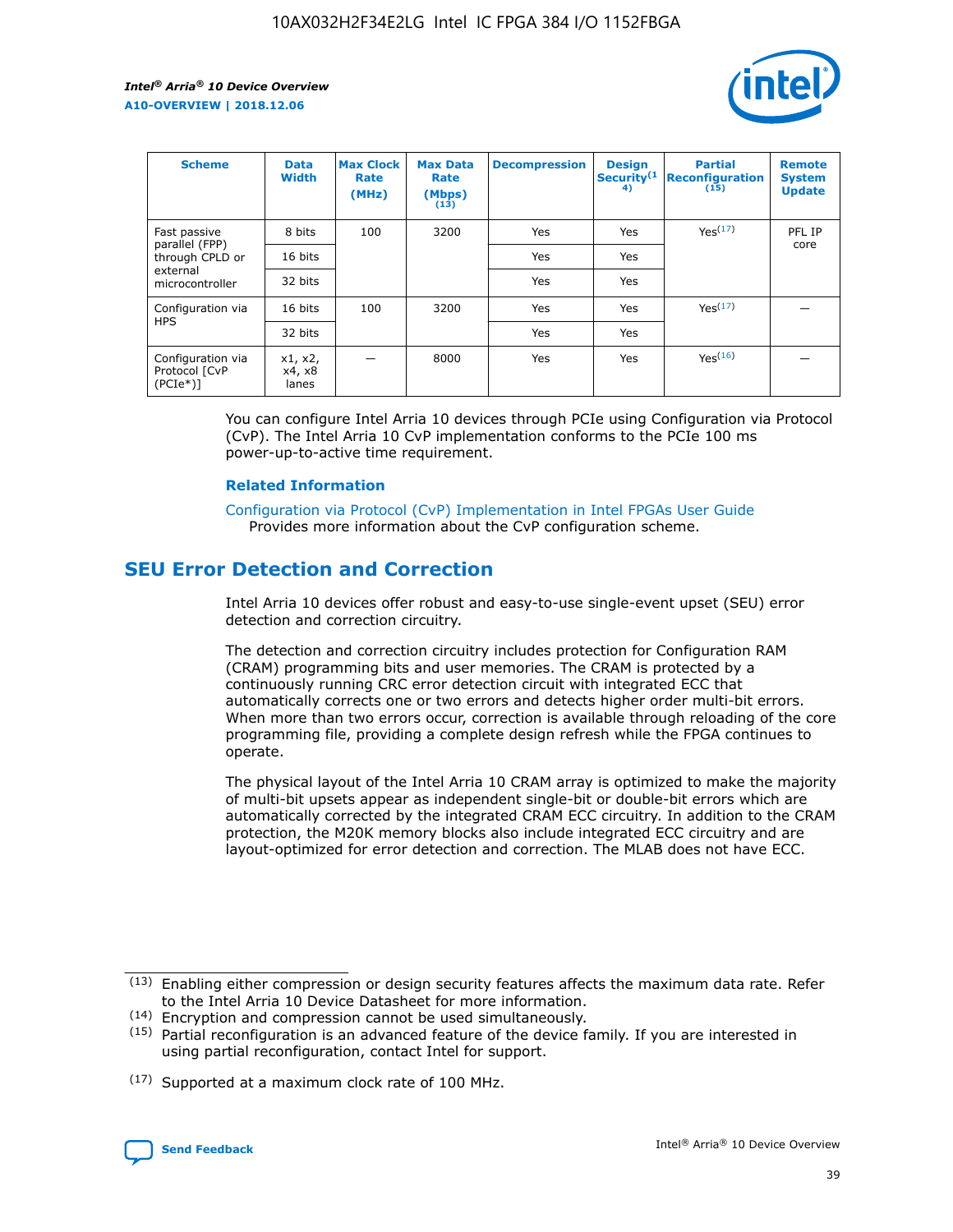

## **Power Management**

Intel Arria 10 devices leverage the advanced 20 nm process technology, a low 0.9 V core power supply, an enhanced core architecture, and several optional power reduction techniques to reduce total power consumption by as much as 40% compared to Arria V devices and as much as 60% compared to Stratix V devices.

The optional power reduction techniques in Intel Arria 10 devices include:

- **SmartVID**—a code is programmed into each device during manufacturing that allows a smart regulator to operate the device at lower core  $V_{CC}$  while maintaining performance
- **Programmable Power Technology**—non-critical timing paths are identified by the Intel Quartus Prime software and the logic in these paths is biased for low power instead of high performance
- **Low Static Power Options**—devices are available with either standard static power or low static power while maintaining performance

Furthermore, Intel Arria 10 devices feature Intel's industry-leading low power transceivers and include a number of hard IP blocks that not only reduce logic resources but also deliver substantial power savings compared to soft implementations. In general, hard IP blocks consume up to 90% less power than the equivalent soft logic implementations.

# **Incremental Compilation**

The Intel Quartus Prime software incremental compilation feature reduces compilation time and helps preserve performance to ease timing closure. The incremental compilation feature enables the partial reconfiguration flow for Intel Arria 10 devices.

Incremental compilation supports top-down, bottom-up, and team-based design flows. This feature facilitates modular, hierarchical, and team-based design flows where different designers compile their respective design sections in parallel. Furthermore, different designers or IP providers can develop and optimize different blocks of the design independently. These blocks can then be imported into the top level project.

# **Document Revision History for Intel Arria 10 Device Overview**

| <b>Document</b><br><b>Version</b> | <b>Changes</b>                                                                                                                                                                                                                                                              |
|-----------------------------------|-----------------------------------------------------------------------------------------------------------------------------------------------------------------------------------------------------------------------------------------------------------------------------|
| 2018.12.06                        | Added links to Intel Arria 10 device errata documents.<br>Removed automotive temperature option from the Intel Arria 10 GX devices.<br>Removed -3 fabric speed grade from the Intel Arria 10 GT devices.<br>Updated power options for the Intel Arria 10 GX and GT devices. |
| 2018.04.09                        | Updated the lowest $V_{CC}$ from 0.83 V to 0.82 V in the topic listing a summary of the device features.                                                                                                                                                                    |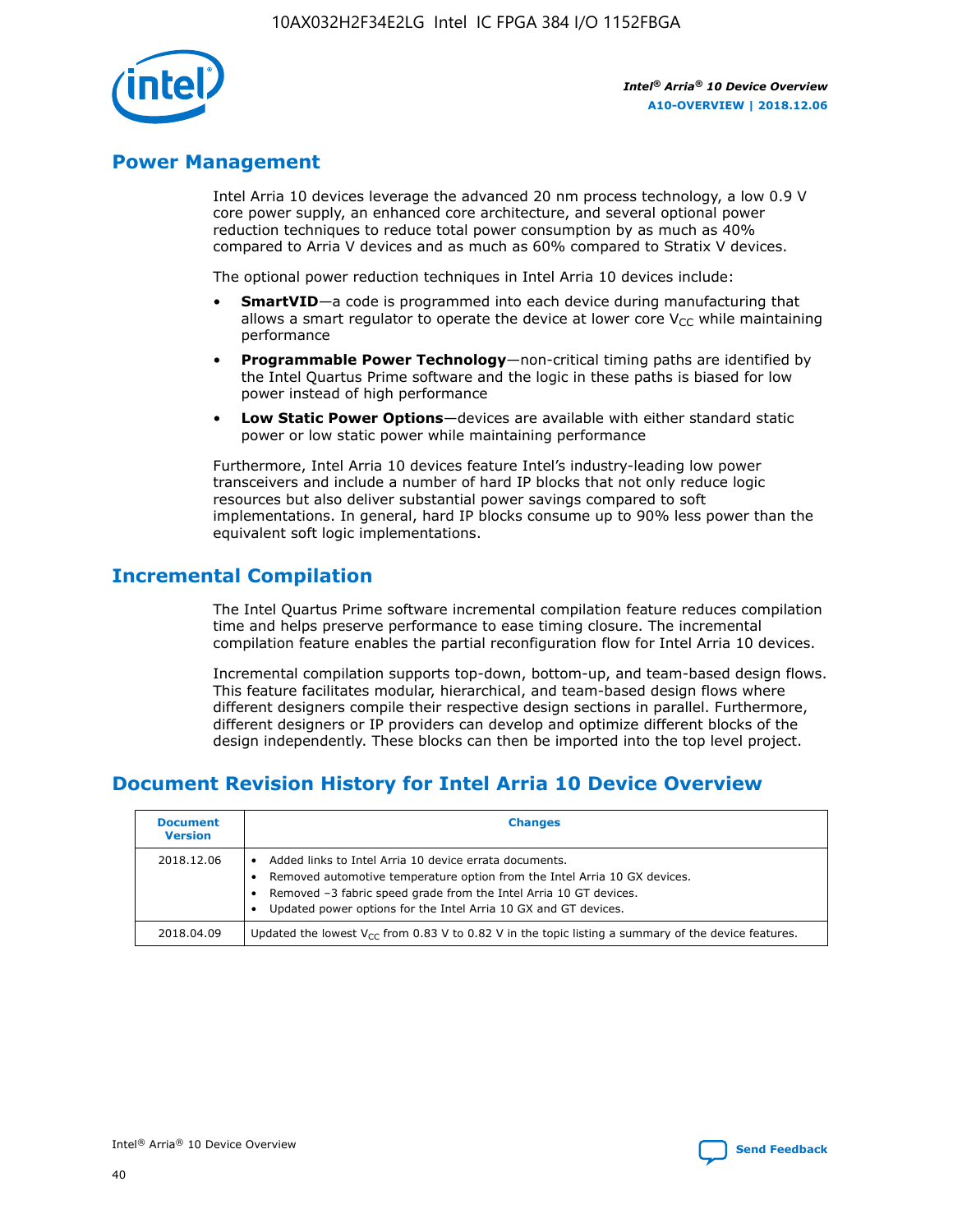

| <b>Date</b>    | <b>Version</b> | <b>Changes</b>                                                                                                                                                                                                                                                                                                                                                                                                                                                                                                                                                                                                                                                                                                                                                                                                                                                                                                                                               |
|----------------|----------------|--------------------------------------------------------------------------------------------------------------------------------------------------------------------------------------------------------------------------------------------------------------------------------------------------------------------------------------------------------------------------------------------------------------------------------------------------------------------------------------------------------------------------------------------------------------------------------------------------------------------------------------------------------------------------------------------------------------------------------------------------------------------------------------------------------------------------------------------------------------------------------------------------------------------------------------------------------------|
| January 2018   | 2018.01.17     | Updated the maximum data rate for HPS (Intel Arria 10 SX devices<br>external memory interface DDR3 controller from 2,166 Mbps to 2,133<br>Mbps.<br>Updated maximum frequency supported for half rate QDRII and QDRII<br>+ SRAM to 633 MHz in Memory Standards Supported by the Soft<br>Memory Controller table.<br>Updated transceiver backplane capability to 12.5 Gbps.<br>Removed transceiver speed grade 5 in Sample Ordering Core and<br>Available Options for Intel Arria 10 GX Devices figure.<br>Removed package code 40, low static power, SmartVID, industrial, and<br>military operating temperature support from Sample Ordering Core and<br>Available Options for Intel Arria 10 GT Devices figure.<br>Updated short reach transceiver rate for Intel Arria 10 GT devices to<br>25.8 Gbps.<br>Removed On-Die Instrumentation - EyeQ and Jitter Margin Tool<br>support from PMA Features of the Transceivers in Intel Arria 10 Devices<br>table. |
| September 2017 | 2017.09.20     | Updated the maximum speed of the DDR4 external memory interface from<br>1,333 MHz/2,666 Mbps to 1,200 MHz/2,400 Mbps.                                                                                                                                                                                                                                                                                                                                                                                                                                                                                                                                                                                                                                                                                                                                                                                                                                        |
| July 2017      | 2017.07.13     | Corrected the automotive temperature range in the figure showing the<br>available options for the Intel Arria 10 GX devices from "-40°C to 100°C"<br>to "-40°C to 125°C".                                                                                                                                                                                                                                                                                                                                                                                                                                                                                                                                                                                                                                                                                                                                                                                    |
| July 2017      | 2017.07.06     | Added automotive temperature option to Intel Arria 10 GX device family.                                                                                                                                                                                                                                                                                                                                                                                                                                                                                                                                                                                                                                                                                                                                                                                                                                                                                      |
| May 2017       | 2017.05.08     | Corrected protocol names with "1588" to "IEEE 1588v2".<br>$\bullet$<br>Updated the vertical migration table to remove vertical migration<br>$\bullet$<br>between Intel Arria 10 GX and Intel Arria 10 SX device variants.<br>Removed all "Preliminary" marks.<br>$\bullet$                                                                                                                                                                                                                                                                                                                                                                                                                                                                                                                                                                                                                                                                                   |
| March 2017     | 2017.03.15     | Removed the topic about migration from Intel Arria 10 to Intel Stratix<br>$\bullet$<br>10 devices.<br>Rebranded as Intel.<br>$\bullet$                                                                                                                                                                                                                                                                                                                                                                                                                                                                                                                                                                                                                                                                                                                                                                                                                       |
| October 2016   | 2016.10.31     | Removed package F36 from Intel Arria 10 GX devices.<br>Updated Intel Arria 10 GT sample ordering code and maximum GX<br>$\bullet$<br>transceiver count. Intel Arria 10 GT devices are available only in the<br>SF45 package option with a maximum of 72 transceivers.                                                                                                                                                                                                                                                                                                                                                                                                                                                                                                                                                                                                                                                                                        |
| May 2016       | 2016.05.02     | Updated the FPGA Configuration and HPS Booting topic.<br>$\bullet$<br>Remove V <sub>CC</sub> PowerManager from the Summary of Features, Power<br>Management and Arria 10 Device Variants and packages topics. This<br>feature is no longer supported in Arria 10 devices.<br>Removed LPDDR3 from the Memory Standards Supported by the HPS<br>Hard Memory Controller table in the Memory Standards Supported by<br>Intel Arria 10 Devices topic. This standard is only supported by the<br><b>FPGA</b><br>Removed transceiver speed grade 5 from the Device Variants and<br>Packages topic for Arria 10 GX and SX devices.                                                                                                                                                                                                                                                                                                                                   |
| February 2016  | 2016.02.11     | Changed the maximum Arria 10 GT datarate to 25.8 Gbps and the<br>$\bullet$<br>minimum datarate to 1 Gbps globally.<br>Revised the state for Core clock networks in the Summary of Features<br>$\bullet$<br>topic.<br>Changed the transceiver parameters in the "Summary of Features for<br>$\bullet$<br>Arria 10 Devices" table.<br>Changed the transceiver parameters in the "Maximum Resource Counts<br>for Arria 10 GT Devices" table.<br>Changed the package availability for GT devices in the "Package Plan<br>for Arria 10 GT Devices" table.<br>Changed the package configurations for GT devices in the "Migration"<br>Capability Across Arria 10 Product Lines" figure.<br>continued                                                                                                                                                                                                                                                               |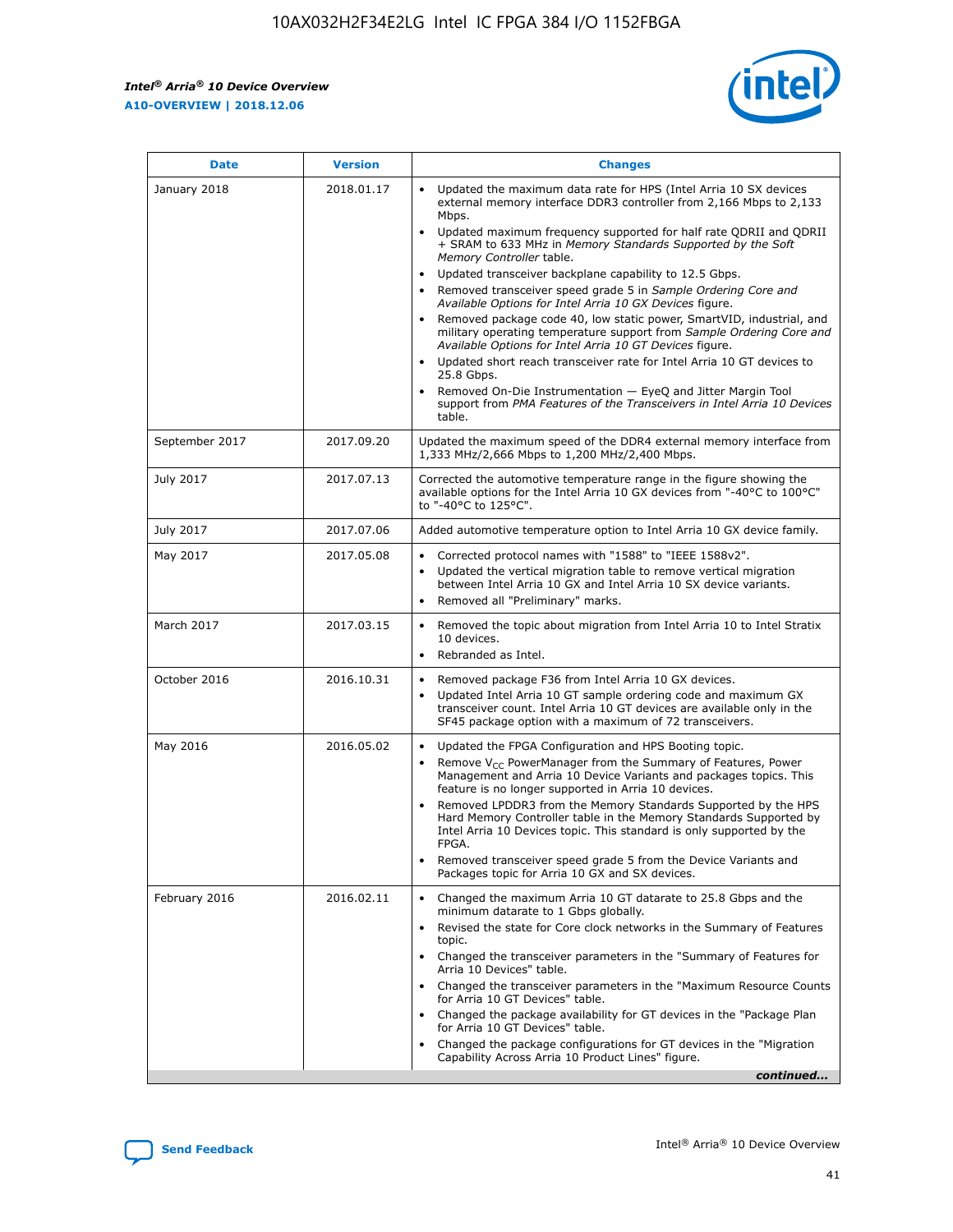

| <b>Date</b>   | <b>Version</b> | <b>Changes</b>                                                                                                                                                               |
|---------------|----------------|------------------------------------------------------------------------------------------------------------------------------------------------------------------------------|
|               |                | • Changed transceiver parameters in the "Low Power Serial Transceivers"<br>section.                                                                                          |
|               |                | • Changed the transceiver descriptions in the "Device Variants for the<br>Arria 10 Device Family" table.                                                                     |
|               |                | Changed the "Sample Ordering Code and Available Options for Arria 10<br>$\bullet$<br>GT Devices" figure.                                                                     |
|               |                | Changed the datarates for GT devices in the "PMA Features" section.                                                                                                          |
|               |                | Changed the datarates for GT devices in the "PCS Features" section.<br>$\bullet$                                                                                             |
| December 2015 | 2015.12.14     | Updated the number of M20K memory blocks for Arria 10 GX 660 from<br>2133 to 2131 and corrected the total RAM bit from 48,448 Kb to<br>48,408 Kb.                            |
|               |                | Corrected the number of DSP blocks for Arria 10 GX 660 from 1688 to<br>1687 in the table listing floating-point arithmetic resources.                                        |
| November 2015 | 2015.11.02     | Updated the maximum resources for Arria 10 GX 220, GX 320, GX 480,<br>$\bullet$<br>GX 660, SX 220, SX 320, SX 480, and SX 660.                                               |
|               |                | • Updated resource count for Arria 10 GX 320, GX 480, GX 660, SX 320,<br>SX 480, a SX 660 devices in Number of Multipliers in Intel Arria 10<br><b>Devices</b> table.        |
|               |                | Updated the available options for Arria 10 GX, GT, and SX.                                                                                                                   |
|               |                | Changed instances of Quartus II to Quartus Prime.<br>$\bullet$                                                                                                               |
| June 2015     | 2015.06.15     | Corrected label for Intel Arria 10 GT product lines in the vertical migration<br>figure.                                                                                     |
| May 2015      | 2015.05.15     | Corrected the DDR3 half rate and quarter rate maximum frequencies in the<br>table that lists the memory standards supported by the Intel Arria 10 hard<br>memory controller. |
| May 2015      | 2015.05.04     | • Added support for 13.5G JESD204b in the Summary of Features table.                                                                                                         |
|               |                | • Added a link to Arria 10 GT Channel Usage in the Arria 10 GT Package<br>Plan topic.                                                                                        |
|               |                | • Added a note to the table, Maximum Resource Counts for Arria 10 GT<br>devices.                                                                                             |
|               |                | • Updated the power requirements of the transceivers in the Low Power<br>Serial Transceivers topic.                                                                          |
| January 2015  | 2015.01.23     | • Added floating point arithmetic features in the Summary of Features<br>table.                                                                                              |
|               |                | • Updated the total embedded memory from 38.38 megabits (Mb) to<br>65.6 Mb.                                                                                                  |
|               |                | • Updated the table that lists the memory standards supported by Intel<br>Arria 10 devices.                                                                                  |
|               |                | Removed support for DDR3U, LPDDR3 SDRAM, RLDRAM 2, and DDR2.                                                                                                                 |
|               |                | Moved RLDRAM 3 support from hard memory controller to soft memory<br>controller. RLDRAM 3 support uses hard PHY with soft memory<br>controller.                              |
|               |                | Added soft memory controller support for QDR IV.<br>٠                                                                                                                        |
|               |                | Updated the maximum resource count table to include the number of<br>hard memory controllers available in each device variant.                                               |
|               |                | Updated the transceiver PCS data rate from 12.5 Gbps to 12 Gbps.<br>$\bullet$                                                                                                |
|               |                | Updated the max clock rate of PS, FPP x8, FPP x16, and Configuration<br>via HPS from 125 MHz to 100 MHz.                                                                     |
|               |                | Added a feature for fractional synthesis PLLs: PLL cascading.                                                                                                                |
|               |                | Updated the HPS programmable general-purpose I/Os from 54 to 62.<br>$\bullet$                                                                                                |
|               |                | continued                                                                                                                                                                    |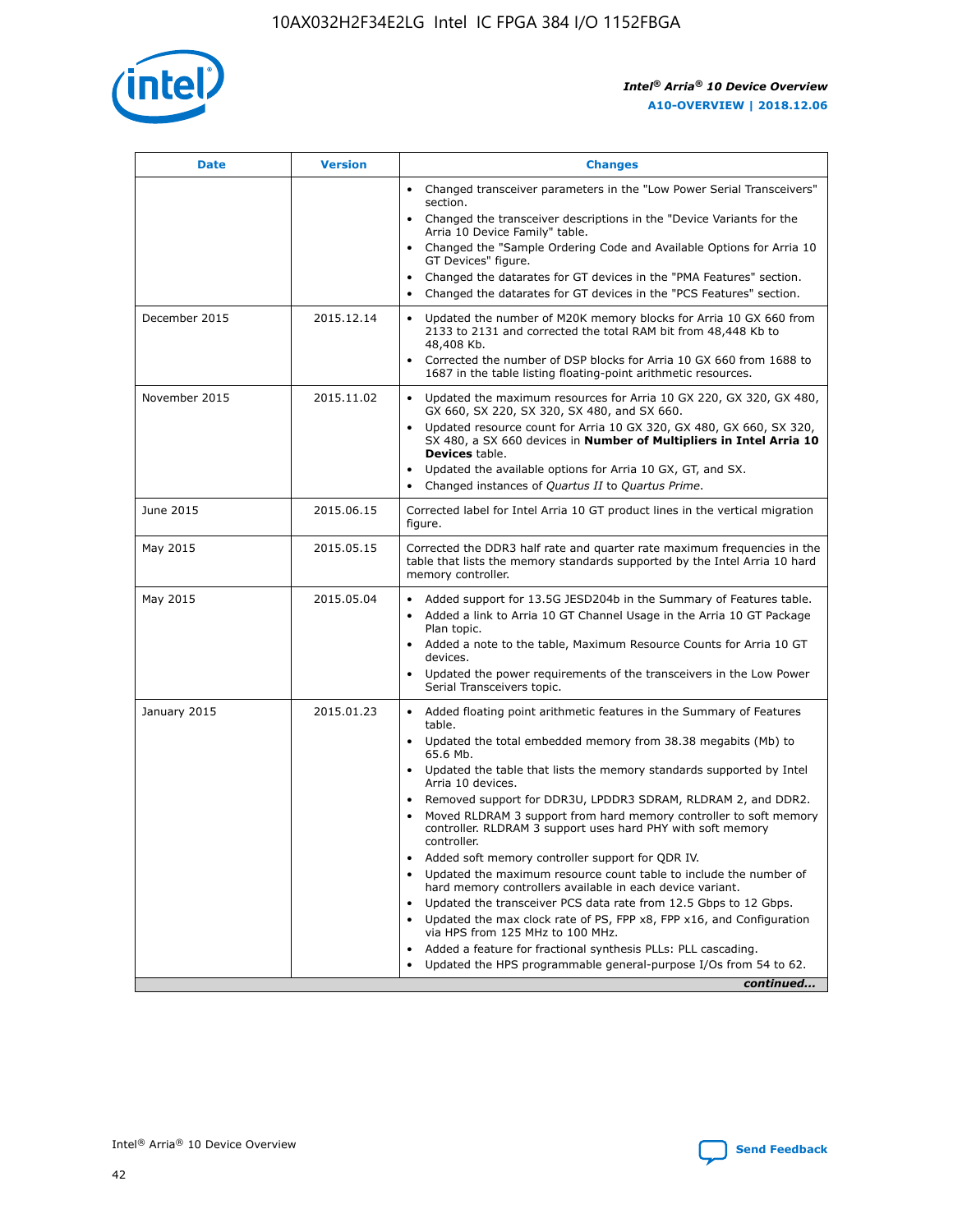r



| <b>Date</b>    | <b>Version</b> | <b>Changes</b>                                                                                                                                                                                                                                                                                                                                                                                                                                                                                                                                      |
|----------------|----------------|-----------------------------------------------------------------------------------------------------------------------------------------------------------------------------------------------------------------------------------------------------------------------------------------------------------------------------------------------------------------------------------------------------------------------------------------------------------------------------------------------------------------------------------------------------|
| September 2014 | 2014.09.30     | Corrected the 3 V I/O and LVDS I/O counts for F35 and F36 packages<br>$\bullet$<br>of Arria 10 GX.<br>Corrected the 3 V I/O, LVDS I/O, and transceiver counts for the NF40<br>$\bullet$<br>package of the Arria GX 570 and 660.<br>Removed 3 V I/O, LVDS I/O, and transceiver counts for the NF40<br>$\bullet$<br>package of the Arria GX 900 and 1150. The NF40 package is not<br>available for Arria 10 GX 900 and 1150.                                                                                                                          |
| August 2014    | 2014.08.18     | Updated Memory (Kb) M20K maximum resources for Arria 10 GX 660<br>devices from 42,660 to 42,620.<br>Added GPIO columns consisting of LVDS I/O Bank and 3V I/O Bank in<br>$\bullet$<br>the Package Plan table.<br>Added how to use memory interface clock frequency higher than 533<br>$\bullet$<br>MHz in the I/O vertical migration.<br>Added information to clarify that RLDRAM3 support uses hard PHY with<br>$\bullet$<br>soft memory controller.<br>Added variable precision DSP blocks support for floating-point<br>$\bullet$<br>arithmetic. |
| June 2014      | 2014.06.19     | Updated number of dedicated I/Os in the HPS block to 17.                                                                                                                                                                                                                                                                                                                                                                                                                                                                                            |
| February 2014  | 2014.02.21     | Updated transceiver speed grade options for GT devices in Figure 2.                                                                                                                                                                                                                                                                                                                                                                                                                                                                                 |
| February 2014  | 2014.02.06     | Updated data rate for Arria 10 GT devices from 28.1 Gbps to 28.3 Gbps.                                                                                                                                                                                                                                                                                                                                                                                                                                                                              |
| December 2013  | 2013.12.10     | Updated the HPS memory standards support from LPDDR2 to LPDDR3.<br>Updated HPS block diagram to include dedicated HPS I/O and FPGA<br>$\bullet$<br>Configuration blocks as well as repositioned SD/SDIO/MMC, DMA, SPI<br>and NAND Flash with ECC blocks.                                                                                                                                                                                                                                                                                            |
| December 2013  | 2013.12.02     | Initial release.                                                                                                                                                                                                                                                                                                                                                                                                                                                                                                                                    |